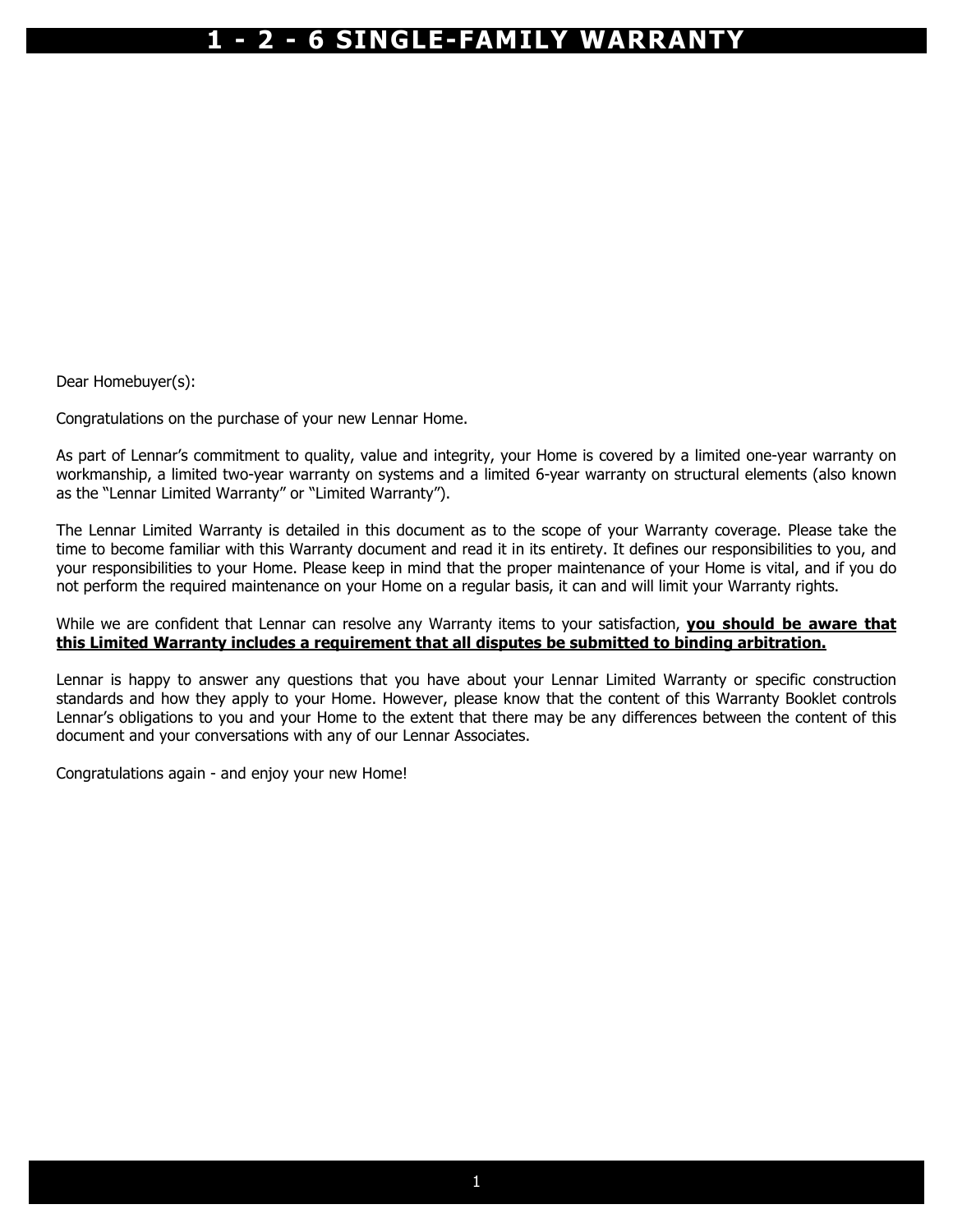#### EXPRESS LIMITED WARRANTY- THE "LENNAR LIMITED WARRANTY"

Under the Lennar Limited Warranty, the seller of your home ("Lennar") commits that the components of your Home will perform to the standards listed in this Warranty Booklet. Specific components of your Home are covered for either one, two or six years under the Lennar Limited Warranty, and Lennar's obligations are expressly limited to those standards and for only those time periods as explained below. Please take the time to review the section titled "What Is Not Covered By The Lennar Limited Warranty" which lists those items excluded from the Lennar Limited Warranty. The Lennar Limited Warranty commences on the date of closing of the original purchase of the Home (the "Closing Date"). The protection periods provided below are referred to in the Lennar Limited Warranty as "Warranty Terms."

#### WORKMANSHIP PROTECTION FOR YEAR 1.

For one year from the Closing Date, Lennar warrants that the components of the Home set forth in the Workmanship Standards found on pages 14 to 52 of this Warranty Booklet will perform in accordance with those Workmanship Standards. If a component is not specifically listed in the Workmanship Standards, then it is not warranted under the Lennar Limited Warranty or otherwise. If a component is performing in accordance with the Workmanship Standards, then Lennar has no further obligations under the Lennar Limited Warranty. Lennar reserves the sole right to determine the repairs and or replacements necessary to meet the Workmanship Standards. Please note that a limited number of items in the Workmanship Standards are subject to a one-time repair obligation.

#### SYSTEMS PROTECTION FOR YEARS 1-2.

For two years from the Closing Date, Lennar warrants that the components of the Home set forth in the Systems Standards found on pages 53 to 54 of this Warranty Booklet will perform in accordance with those Systems Standards. If a component is not specifically listed in the Systems Standards, then it is not warranted under the Lennar Limited Warranty or otherwise. If a component is performing in accordance with the Systems Standards, then Lennar has no further obligations under the Lennar Limited Warranty. Lennar reserves the sole right to determine the repairs and/or replacements necessary to meet the Systems Standards.

#### STRUCTURAL PROTECTION FOR YEARS 1 THROUGH 6.

For six years from the Closing Date, Lennar warrants that the designated Structural Components as found on page 12 of this Warranty Booklet will perform in accordance with the Structural Standards as found on page 55 of this Warranty Booklet. The designated Structural Components of the Home that are covered under this Lennar Limited Warranty are set forth on page 12 of this Warranty Booklet. If a component or portion of the Home is not specifically listed as part of the Structural Components, then it is not warranted under the Lennar Limited Warranty or otherwise. If a Structural Component is performing in accordance with the Structural Standards, then Lennar has no obligations under the Lennar Limited Warranty. Lennar reserves the sole right to determine the repairs and/or replacements necessary to repair the designated Structural Component to meet the Structural Standards. In appropriate circumstances, Lennar may, at its sole election, implement repairs in phases to determine how the Structural Component can be appropriately remediated as part of meeting its obligations under this Lennar Limited Warranty.

#### TRANSFERABILITY

All of your rights and obligations under the Lennar Limited Warranty shall, unless previously released by you or your successor, fully transfer to each successor owner of the Home, including any mortgagee in possession, for the remainder of the applicable Warranty Term and any transfer shall in no way affect, increase or reduce the coverage under the Lennar Limited Warranty for its unexpired term. If you sell your Home during the Warranty Term, you agree to give this Warranty Booklet to the successor owner to inform the successor owner of warranty rights and to otherwise make it possible for the successor owner to fulfill the successor owner's obligations under the terms of the Lennar Limited Warranty. If you are an owner other than the original purchaser of the Home, you are bound by all the terms and conditions of the Lennar Limited Warranty including, but not limited to, claims procedures and the requirement to submit any disputes that may arise under the Lennar Limited Warranty to binding arbitration.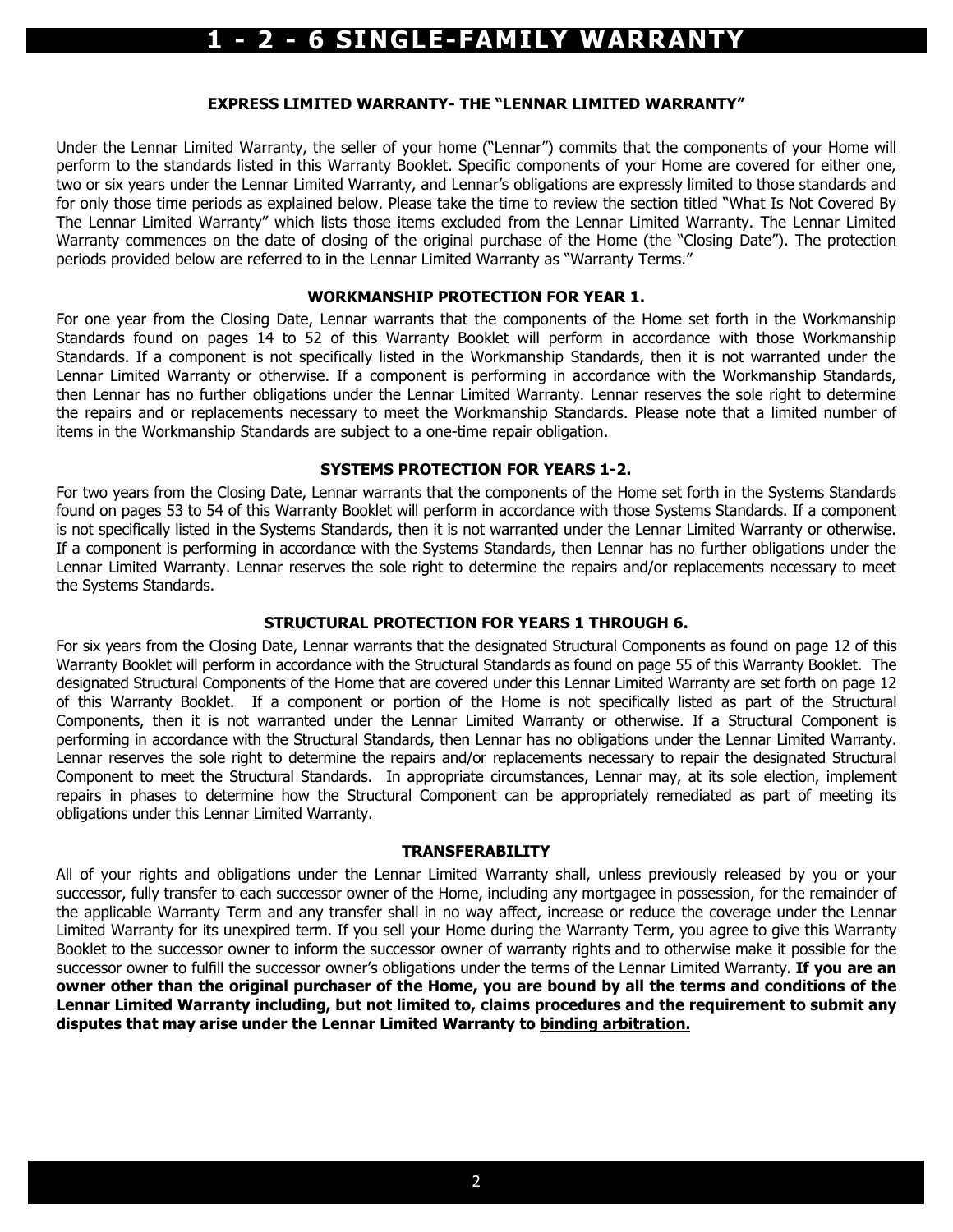#### REQUESTING LENNAR LIMITED WARRANTY SERVICE

If you believe that a component of your Home is not performing to the Lennar Limited Warranty standards during the applicable Warranty Term, you must send the appropriate Notice of Workmanship/Systems Claim Form or Notice of Structural Claim Form (located at this back of this booklet)("Notice of Claim") to Lennar.

The Notice of Claim must list the specific warranty claim and the date that you first observed the condition that is the subject of the claim. You must notify Lennar of any observed component that you believe is not performing to Lennar Limited Warranty standards as soon as possible and in no event later than the date the applicable warranty expires, by sending the Notice of Claim to the appropriate Customer Care office.

We must receive your Notice of Claim not later than thirty (30) days after the applicable Workmanship, Systems or Structural Warranty expires or we will have no further obligation to you under the Lennar Limited Warranty. Lennar is not responsible for repairs or any other costs or expenses (including, but not limited to, attorneys' fees and engineers' fees) incurred by you prior to the date you give Lennar a Notice of Claim. In the event that you fail to notify us and give us the opportunity to inspect and repair the conditions giving rise your claim, Lennar will not be responsible for any repairs or any other costs or expenses (including, but not limited to, attorneys' and engineers' fees) you incur to address the claim.

We will respond to a timely Notice of Workmanship or System Claim within thirty (30) days and complete any warranted repairs within sixty (60) days of receipt of your written Notice of Claim to us unless (i) you or other events beyond our reasonable control delay our completion (including a failure to allow prompt inspections of your home), or (ii) the condition reasonably requires more than sixty (60) days to properly repair. If we determine that any of the Workmanship or Systems items you report to us are not covered by the Lennar Limited Warranty, we will endeavor to advise you in writing within (30) thirty days of our determination of no coverage.

Additional time may be required for us to assess structural claims and evaluate our response. As such, we will respond to any Notice of Structural Claim within (60) days of receipt of your written Notice of Structural Claim unless you or other events beyond our control delay our response (including a failure to allow prompt inspections of your home). Additional time may be required to investigate, design, implement and/or complete structural repairs beyond the (60) days by which we commit to complete Workmanship/Systems repairs. If we determine that any of the Structural items you report to us are not covered by the Lennar Limited Warranty, we will endeavor to advise you in writing within (30) thirty days of our determination of no coverage.

Investigation of claims often requires inspection of the Home, and under certain circumstances, invasive testing might be needed. We may request additional documents or information from you, and you agree as part of the Lennar Limited Warranty to fully cooperate with the investigation of your claim. By submitting a Notice of Claim, you agree to grant Lennar and/or their representatives prompt and complete access to your Home during normal business hours of 8 a.m. to 5 p.m. to inspect, repair and conduct tests in your Home as we may deem necessary. If you refuse to allow us access to your Home, such denial of access shall void the Lennar Limited Warranty with respect to your claim.

Lennar reserves the option to repair, replace or pay you the reasonable cost of repair or replacement for any warranted and covered claim. Prior to Lennar undertaking repairs, replacement or payment, you agree to assign to Lennar all claims you may have against any other person or entity who Lennar or you believe may have any responsibility associated with the warranted and covered claim.

If you believe that we have not met our obligations under the Lennar Limited Warranty, you may seek resolution of any claim you may have pursuant to the mediation/arbitration provisions set forth in the following section of the Warranty Booklet.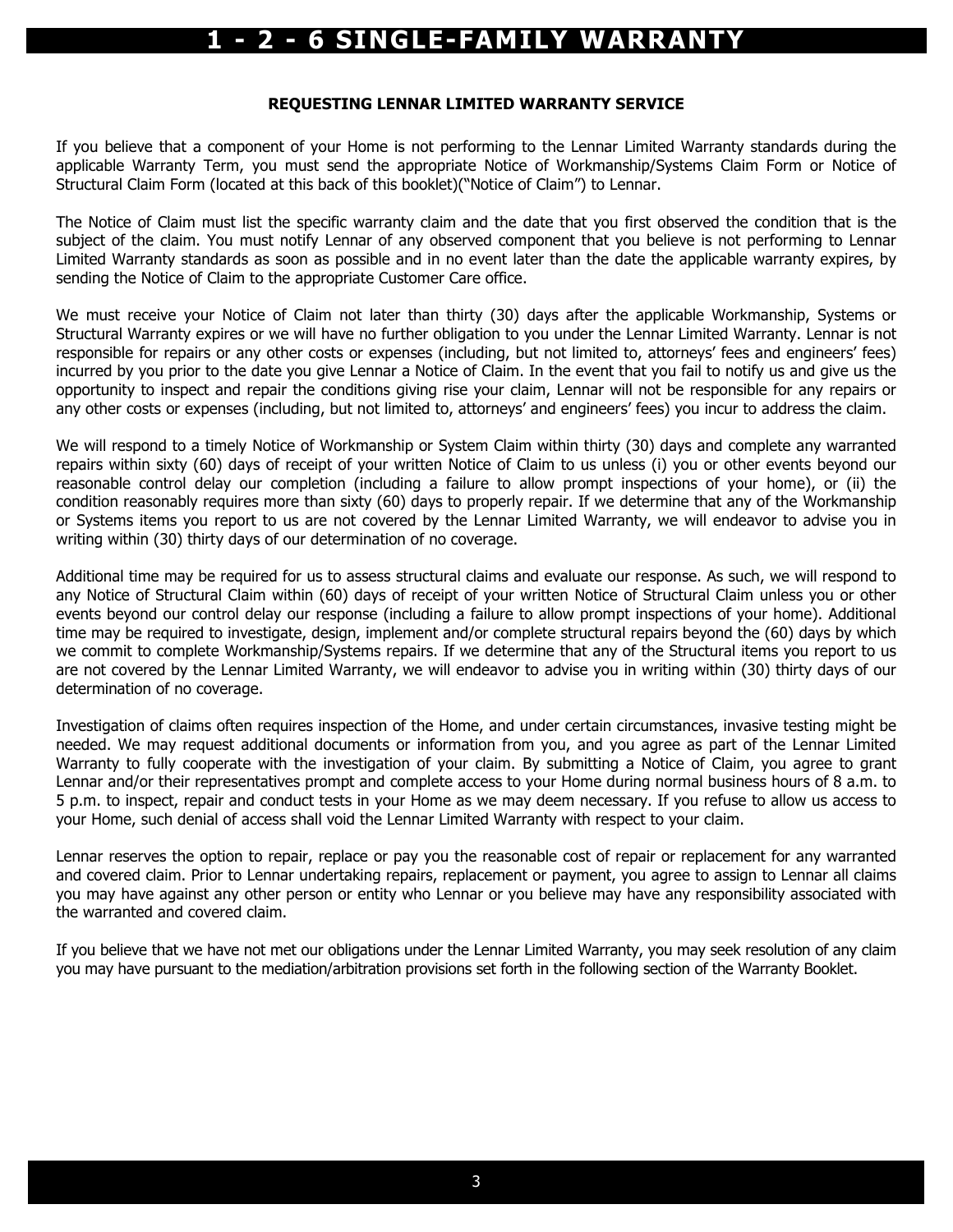#### MEDIATION/ARBITRATION OF DISPUTES

The terms "Buyer" and "Seller" as used in this section of your warranty shall have the same meaning as set forth in your Purchase and Sale Agreement. By purchasing a Lennar home and receiving this warranty, Buyer specifically agrees that this transaction involves interstate commerce and that any Dispute (as hereinafter defined) shall first be submitted to mediation and, if not settled during mediation, shall thereafter be submitted to binding arbitration as provided by the Federal Arbitration Act (9 U.S.C. §§1 et seq.) and not by or in a court of law or equity. "Disputes" (whether contract, warranty, tort, statutory or otherwise), shall include, but are not limited to, any and all controversies, disputes or claims (1) arising under, or related to, your Purchase and Sale Agreement, the Property, the Community or any dealings between Buyer and Seller; (2) arising by virtue of any representations, promises or warranties alleged to have been made by Seller or Seller's representative; and (3) relating to personal injury or property damage alleged to have been sustained by Buyer, Buyer's children or other occupants of the Property, or in the Community. Buyer has executed this Agreement on behalf of his or her children and other occupants of the Property with the intent that all such parties be bound hereby. Any Dispute shall be submitted for binding arbitration within a reasonable time after such Dispute has arisen. Nothing herein shall extend the time period by which a claim or cause of action may be asserted under the applicable statute of limitations or statute of repose, and in no event shall the Dispute be submitted for arbitration after the date when institution of a legal or equitable proceeding based on the underlying claims in such Dispute would be barred by the applicable statute of limitations or statute of repose.

Any and all mediations commenced by Buyer and Seller shall be filed with and administered by the American Arbitration Association or any successor thereto ("AAA") in accordance with the AAA's Home Construction Mediation Procedures in effect on the date of the request. If there are no Home Construction Mediation Procedures currently in effect, then the AAA's Construction Industry Mediation Rules in effect on the date of such request shall be utilized. Unless mutually waived in writing by the parties, submission to mediation is a condition precedent to either party taking further action with regard to any matter covered hereunder.

If the Dispute is not fully resolved by mediation, the Dispute shall be submitted to binding arbitration and administered by the AAA in accordance with the AAA's Home Construction Arbitration Rules in effect on the date of the request. If there are no Home Construction Arbitration Rules currently in effect, then the AAA's Construction Industry Arbitration Rules in effect on the date of such request shall be utilized. Any judgment upon the award rendered by the arbitrator may be entered in and enforced by any court having jurisdiction over such Dispute. If the claimed amount exceeds \$250,000.00 or includes a demand for punitive damages, the Dispute shall be heard and determined by three arbitrators; however, if mutually agreed to by the parties, then the Dispute shall be heard and determined by one arbitrator. Arbitrators shall have expertise in the area(s) of Dispute, which may include legal expertise if legal issues are involved. All decisions respecting the arbitrability of any Dispute shall be decided by the arbitrator(s). At the request of either Buyer or Seller, the award of the arbitrator(s) shall be accompanied by detailed written findings of fact and conclusions of law. Except as may be required by law or for confirmation of an award, neither a party nor an arbitrator may disclose the existence, content, or results of any arbitration hereunder without the prior written consent of both parties.

The waiver or invalidity of any portion of this Section shall not affect the validity or enforceability of the remaining portions of this Section. Buyer and Seller further agree (1) that any Dispute involving Seller's affiliates, directors, officers, employees and agents shall also be subject to mediation and arbitration as set forth herein, and shall not be pursued in a court of law or equity; (2) that Seller may, at its sole election, include Seller's contractors, subcontractors and suppliers, as well as any warranty company and insurer as parties in the mediation and arbitration; and (3) that the mediation and arbitration will be limited to the parties specified herein.

To the fullest extent permitted by applicable law, Buyer and Seller agree that no finding or stipulation of fact, no conclusion of law, and no arbitration award in any other arbitration, judicial, or similar proceeding shall be given preclusive or collateral estoppel effect in any arbitration hereunder unless there is mutuality of parties. In addition, Buyer and Seller further agree that no finding or stipulation of fact, no conclusion of law, and no arbitration award in any arbitration hereunder shall be given preclusive or collateral estoppel effect in any other arbitration, judicial, or similar proceeding unless there is mutuality of parties.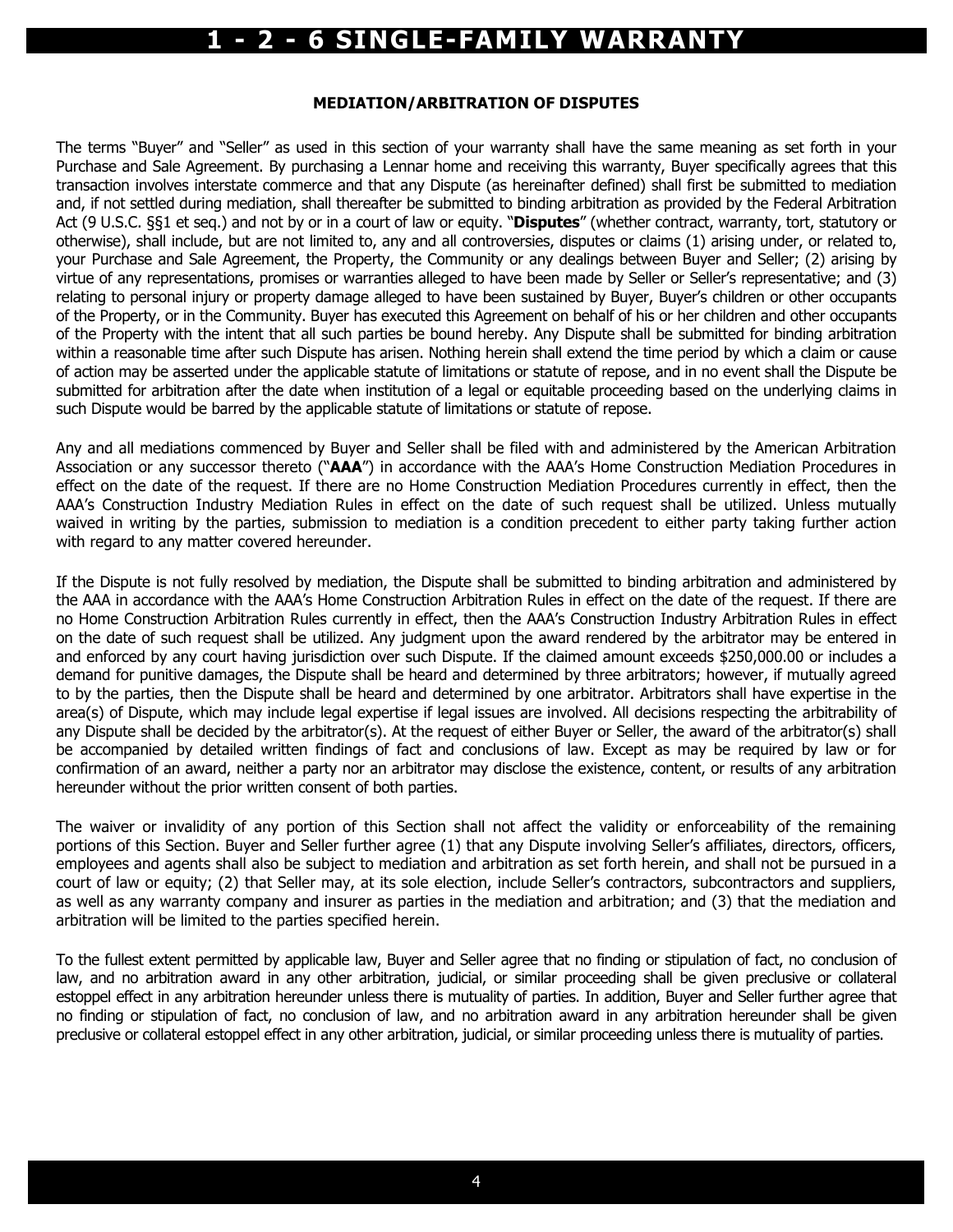Unless otherwise recoverable by law or statute, each of Buyer and Seller shall bear its own costs and expenses, including attorneys' fees and paraprofessional fees, for any mediation and arbitration. Notwithstanding the foregoing, if Buyer or Seller unsuccessfully contests the validity or scope of arbitration in a court of law or equity, the noncontesting party shall be awarded reasonable attorneys' fees, paraprofessional fees and expenses incurred in defending such contest, including such fees and costs associated with any appellate proceedings. In addition, if Buyer or Seller fails to abide by the terms of a mediation settlement or arbitration award, the other party shall be awarded reasonable attorneys' fees, paraprofessional fees and expenses incurred in enforcing such settlement or award.

Buyer may obtain additional information concerning the rules of the AAA by visiting its website at www.adr.org or by writing the AAA at 335 Madison Avenue, New York, New York 10017.

Seller supports the principals set forth in the Consumer Due Process Protocol developed by the National Consumer Dispute Advisory Committee and agrees to the following:

Notwithstanding the requirements of arbitration stated in this Agreement, Buyer shall have the option, after pursuing mediation as provided herein, to seek relief in a small claims court for disputes or claims within the scope of the court's jurisdiction in lieu of proceeding to arbitration. This option does not apply to any appeal from a decision by a small claims court.

Seller agrees to pay for one (1) day of mediation (mediator fees plus any administrative fees relating to the mediation). Any mediator and associated administrative fees incurred thereafter shall be shared equally by the parties.

The filing fees and case service fees for any claim pursued via arbitration shall be apportioned as provided in the Home Construction Arbitration Rules of the AAA or other applicable rules. The fees of the arbitrator(s) shall be shared equally by the parties.

Notwithstanding the foregoing, if either Seller or Buyer seeks injunctive relief, and not monetary damages, from a court because irreparable damage or harm would otherwise be suffered by either party before mediation or arbitration could be conducted, such actions shall not be interpreted to indicate that either party has waived the right to mediate or arbitrate. The right to mediate and arbitrate should also not be considered waived by the filing of a counterclaim by either party once a claim for injunctive relief had been filed with a court.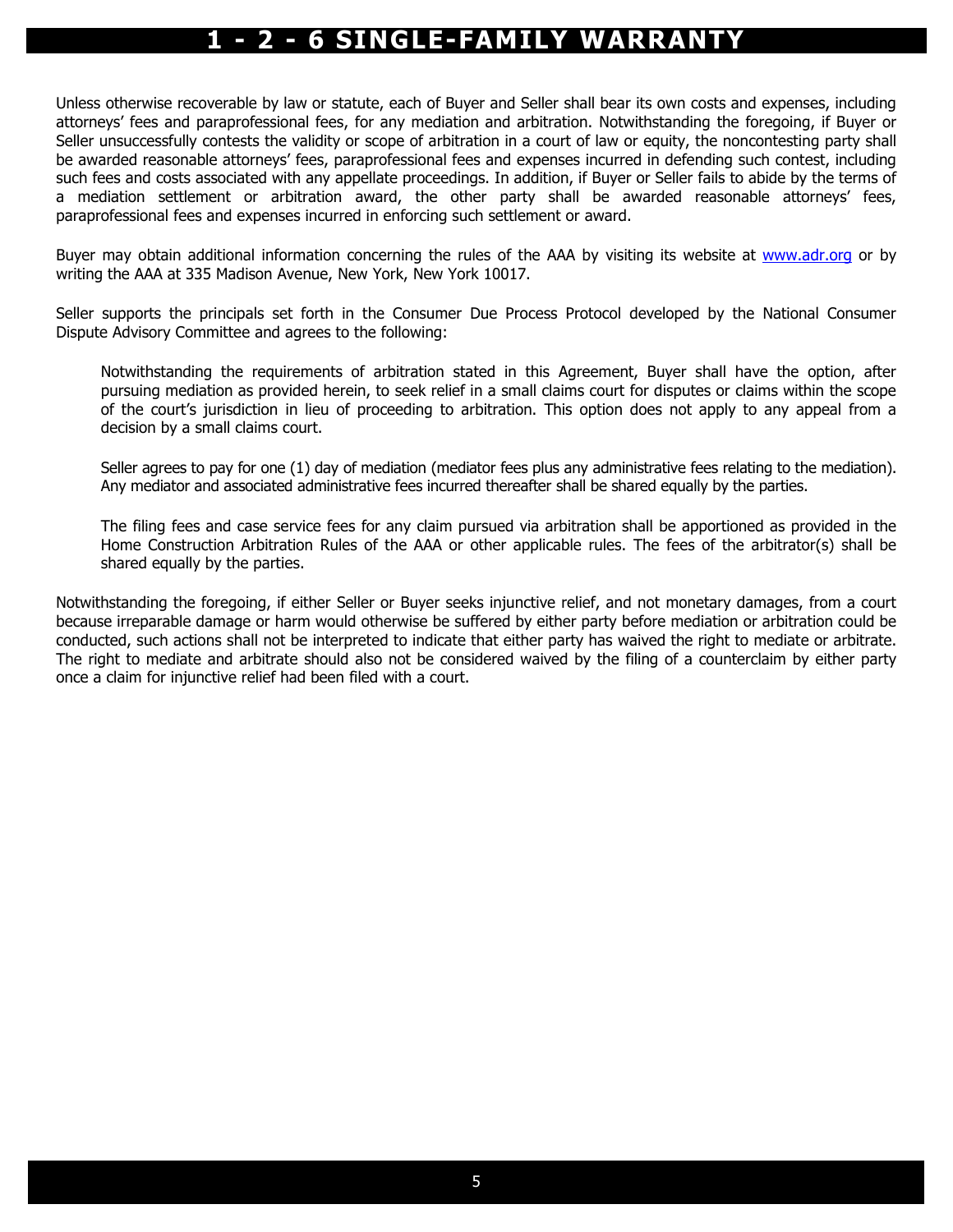#### WHAT'S NOT COVERED BY YOUR LENNAR LIMITED WARRANTY

In addition to other limitations and exclusions set forth in this Lennar Limited Warranty and the accompanying Workmanship, Systems and Structural Standards, the Lennar Limited Warranty does not provide coverage for the following items, which are specifically excluded:

- 1. Damage to any property, fixture, structure, improvement or appurtenance that was not constructed by Lennar. You shall be responsible for paying any costs required to remove such property, fixture, structure, improvement or appurtenance if Lennar deems it reasonably necessary to address a warranty claim.
- 2. Damage to land, landscaping (including sodding, seeding, shrubs, trees and planting), sprinkler systems, outbuildings, carports, or any other appurtenant structure or attachment to the dwelling, or other additions or improvement not a part of your Home;
- 3. Loss or damage which arises while your Home is being used primarily for nonresidential purposes;
- 4. Damages caused by changes in the level of the underground water table which were not reasonably foreseeable at the time of construction of your Home;
- 5. Loss of use of all or a portion of your Home;
- 6. This warranty does not apply to any manufactured item such as appliances, fixtures, equipment (except as specifically defined in the Workmanship, Systems and Structural Standards) or any other item which is covered by a manufacturer's warranty, nor does it cover conditions that are caused by failure of any such manufactured item. Appliances and items of equipment not covered by this limited warranty, include but are not limited to: air conditioning units, attic fans, boilers, burglar alarms, carbon monoxide detectors, ceiling fans, central vacuum systems, chimes, dishwashers, dryers, electric meters, electronic air cleaners, exhaust fans, fire alarms, fire protection sprinkler systems, freezers, furnaces, garage door openers, garbage disposals, gas meters, gas or electric grills, heat exchangers, heat pumps, humidifiers, intercoms, oil tanks, outside lights or motion lights not attached to the Home, range hoods, ranges, refrigerators, sewage pumps, smoke detectors, solar collectors, space heaters, sump pumps, thermostats, trash compactors, washers, water pumps, water softeners, water heaters, whirlpool baths, and whole house fans. Please note that the Workmanship, Systems and Structural Standards include reference to some items covered by this paragraph but the inclusion of those items in the Workmanship, Systems and Structural Standards is not intended to limit this exclusion. Any equipment failure covered by this paragraph is excluded from the Lennar Limited Warranty and covered only by a manufacturer's warranty, if any.
- 7. Any condition which has not resulted in actual physical damage to your Home;
- 8. Any loss or damage that is caused or made worse by any of the following causes, whether acting alone or in sequence or concurrence with any other cause or causes whatsoever, including without limitation, negligence on the part of any person:
	- a. Negligence, defective material or work supplied by, or improper operation by, anyone including you or your family other than Lennar or its employees, agents or subcontractors, including failure to comply with the warranty requirements of manufacturers of appliances, equipment or fixtures;
	- b. Change of the grading of the ground that alters the original grade or flow of water at your Home, or does not comply with accepted grading practices;
	- c. Riot or civil commotion, war, vandalism, hurricane, tornado or other windstorm, fire, explosion, blasting, smoke, water escape, tidal wave, flood, hail, snow, ice storm, lightning, falling trees or other objects, aircraft, vehicles, mudslide, avalanche, earthquake, volcanic eruption or Acts of God;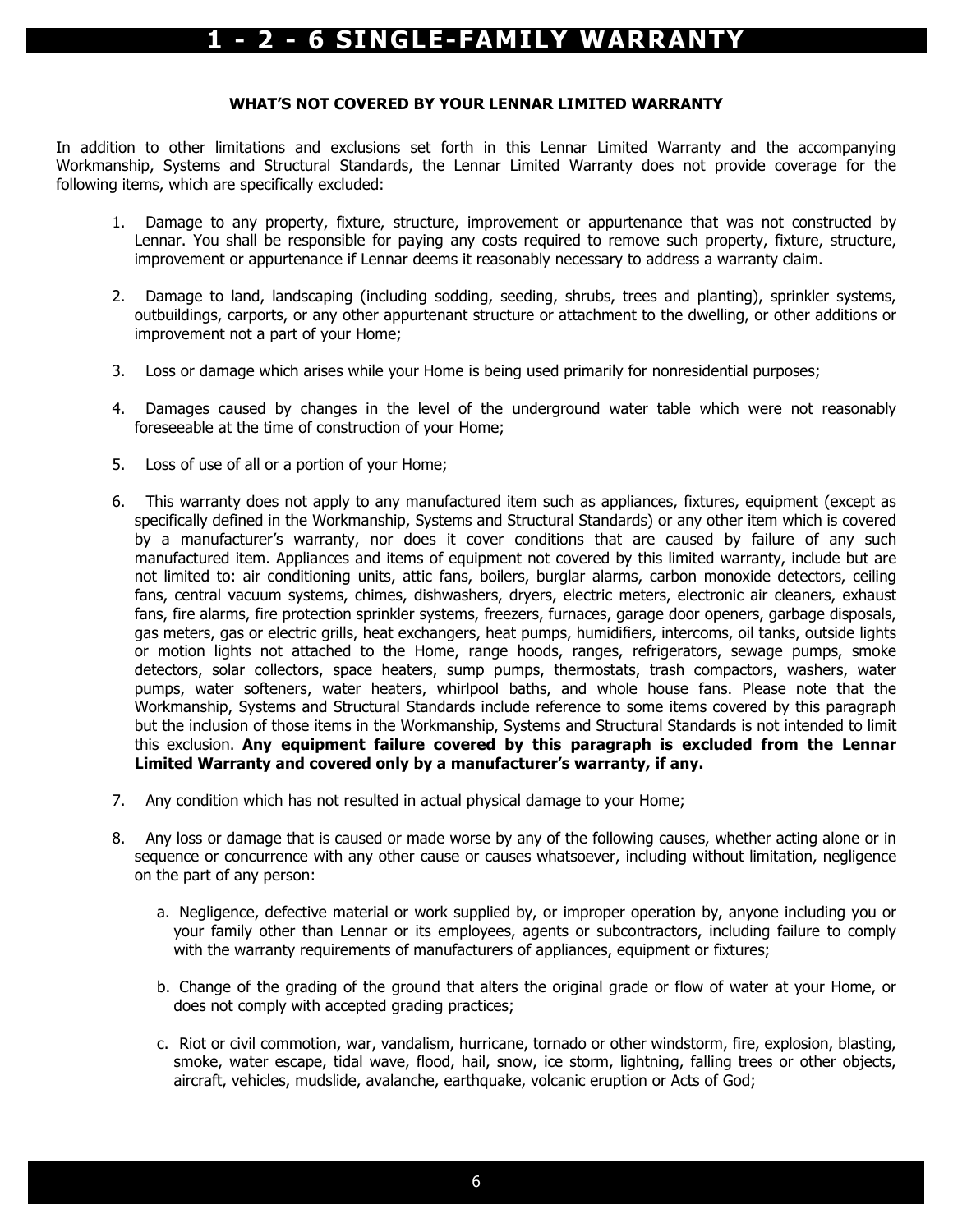- d. Abuse of your Home, or any part thereof;
- e. Microorganisms, fungus, decay, wet rot, dry rot, soft rot, rotting of any kind, mold, mildew, vermin, termites, insects, rodents, birds, wild or domestic animals, plants, corrosion, rust, radon, radiation, formaldehyde, asbestos, any solid, liquid or gaseous pollutant, contaminant, toxin, irritant or carcinogenic substance, whether organic or inorganic, and electromagnetic field or emission, including any claim of health risk or uninhabitability based on any of the foregoing;
- f. Your failure to minimize or mitigate any defect, condition, loss or damage as soon as practicable;
- 9. Any loss or damage caused by buried debris (unless such debris was buried by Lennar or its employees, agents or subcontractors), underground springs, sinkholes, mineshafts or other subsurface anomalies;
- 10. Any request for warranty performance submitted after an unreasonable delay from notice of the condition or, in any event, later than thirty (30) days after the expiration of the applicable Warranty Term;
- 11. Conditions consistent with or caused by normal wear and tear, including normal wear and tear caused by weather and/or other environmental conditions;
- 12. Any condition caused by the homeowner's failure to properly maintain the home; or
- 13. Any and all exclusions set forth in the Workmanship, Systems and Structural Standards.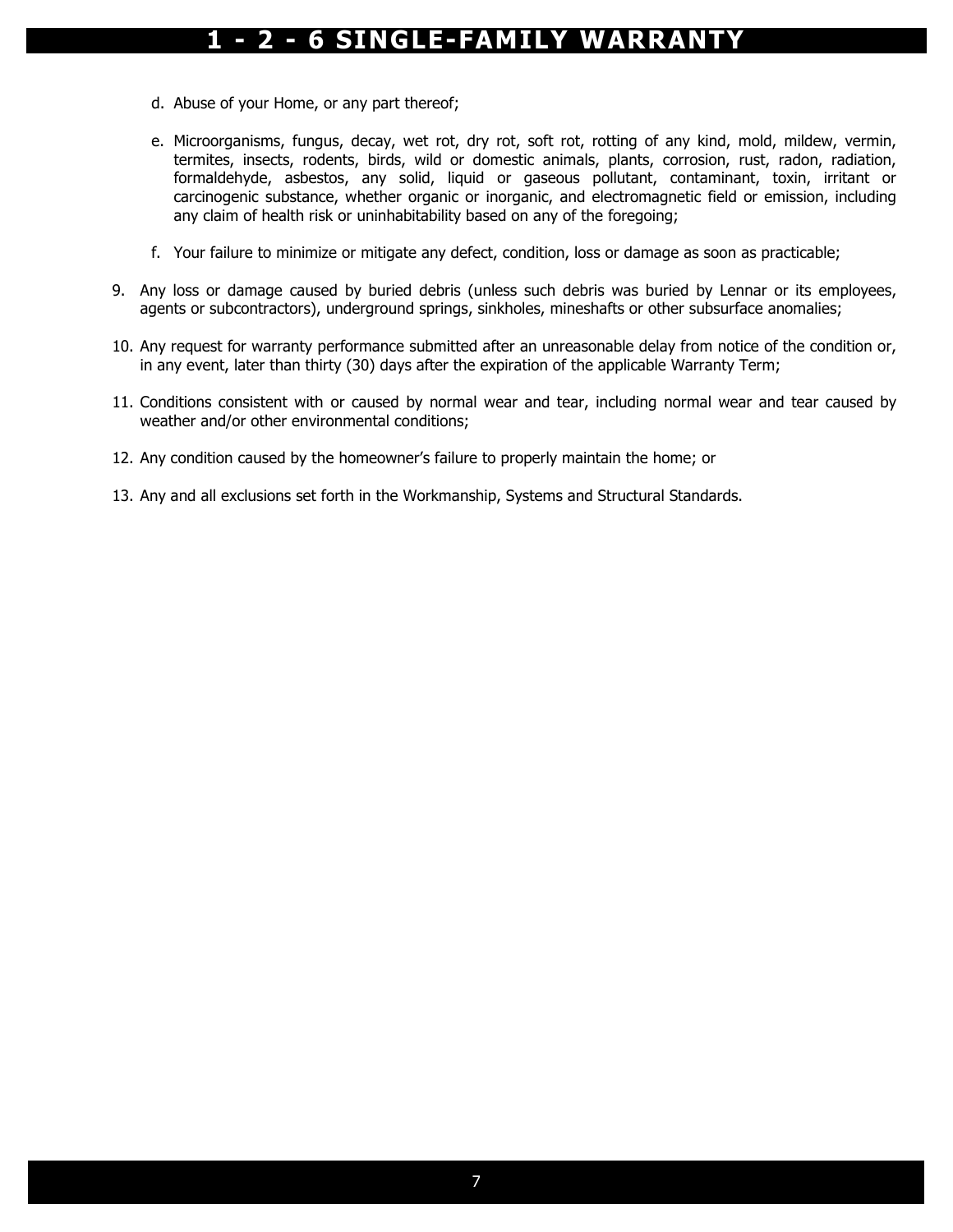#### LIMITATIONS ON LENNAR LIMITED WARRANTY

**Homeowner obligations.** You are obligated to care for your Home in such as way as to prevent or minimize damage to it and to properly maintain the Home. You should be aware that all homes go through a period of settlement and movement. During this period, your Home or components of your Home may experience some material shrinkage, cracking and other events which are normal and customary. Remember that you are responsible for proper maintenance of your Home including maintaining the original grades around your Home, planting trees and shrubs at a proper distance from your Home and conforming to generally accepted landscape practices for your region. Changing the drainage and grading patterns or trapping water near your home as a result of homeowner changes in grades and landscaping may cause damage to your foundation.

**Disclaimer of Implied Warranties.** Except as prohibited by laws of the state in which the Home is located, all other warranties, express or implied, including but not limited to any implied warranty of habitability, are hereby expressly disclaimed and waived. The terms of the Lennar Limited Warranty shall not be added to or varied either orally or in writing, and you agree to immediately notify Lennar if you believe any employee or agent of Lennar has added to or varied, either orally or in writing, the terms of the Lennar Limited Warranty. Such notification shall not be deemed as a modification of the agreement regardless of whether Lennar responds to the notice either verbally or in writing. In the event that any provision of the Lennar Limited Warranty is determined to be unenforceable in your state, such determination shall not affect the validity of the remaining provisions of the Lennar Limited Warranty.

Cap on Lennar Limited Warranty. Lennar's total financial obligations under the Lennar Limited Warranty are limited to the original sales price of your Home. This cap is calculated based on the cumulative total of all repairs, replacements or payments made during the Lennar Limited Warranty. Our costs of designing, accomplishing and monitoring repair to your Home are included in this cumulate total.

Consequential Damages Not Covered. Lennar shall not be liable for, and you expressly waive recovery of, any consequential damages that may result from the condition of any component of the Home, including but limited to: any diminution in value of the Home before or after repairs are performed; lost profits; damages to personal property; any personal injury of any kind including physical or mental pain and suffering and emotional distress, and any medical or hospital expenses; costs of food, moving and storage, relocation expenses, or rental value of the Home or any other costs due to loss of use, inconvenience or annoyance during repairs. Lennar will, however, reimburse you for reasonable costs of temporary hotel accommodations and a reasonable daily food allowance for such period of time that the repairs required by the claim are so extensive that you cannot reasonably reside in the Home during the repairs.

Other Coverage. Lennar shall not be responsible for, and the Lennar Limited Warranty shall not cover, any damages, costs or expenses that are covered by your homeowners' insurance or other insurance, government, or third party reimbursement programs. To the extent permitted by law, Buyer and Buyer's insurance carrier waive any right of subrogation that Buyer or its insurance carrier may have in relation to any claim that may be made under this Warranty.

Not an Insurance Policy. The Lennar Limited Warranty is not an insurance policy and Lennar does not provide you any insurance through the Lennar Limited Warranty or otherwise. You should always obtain homeowner's insurance to protect your Home, and your bank or other mortgage provider may require homeowner's insurance if you have a mortgage.

Discretion to Repair, Replace or Make Payment. Lennar reserves the option, at its sole discretion, to repair, replace or pay you the reasonable cost of repair or replacement for any claim made under this Lennar Limited Warranty. The design method and manner of any repair shall also be at Lennar's sole discretion.

Warranty Terms Not Extended. The warranty terms of the Lennar Limited Warranty shall not be extended by any repair, replacement or payment made under the Lennar Limited Warranty. There shall be no warranty, express or implied, arising from repair or replacement work performed by or on behalf of Lennar except for the remaining original warranty term.

Limitations on Structural Repairs. Structural repairs are limited to only those: (i) repairs of damage to Structural Components that are necessary to restore their load-bearing function; (ii) repair of those non-load bearing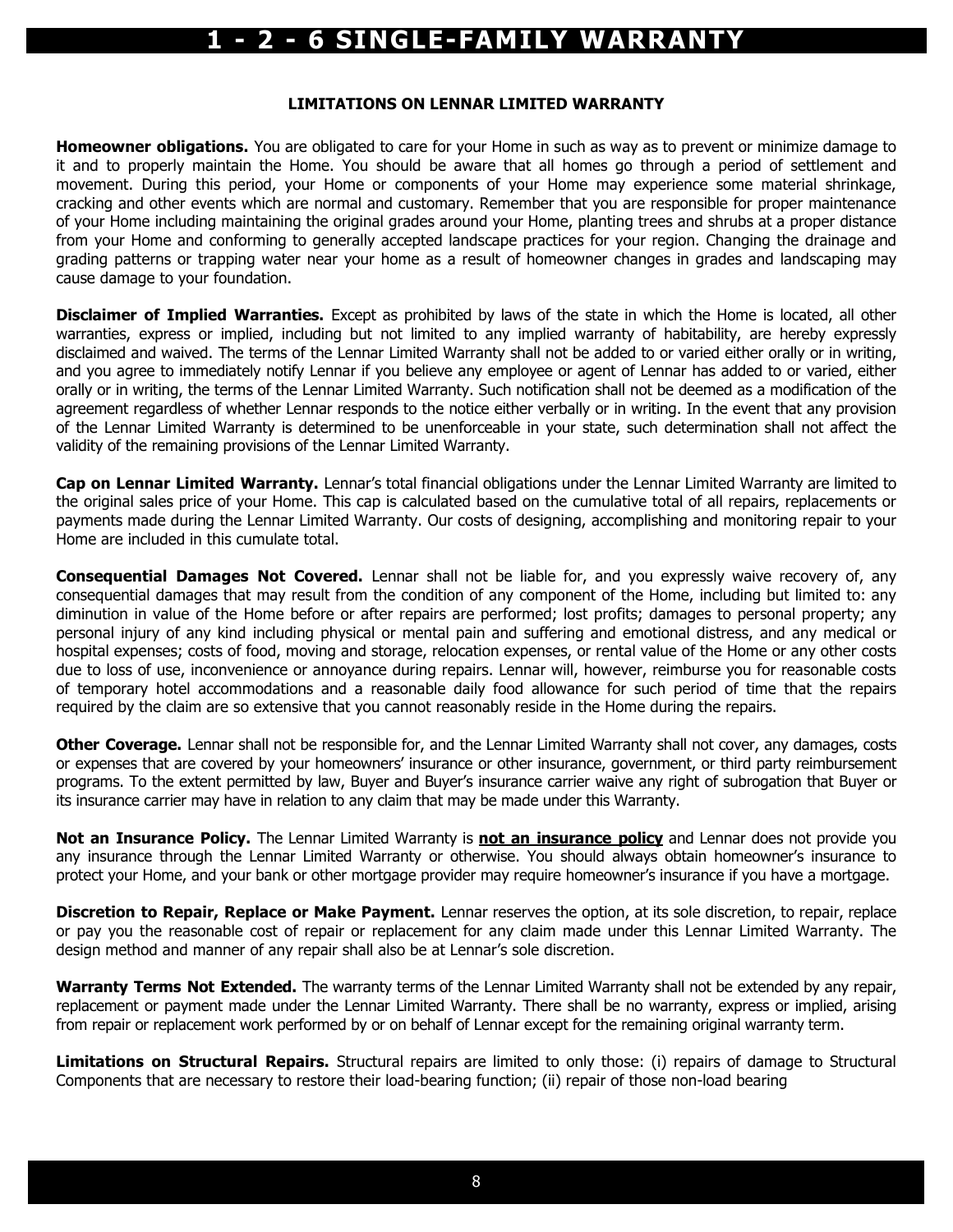portions damaged by the condition that gives rise to the claim and whose repair is necessary to make your Home safe, sanitary or otherwise livable; and (iii) repair and cosmetic correction of only those surfaces, finishes and coverings, original to the Home, that were damaged by the condition giving rise to the claim or by the repair of the condition giving rise to the claim.

Limitations on Post-Repair Condition of Home. Repairs undertaken under the Lennar Limited Warranty are intended to restore the Home to approximately the same condition as existed prior to the claim, but not necessarily to like-new condition.

**Previously Known Conditions.** The Lennar Limited Warranty covers only those conditions which first occur during the term of the Lennar Limited Warranty. In addition, any conditions you knew about prior to the Effective Date of Lennar Limited Warranty such as items identified in the "walk-through," "punch-list," or in the case of a previously owned home, conditions that were identified on a home inspection report or were apparent through any reasonable inspection are not covered by the Lennar Limited Warranty.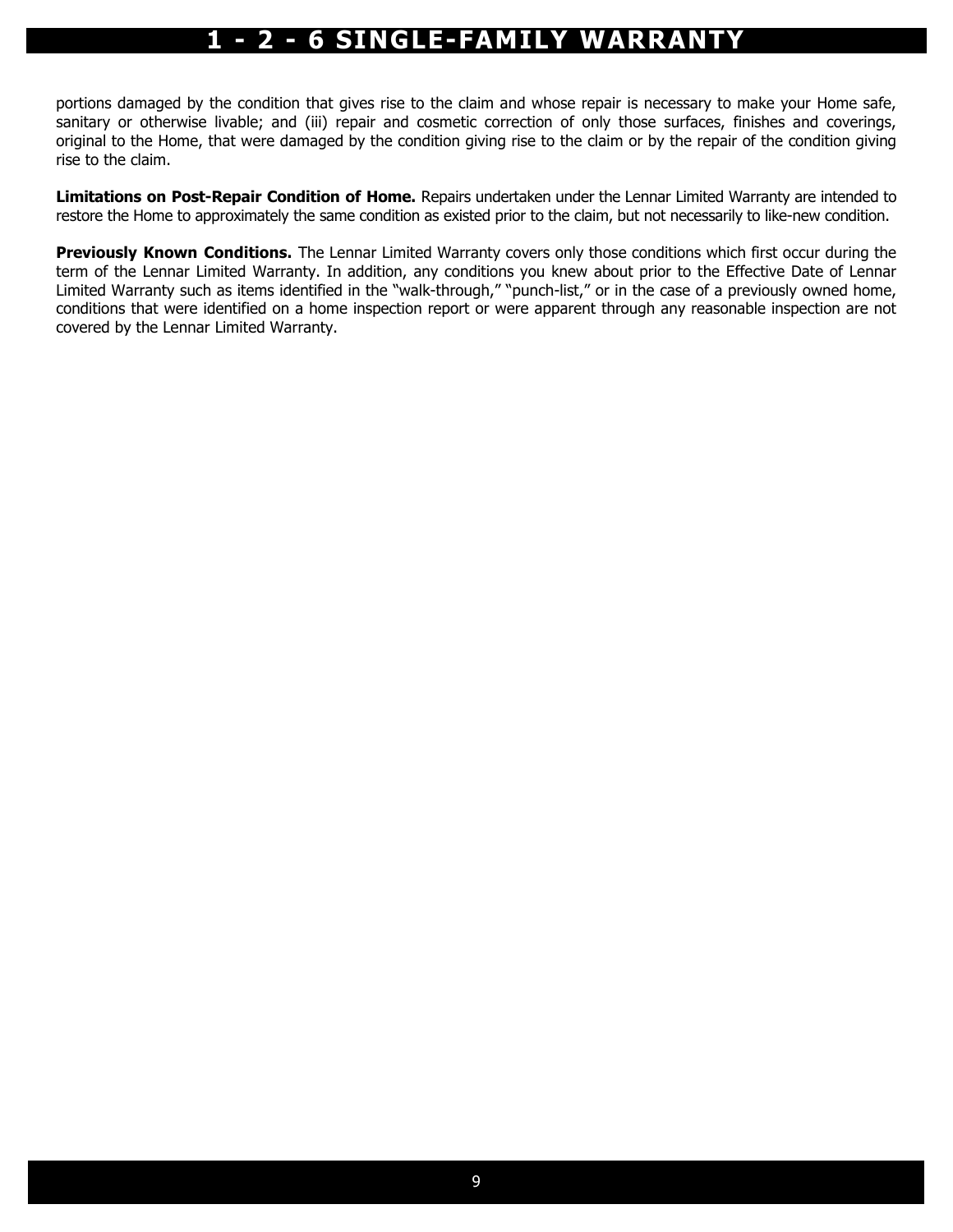#### STATE SPECIFIC LIMITATIONS/CLARIFICATIONS

Certain states have special laws that impact new home warranties. If your home is located in one of the states listed below, the information set forth for your state modifies or adds to the terms of this Warranty. If your home is not located in one of the following states, the following language is inapplicable to you and your Lennar Limited Warranty. To the extent any applicable state statute invalidates any specific provision of this Warranty, the remaining provisions of the Warranty shall remain in full force and effect.

#### **Georgia**

#### Lennar and Homeowner expressly agree that the arbitration provisions set forth in this Lennar Limited Warranty establish the exclusive means to resolve all disputes that may arise between you and Lennar (unless a statute expressly provides otherwise).

#### Maryland (Non-Montgomery County)

The Lennar Limited Warranty is intended to meet or exceed the terms and rights available under Maryland Code section 10-601, and Lennar warrants that for a period of two years, your home will be free of any defect in the electrical, plumbing, heating, cooling, and ventilating systems. Notwithstanding provisions to the contrary in the Lennar Limited Warranty, Lennar warrants appliances, fixtures, and items of equipment that we install, but the warranty period is limited to the length and scope of the manufacturer's warranty on the item.

#### Maryland (Montgomery County, only)

The Lennar Limited Warranty is intended to meet or exceed the terms and rights required by the Montgomery County Code. The Lennar Limited Warranty will provide the greater of the coverage of the Lennar Warranty Workmanship, Systems and Structural Standards or the Montgomery County Code, whenever they are in conflict.

Additionally, this Lennar Limited Warranty is intended to meet or exceed the terms and rights set forth in the Montgomery County Code related to consequential damages arising as a result of construction defects. The Lennar Limited Warranty will cover the greater of the damages provided in the Lennar Limited Warranty or the requirements of the Montgomery County Code, whenever there is a conflict between them.

You may obtain a copy of the applicable county warranty requirements from Montgomery County,directly.

#### Minnesota

The Lennar Limited Warranty is intended to meet or exceed the statutory warranties contained in Chapter 327A of Minnesota Statutes. Where the statutory coverage provides greater coverage than the Lennar Warranty Workmanship, Systems and Structural Standard, the statutory coverage shall apply.

The Minnesota Common Interest Ownership Act (Chapter 515B of Minnesota Statutes, also known as "MCIOA") governs communities containing attached homes and communities containing detached homes with exterior maintenance provided by a homeowners association. With respect to homes that are subject to MCIOA, the Lennar Limited Warranty is intended to meet or exceed the statutory warranties contained in Sections 4-112 through 4-115 of MCIOA. Where the statutory coverage provides greater coverage than the Lennar Warranty Workmanship, Systems and Structural Standard, the statutory coverage shall apply.

To preserve your rights under the Lennar Limited Warranty in Minnesota, you must notify us in writing of your claim no later than six months after the applicable warranty time periods expire.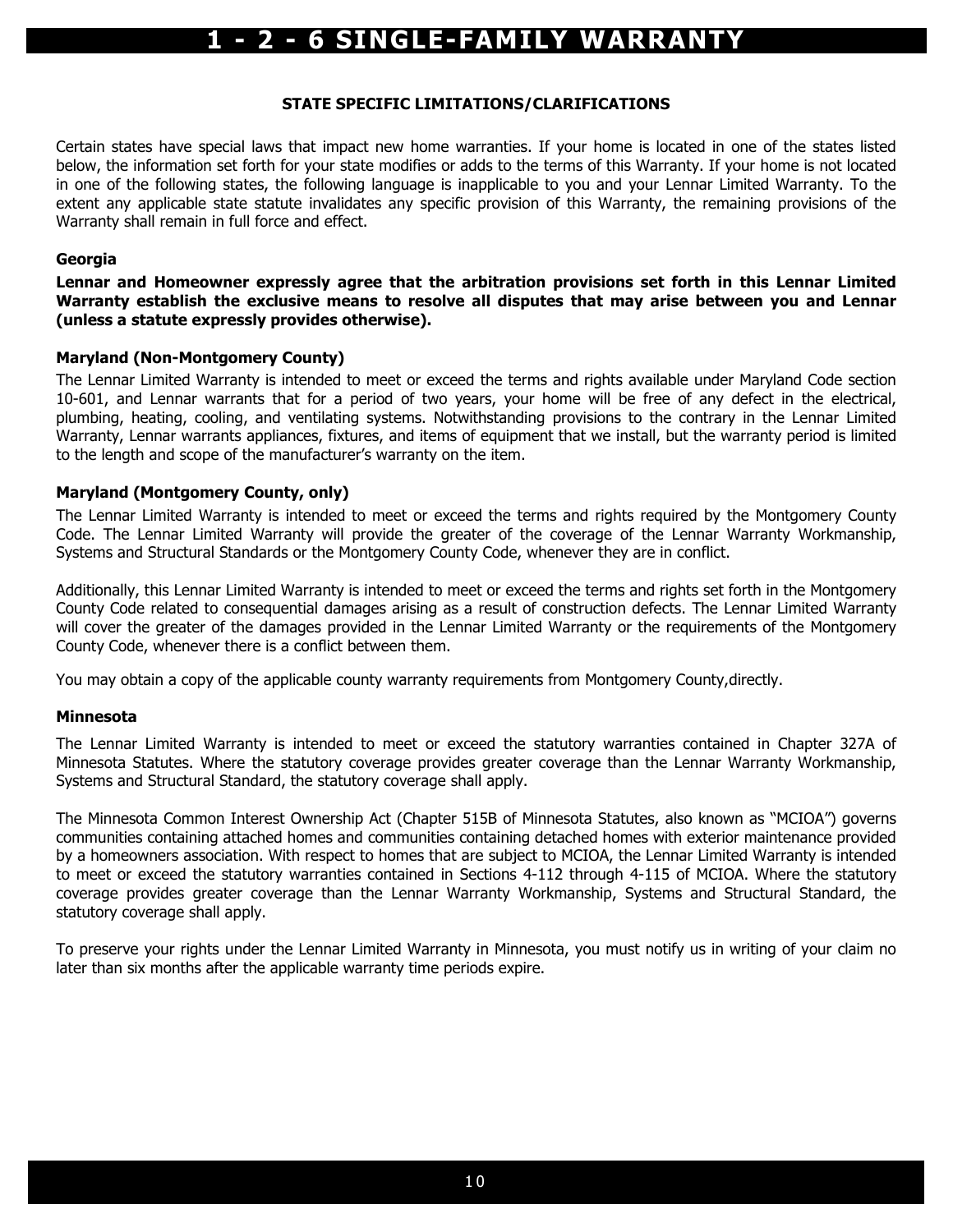#### South Carolina

THIS AGREEMENT IS SUBJECT TO ARBITRATION PURSUANT TO THE UNIFORM ARBITRATION ACT, SECTION 15048-10, ET. SEQ. CODE OF LAWS OF SOUTH CAROLINA, 1976, AS AMENDED.

#### Texas

The Lennar Limited Warranty is intended to meet or exceed the terms and rights available under section 430.001 et seq. of the Property Code and regulations on performance standards found in Title 10, Chapter 304 of the Texas Administrative Code. The Lennar Limited Warranty will provide the greater of the coverage of the Lennar Warranty Workmanship, Systems and Structural Standards or the Texas warranties and building and performance standards whenever there is a conflict between them.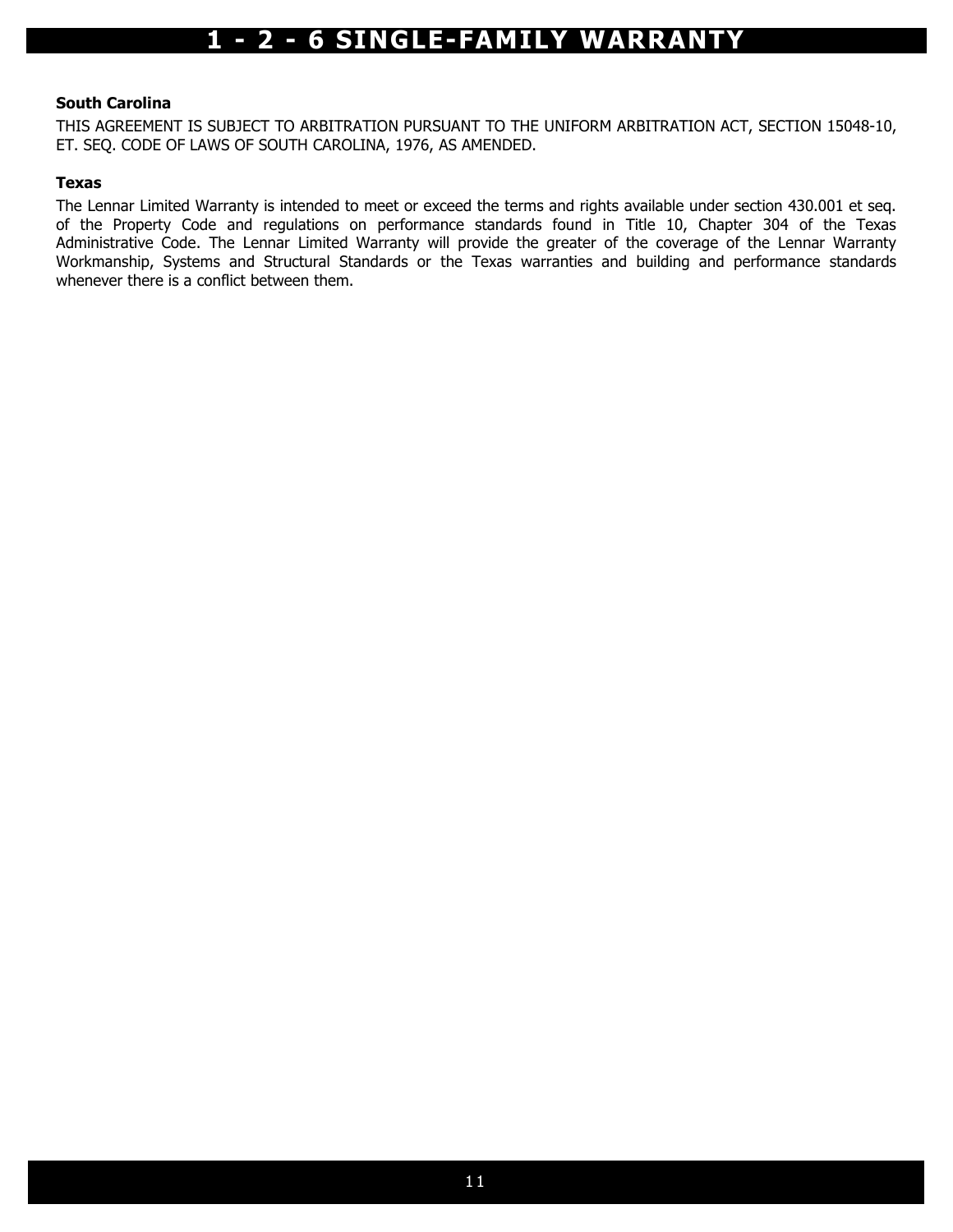#### LENNAR WORKMANSHIP, SYSTEMS AND STRUCTURAL STANDARDS

The Workmanship, Systems and Structural Standards detailed on pages 13 through 55 have been developed over many years and are generally accepted standards in the residential construction industry. The Standards set forth what is required for the performance of the Home under the Lennar Limited Warranty. Lennar shall correct any condition that does not comply with these standards that occur within the applicable warranty term. When repairs impact finishes in the Home, Lennar will attempt to match colors and replace with Homeowner's original choice of materials, except where Homeowner custom-ordered the items. Lennar is not responsible for discontinued items, changes in dye lots, colors or patterns, or items ordered outside of the original construction and does not guarantee an exact match to any paint color or other finish.

The Structural Components covered by the Structural Standards discussed on page 55 shall only include:

- 1. Foundations systems and footings
- 2. Beams
- 3. Girders
- 4. Lintels
- 5. Columns
- 6. Roof sheathing (only if your Home has original FHA/VA financing still in effect)
- 7. Load bearing walls and partitions
- 8. Roof framing systems
- 9. Floor systems

The following components are NOT Structural Components as defined herein and are NOT covered under the Structural Standards set forth on page 55:

- 1. Non-load bearing partitions and walls
- 2. Wall tile or paper
- 3. Plaster, laths or drywall
- 4. Flooring and sub-floor material
- 5. Brick, stucco, stone, siding or veneer
- 6. Any other type of exterior cladding
- 7. Roof shingles, roof tiles, sheathing, and tar paper
- 8. Heating, cooling, ventilating, plumbing, electrical and mechanical systems
- 9. Appliances, fixtures or items of equipment
- 10. Doors, trim, cabinets, hardware, insulation, paint, stains
- 11. Basement and other interior floating, ground-supported concrete slabs
- 12. Any item covered under the workmanship and systems standards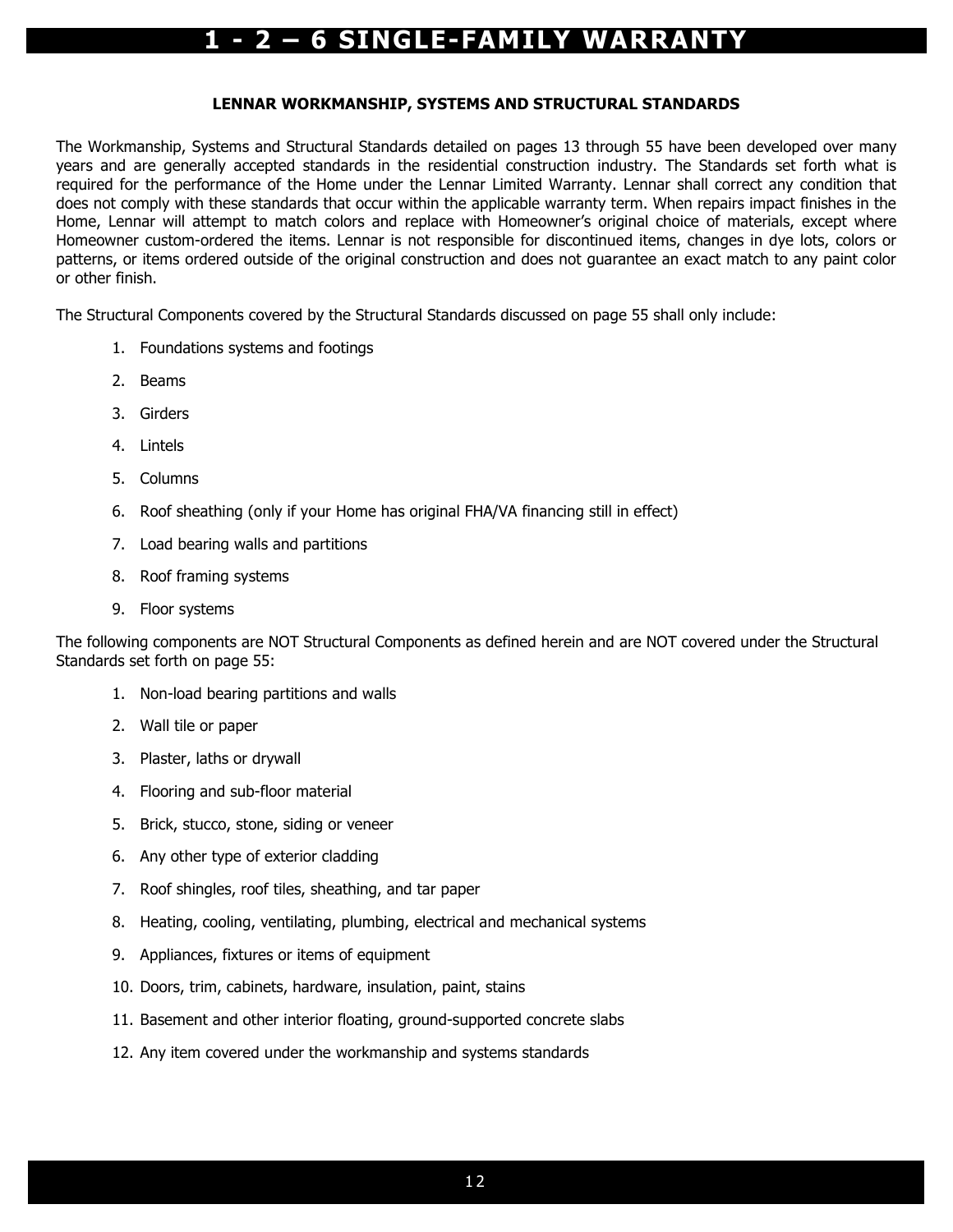#### PERFORMANCE STANDARDS TABLE OF CONTENTS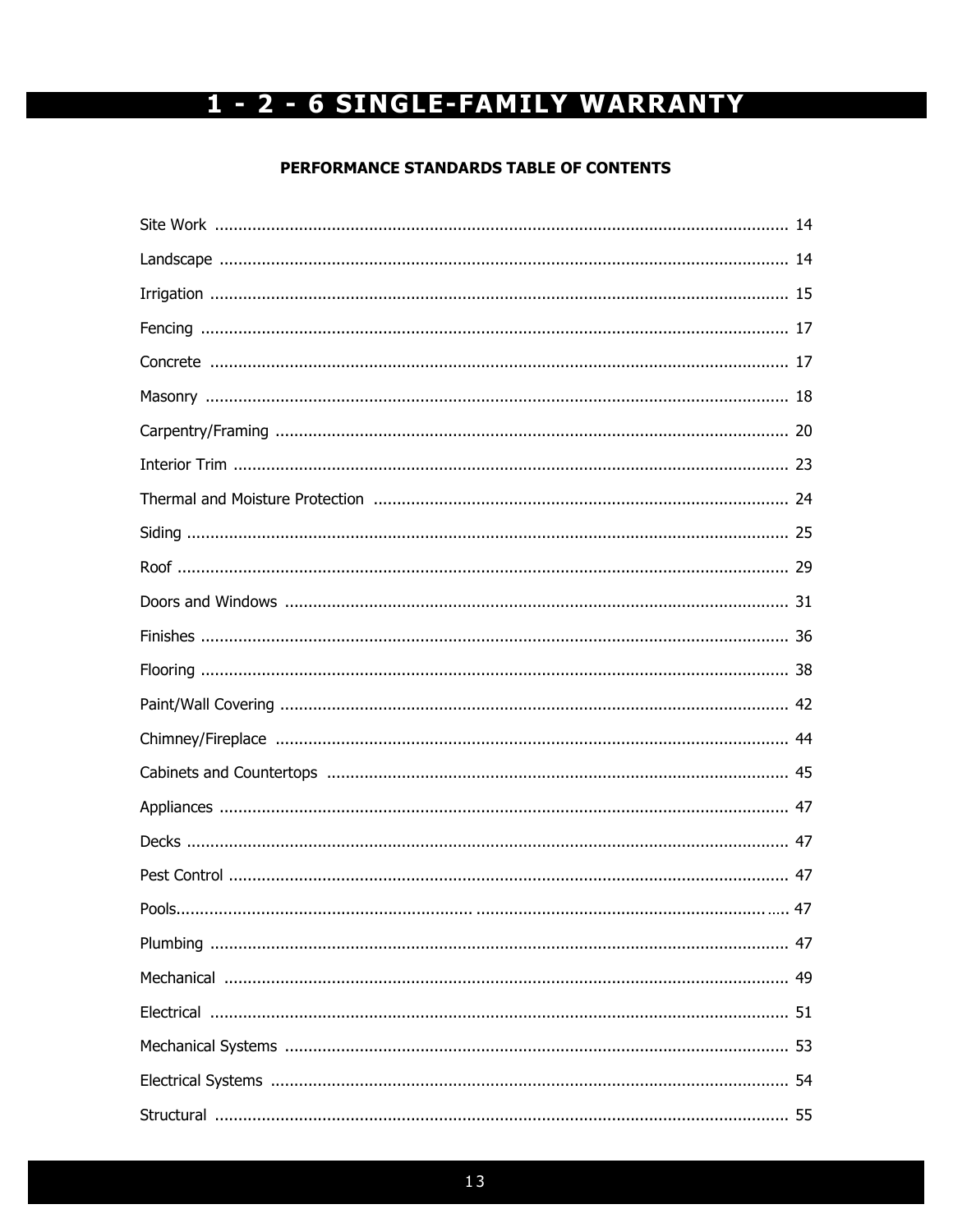| <b>DEFICIENCY</b>                                                         | <b>WORKMANSHIP STANDARDS AND EXCLUSIONS (1 YEAR)</b>                                                                                                                                                                                                                                                                                                                                                                                                                                                                                                                                                                                                                              |
|---------------------------------------------------------------------------|-----------------------------------------------------------------------------------------------------------------------------------------------------------------------------------------------------------------------------------------------------------------------------------------------------------------------------------------------------------------------------------------------------------------------------------------------------------------------------------------------------------------------------------------------------------------------------------------------------------------------------------------------------------------------------------|
| <b>SITE WORK</b>                                                          |                                                                                                                                                                                                                                                                                                                                                                                                                                                                                                                                                                                                                                                                                   |
| Grading                                                                   | Performance Standard:<br>Settling around foundation walls, utility trenches or other filled areas that exceeds a maximum of six-inches from<br>finished grade established by Builder is considered a deficiency.                                                                                                                                                                                                                                                                                                                                                                                                                                                                  |
|                                                                           | Responsibility:<br>Builder shall take corrective action necessary to comply with the Standard. Builder's responsibility is limited to a<br>one-time repair during the Warranty Term. Homeowner is responsible for removal and replacement of shrubs<br>and other landscaping affected by placement of the fill.                                                                                                                                                                                                                                                                                                                                                                   |
|                                                                           | Exclusions:<br>Homeowner is responsible for establishing and maintaining adequate ground cover. Landscape altered by<br>the Homeowner voids the Warranty on settlement/grading.                                                                                                                                                                                                                                                                                                                                                                                                                                                                                                   |
| Improper surface drainage                                                 | Performance Standard:<br>Deficiency is limited to grades within 10 feet and swales within 20 feet of Home. Standing or ponding water that<br>remains in these areas for a period longer than 24 hours after a normal rain is considered a deficiency. In swales<br>that drain from adjoining properties or where a sump pump discharges, water is not to remain in these areas for a<br>period longer than 48 hours after a normal rain. The possibility of standing water after an unusually heavy rainfall<br>should be anticipated and is not considered a deficiency. No grading determination is to be made while there is frost<br>or snow or when the ground is saturated. |
|                                                                           | Responsibility:<br>Builder shall take corrective action necessary to comply with the Standard. Builder's responsibility is limited to a<br>one-time repair during the Warranty Term. Builder is only responsible for initially establishing the proper grades,<br>swales and drainage away from the Home. The Homeowner is responsible for maintaining such grades and<br>swales once constructed by the Builder. Builder is not responsible for drainage deficiencies attributable to<br>grading requirements imposed by state, county or local governing agencies.                                                                                                              |
|                                                                           | <b>Exclusions</b><br>Standing or ponding water outside of defined swales and beyond 10 feet from the foundation of the Home or that is<br>within 10 feet but is caused by unusual grade conditions, or retention of treed areas, is not considered a deficiency.<br>Standing or ponding water caused by changes in the grade or placement of sod, fencing, or any other obstructions<br>by Homeowner is excluded from coverage. If the Homeowner adds a pool, patio or decks, Builder will no longer be<br>responsible for any warranty claim for improper surface drainage.                                                                                                      |
| Flowing or trickling<br>water appears in interior<br>crawl space surfaces | Performance Standard:<br>A crawl space that is not graded and drained properly to prevent surface run-off from accumulating deeper than 2<br>inches in areas 36 inches or larger in diameter is a deficiency.                                                                                                                                                                                                                                                                                                                                                                                                                                                                     |
|                                                                           | Responsibility:<br>Builder shall take corrective action necessary to comply with the Standard.                                                                                                                                                                                                                                                                                                                                                                                                                                                                                                                                                                                    |
|                                                                           | Exclusions:<br>Deficiencies caused by the 1) Homeowner improperly modifying the existing grade or allowing water from an<br>irrigation system to cause water to accumulate excessively under the foundation.; 2) Homeowner allowing<br>landscape plantings to interfere with proper drainage away from the foundation; or 3) Homeowner using the<br>crawl space for storage of any kind are excluded from the Warranty.                                                                                                                                                                                                                                                           |
| Soil erosion                                                              | No coverage.                                                                                                                                                                                                                                                                                                                                                                                                                                                                                                                                                                                                                                                                      |
| Landscape                                                                 | No coverage due to regional variances in temperature and terrain. Warranty coverage may be available from a<br>third-party landscape contractor, if applicable.                                                                                                                                                                                                                                                                                                                                                                                                                                                                                                                   |
| Landscape damage from<br>warranty repairs                                 | Performance Standard:<br>Landscape areas that are disturbed during repair work are deficiencies.                                                                                                                                                                                                                                                                                                                                                                                                                                                                                                                                                                                  |
|                                                                           | Responsibility:<br>Restore grades, seed and landscape to meet original condition as reasonably possible. Builder is not responsible for grassed<br>or landscaped areas which are damaged by others, including any work performed by public or private utility companies.                                                                                                                                                                                                                                                                                                                                                                                                          |
|                                                                           | Exclusions:<br>Replacement of trees and large bushes that existed at the time the Home was constructed or those added by the<br>Homeowner after occupancy or those that subsequently die are excluded from coverage.                                                                                                                                                                                                                                                                                                                                                                                                                                                              |
| <b>IRRIGATION</b>                                                         | No coverage.                                                                                                                                                                                                                                                                                                                                                                                                                                                                                                                                                                                                                                                                      |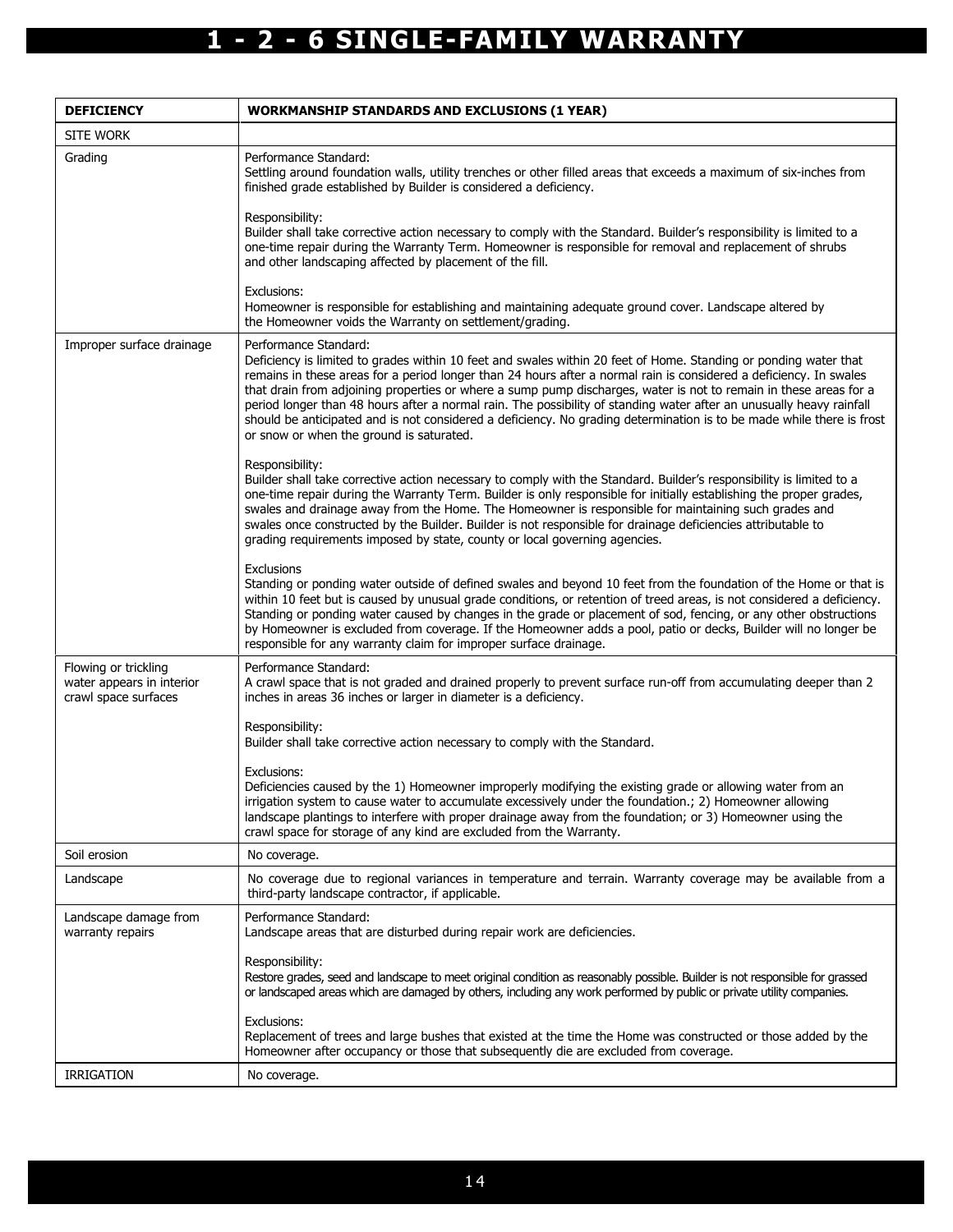| <b>DEFICIENCY</b>                                                                                            | <b>WORKMANSHIP STANDARDS AND EXCLUSIONS (1 YEAR)</b>                                                                                                                                                                                                                                                                                                                                                                   |
|--------------------------------------------------------------------------------------------------------------|------------------------------------------------------------------------------------------------------------------------------------------------------------------------------------------------------------------------------------------------------------------------------------------------------------------------------------------------------------------------------------------------------------------------|
| <b>FENCING</b>                                                                                               | No coverage.                                                                                                                                                                                                                                                                                                                                                                                                           |
| <b>CONCRETE</b>                                                                                              |                                                                                                                                                                                                                                                                                                                                                                                                                        |
| Basement or foundation<br>wall cracks, other than<br>expansion or control joints                             | Performance Standard:<br>Cracks that allow water to enter through the basement or crawl space wall or seeping through the<br>basement floor are a deficiency.                                                                                                                                                                                                                                                          |
|                                                                                                              | Responsibility:<br>Builder shall take corrective action necessary to comply with the Standard.                                                                                                                                                                                                                                                                                                                         |
|                                                                                                              | Exclusion:<br>Deficiencies caused by the 1) Homeowner improperly modifying the existing grade or allowing water from<br>an irrigation system to cause water to accumulate excessively under the foundation.; 2) Homeowner<br>allowing landscape plantings to interfere with proper drainage away from the foundation; or 3) Homeowner<br>using the crawl space for storage of any kind are excluded from the Warranty. |
| Expansion/control joint<br>separation                                                                        | No coverage. Concrete slabs are designed to move at control joints, and such movement does not require<br>corrective action.                                                                                                                                                                                                                                                                                           |
| Cracking of attached garage<br>floor slab                                                                    | Performance Standard:<br>Cracks in attached garage floor slabs that exceed 1/4-inch in width or 1/4-inch in vertical offset are a deficiency.                                                                                                                                                                                                                                                                          |
|                                                                                                              | Responsibility:<br>Builder will take corrective action necessary to comply with the Standard.                                                                                                                                                                                                                                                                                                                          |
|                                                                                                              | Exclusion:<br>Matching of concrete color or texture is not covered by the Warranty.                                                                                                                                                                                                                                                                                                                                    |
| Cracking of detached garage<br>floor slab                                                                    | No coverage.                                                                                                                                                                                                                                                                                                                                                                                                           |
| Garage concrete floor has<br>settled, heaved, or separated                                                   | Performance Standard:<br>A garage floor that settles, heaves, or separates in excess of 1 inch from the foundation of the Home is a deficiency.                                                                                                                                                                                                                                                                        |
|                                                                                                              | Responsibility:<br>Builder will take corrective action necessary to comply with the Standard.                                                                                                                                                                                                                                                                                                                          |
| Cracks in attached patio slab<br>and sidewalks                                                               | No coverage. Driveways, sidewalks, stoops, patios, etc., are exposed to the elements year round and are subject<br>to wear and tear from weather. Cracks are to be expected due to curing, expansion and contraction.                                                                                                                                                                                                  |
| Cracks in exterior concrete                                                                                  | No coverage. Driveways, sidewalks, stoops, patios, etc., are exposed to the elements year round and are subject<br>to wear and tear from weather. Cracks are to be expected due to curing, expansion and contraction.                                                                                                                                                                                                  |
| Cracks in concrete on-grade<br>floors, with finish flooring                                                  | Performance Standard:<br>Cracks that rupture or significantly impair the appearance or performance of the finish flooring<br>material are deficiencies.                                                                                                                                                                                                                                                                |
|                                                                                                              | Responsibility:<br>Repair cracks as required so as not to be apparent when the finish flooring material is in place. Repair may<br>include filling, grinding or use of a floor-leveling compound.                                                                                                                                                                                                                      |
|                                                                                                              | Exclusions:<br>Concrete slab-on-grade floors cannot be expected to be crack-free. Most cracking is minor and is the result of<br>large areas of concrete shrinking as the concrete cures. These cracks do not affect the structural integrity of the<br>home. Since slab-on-grade floors are quite large, shrinkage cracks can be expected to occur randomly.                                                          |
| Cracks in concrete floor of<br>unfinished area (no floor<br>covering) or in areas not<br>designed for living | No coverage.                                                                                                                                                                                                                                                                                                                                                                                                           |
| Cracks in visible face of<br>foundation                                                                      | No coverage.                                                                                                                                                                                                                                                                                                                                                                                                           |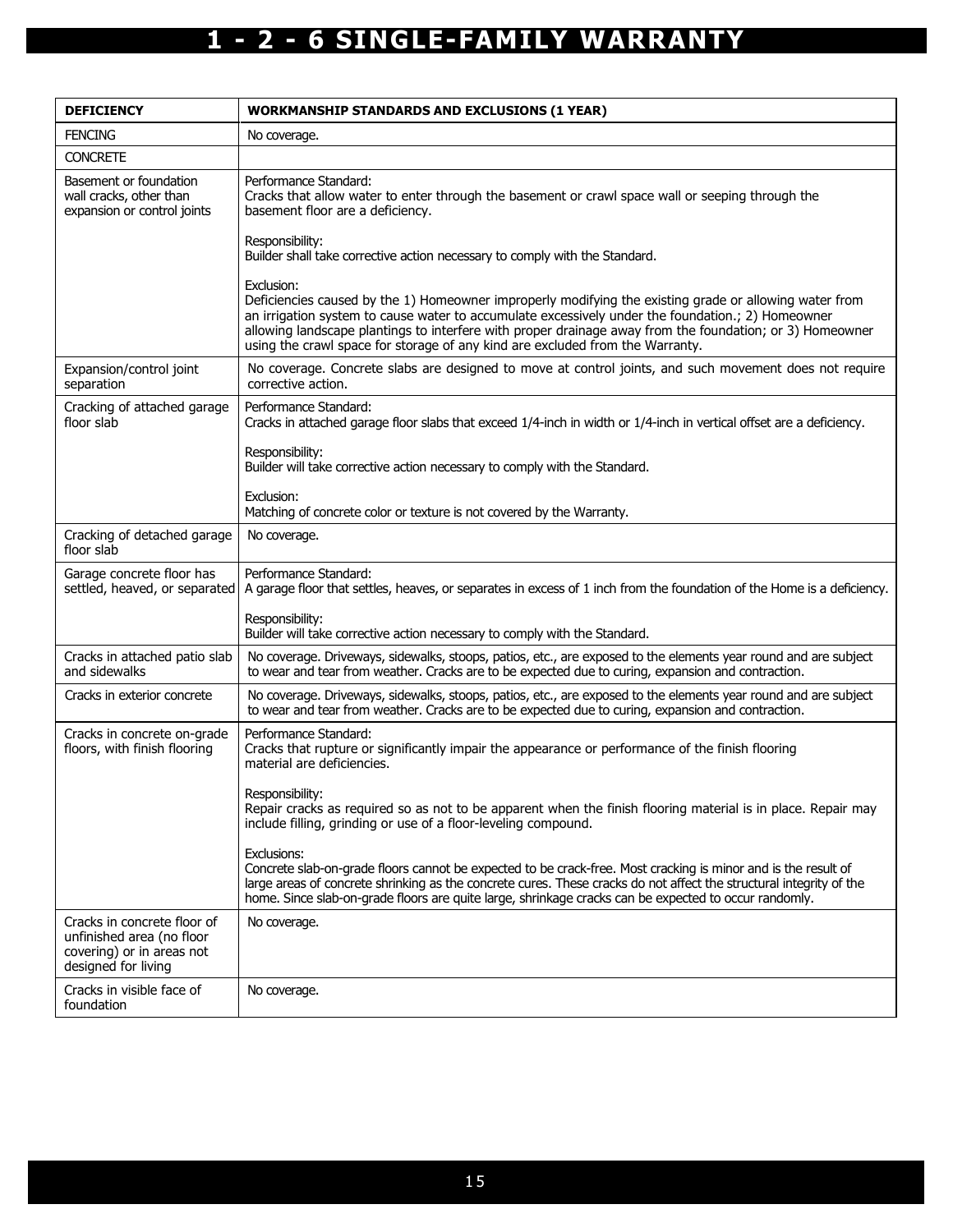| <b>DEFICIENCY</b>                                                      | <b>WORKMANSHIP STANDARDS AND EXCLUSIONS (1 YEAR)</b>                                                                                                                                                                                  |
|------------------------------------------------------------------------|---------------------------------------------------------------------------------------------------------------------------------------------------------------------------------------------------------------------------------------|
| Uneven concrete floor slabs                                            | Performance Standard:<br>Concrete floors in rooms finished for habitability by Builder that have pits, depressions or area of unevenness<br>exceeding 3/8-inch in 4 feet are deficiencies.                                            |
|                                                                        | Responsibility:<br>Builder shall take corrective action necessary to comply with the Standard. Where applicable, surface patching is an<br>accepted method of repair. Reinstall or replace any finish flooring material as necessary. |
|                                                                        | Exclusions:<br>Basement floors or where a floor or a portion of a floor has been designed for specific drainage purposes are<br>excluded from the Standard.                                                                           |
| Interior concrete work is<br>pitting, scaling or spalling              | Performance Standard:<br>Interior concrete surfaces that disintegrate to the extent that aggregate is exposed and loosened under normal<br>conditions of use are deficiencies.                                                        |
|                                                                        | Responsibility:<br>Builder shall take corrective action necessary to comply with the Standard.                                                                                                                                        |
|                                                                        | Exclusions:<br>Builder is not responsible for deterioration caused by salt, chemicals, mechanical implements, or other factors<br>beyond the Builder's control.<br>Color variations are not covered by the Warranty.                  |
| Efflorescence is present on<br>surface of basement floor               | No coverage.                                                                                                                                                                                                                          |
| Separation of brick or<br>masonry edging from<br>concrete slab or step | Performance Standard:<br>It is common for the joint to crack between concrete and masonry due to the dissimilarity of the materials. Cracks in<br>excess of 1/4-inch are a deficiency.                                                |
|                                                                        | Responsibility:<br>Grout crack fully and reset loose masonry where required. Replacement of masonry material, if required,<br>shall match the existing as closely as possible but Builder cannot guarantee an exact match.            |
| Cracking, settling or heaving<br>of stoops and steps                   | Performance Standard:<br>Stoops and steps that have settled, heaved or separated in excess of 1 inch from Home are a deficiency.                                                                                                      |
|                                                                        | Responsibility:<br>Builder shall take corrective action necessary to meet the Standard.                                                                                                                                               |
| Water remains on stoops or<br>steps after rain has stopped             | Performance Standard:<br>Water shall drain off outdoor stoops and steps. Minor amounts of water can be expected to remain on stoops and<br>steps for up to 24 hours after rain.                                                       |
|                                                                        | Responsibility:<br>Builder shall take corrective action necessary to meet the Standard.                                                                                                                                               |
| Concrete stair<br>general standards                                    | Performance Standard:<br>Concrete stair steepness and dimensions, such as tread width, riser height, landing size and stairway width that do<br>not comply with the Building Code are a deficiency.                                   |
|                                                                        | Responsibility:<br>Builder shall take corrective action necessary to comply with the Standard.                                                                                                                                        |
| Concrete stair handrail<br>standards                                   | Performance Standard:<br>Handrails that do not remain securely attached to concrete stairs are a deficiency.                                                                                                                          |
|                                                                        | Responsibility:<br>Builder shall take corrective action necessary to comply with the Standard.                                                                                                                                        |
|                                                                        | Exclusions:<br>Handrails that do not remain securely attached because of ordinary wear and tear including but not limited to<br>children sliding down the rail or otherwise playing on the rails is excluded.                         |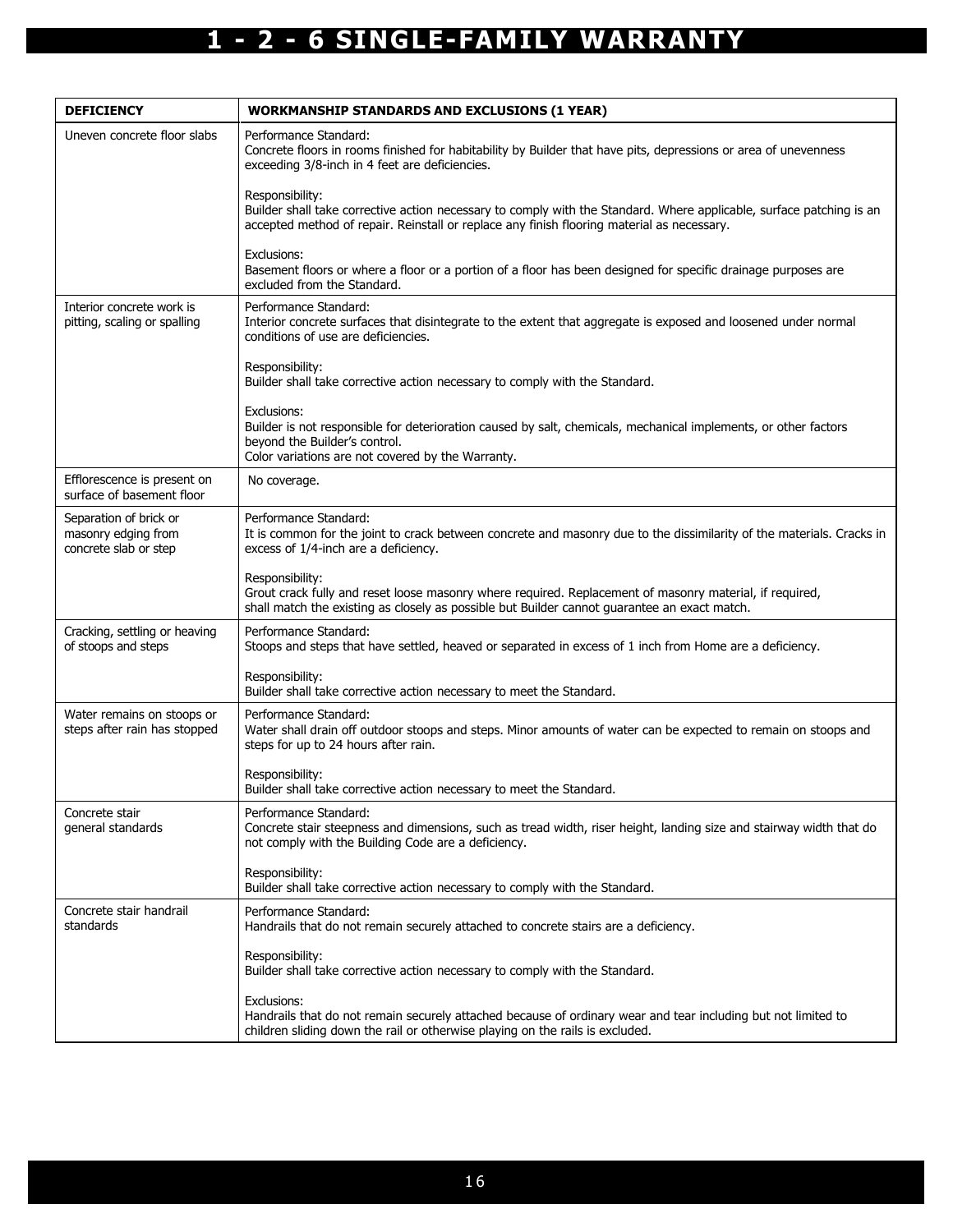| <b>DEFICIENCY</b>                                                                                         | <b>WORKMANSHIP STANDARDS AND EXCLUSIONS (1 YEAR)</b>                                                                                                                                                                                                                                                                                                                                                                                                                                                                                                                                                                                                         |
|-----------------------------------------------------------------------------------------------------------|--------------------------------------------------------------------------------------------------------------------------------------------------------------------------------------------------------------------------------------------------------------------------------------------------------------------------------------------------------------------------------------------------------------------------------------------------------------------------------------------------------------------------------------------------------------------------------------------------------------------------------------------------------------|
| Separation or movement of<br>concrete slabs within the<br>structure at construction and<br>control joints | No coverage. Concrete slabs within the structure are designed to move at construction and control joints and are<br>not deficiencies. The Homeowner is responsible for maintenance of joint material. Expansion joints are<br>intentionally placed in some concrete surfaces to allow sections of concrete to expand and contract with changes<br>in temperature, and control joints are intentionally placed in concrete to control cracking as concrete cures.<br>Expansion and control joints often have inserted plastic barriers or have been grooved/notched during concrete<br>placement and will have a tendency to move or crack in the joint area. |
| Concrete block or poured<br>concrete basement wall is<br>bowed or out of plumb                            | Performance Standard:<br>Basement walls that bow or are out of plumb greater than 1.5 inches per 8 feet when measured vertically on the<br>wall are a deficiency.                                                                                                                                                                                                                                                                                                                                                                                                                                                                                            |
|                                                                                                           | Responsibility:<br>Builder shall take corrective action necessary to comply with the Standard.                                                                                                                                                                                                                                                                                                                                                                                                                                                                                                                                                               |
| Exposed concrete wall<br>has holes in it                                                                  | Performance Standard:<br>Holes in walls that are larger than 1 inch in diameter or 1 inch in depth are considered a deficiency.                                                                                                                                                                                                                                                                                                                                                                                                                                                                                                                              |
|                                                                                                           | Responsibility:<br>Builder shall take corrective action necessary to comply with the Standard.                                                                                                                                                                                                                                                                                                                                                                                                                                                                                                                                                               |
| Concrete has<br>protruding objects                                                                        | Performance Standard:<br>Concrete slabs that have protruding objects, such as a nail, rebar or wire mesh are a deficiency.                                                                                                                                                                                                                                                                                                                                                                                                                                                                                                                                   |
|                                                                                                           | Responsibility:<br>Builder shall take corrective action necessary to comply with the Standard.                                                                                                                                                                                                                                                                                                                                                                                                                                                                                                                                                               |
| Asphalt driveways                                                                                         | No coverage.                                                                                                                                                                                                                                                                                                                                                                                                                                                                                                                                                                                                                                                 |
| Masonry (brick) driveway<br>settlement/shifting                                                           | No coverage.                                                                                                                                                                                                                                                                                                                                                                                                                                                                                                                                                                                                                                                 |
| Masonry driveway color<br>variation                                                                       | No coverage.                                                                                                                                                                                                                                                                                                                                                                                                                                                                                                                                                                                                                                                 |
| Cracks/chips in masonry<br>driveway                                                                       | Performance Standard:<br>Cracks or chips in a masonry driveway caused by construction activities are a deficiency.                                                                                                                                                                                                                                                                                                                                                                                                                                                                                                                                           |
|                                                                                                           | Responsibility:<br>Builder shall take corrective action necessary to comply with the Standard. Builder's responsibility is limited to<br>deficiencies noted prior to closing.                                                                                                                                                                                                                                                                                                                                                                                                                                                                                |
| Negative slope driveway                                                                                   | Performance Standard:<br>A driveway that has a negative slope is a deficiency.                                                                                                                                                                                                                                                                                                                                                                                                                                                                                                                                                                               |
|                                                                                                           | Responsibility:<br>Builder shall take corrective action necessary to comply with the Standard.                                                                                                                                                                                                                                                                                                                                                                                                                                                                                                                                                               |
|                                                                                                           | Exclusions:<br>Driveways with negative slope due to site conditions where the lot is below the road are not a deficiency.                                                                                                                                                                                                                                                                                                                                                                                                                                                                                                                                    |
| Pop-outs in exterior concrete                                                                             | No coverage.                                                                                                                                                                                                                                                                                                                                                                                                                                                                                                                                                                                                                                                 |
| Surface scaling in exterior<br>concrete                                                                   | No coverage.                                                                                                                                                                                                                                                                                                                                                                                                                                                                                                                                                                                                                                                 |
| Water ponding on Exterior<br>concrete surfaces                                                            | No coverage.                                                                                                                                                                                                                                                                                                                                                                                                                                                                                                                                                                                                                                                 |
| Common area sidewalks                                                                                     | No coverage.                                                                                                                                                                                                                                                                                                                                                                                                                                                                                                                                                                                                                                                 |
| <b>Exterior concrete</b><br>paver surfaces                                                                | No coverage.                                                                                                                                                                                                                                                                                                                                                                                                                                                                                                                                                                                                                                                 |
| Exterior concrete finish                                                                                  | No coverage.                                                                                                                                                                                                                                                                                                                                                                                                                                                                                                                                                                                                                                                 |
| Protruding object in exterior<br>concrete                                                                 | Performance Standard:<br>Exterior concrete that has protruding objects, such as a nail, rebar or wire mesh is a deficiency.                                                                                                                                                                                                                                                                                                                                                                                                                                                                                                                                  |
|                                                                                                           | Responsibility:<br>Builder shall take corrective action necessary to comply with the Standard.                                                                                                                                                                                                                                                                                                                                                                                                                                                                                                                                                               |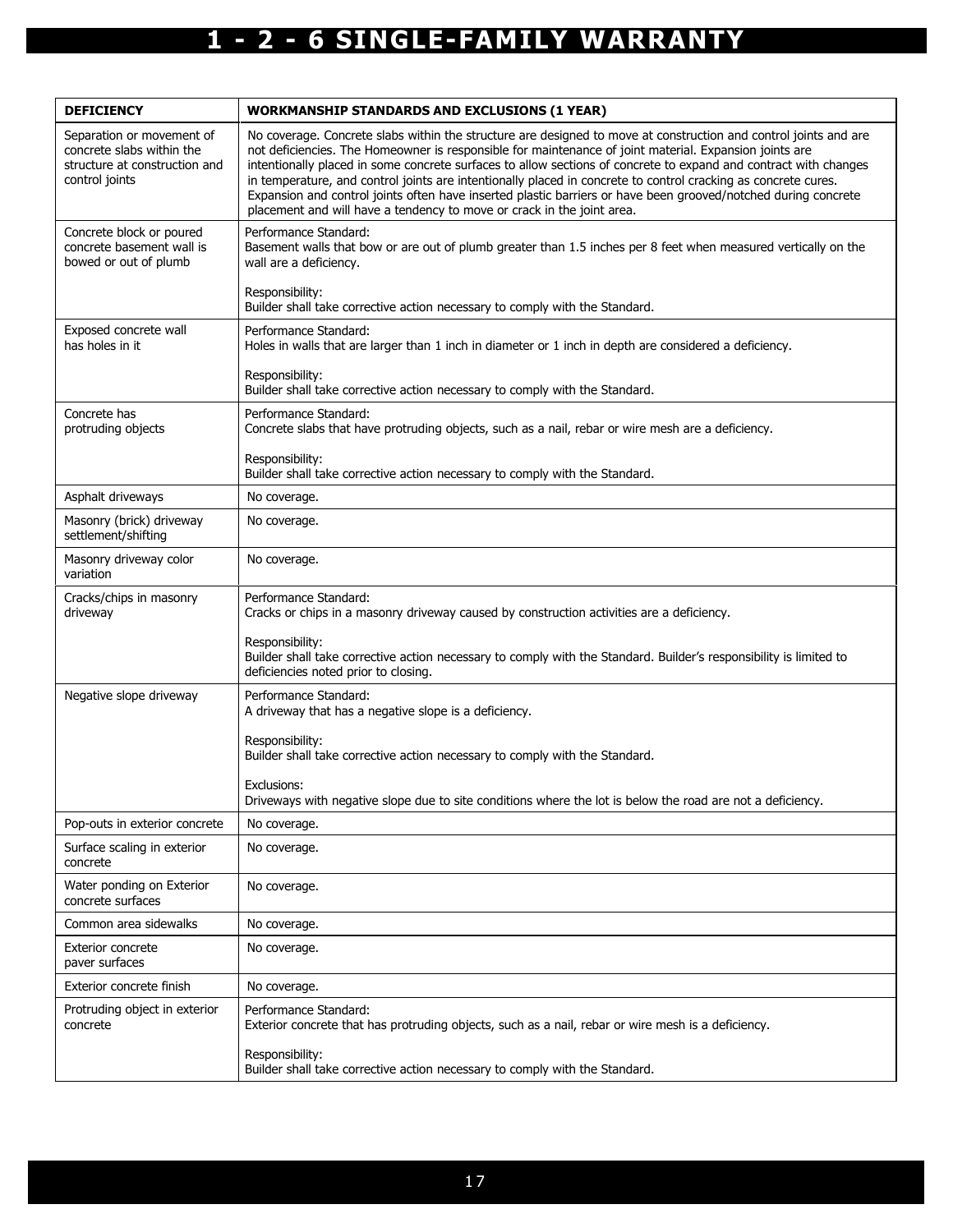| <b>DEFICIENCY</b>                           | <b>WORKMANSHIP STANDARDS AND EXCLUSIONS (1 YEAR)</b>                                                                                                                                                                      |
|---------------------------------------------|---------------------------------------------------------------------------------------------------------------------------------------------------------------------------------------------------------------------------|
| Concrete corners and edges                  | Performance Standard:<br>Concrete corners and edges that are excessively damaged during construction activities are a deficiency.                                                                                         |
|                                             | Responsibility:<br>Builder shall take corrective action necessary to comply with the Standard. Builder's responsibility is limited to<br>deficiencies noted prior to closing.                                             |
| <b>MASONRY</b>                              |                                                                                                                                                                                                                           |
| Cracks in masonry, brick or<br>stone veneer | Performance Standard:<br>Small hairline cracks resulting from shrinkage are common in mortar joints of masonry construction. Cracks greater<br>than 1/4-inch in width are deficiencies.                                   |
|                                             | Responsibility:<br>Builder will repair cracks greater than 1/4-inch by tuck pointing and patching. Repairs should be made near the<br>end of the Warranty Term to allow Home to stabilize and normal settlement to occur. |
|                                             | Exclusions:<br>Builder is not responsible for color variations between existing and new mortar.                                                                                                                           |
| Masonry wall bowed                          | Performance Standard:<br>A masonry wall that bows in an amount equal to or in excess of 1 inch in ten feet when measured vertically is a deficiency.                                                                      |
|                                             | Responsibility:<br>Builder shall take corrective action necessary to comply with the Standard.                                                                                                                            |
|                                             | Exclusion:<br>This Standard does not apply to natural stone products.                                                                                                                                                     |
| Masonry broken, loose or<br>deteriorated    | Performance Standard:<br>A masonry unit or mortar that is broken, loose or deteriorated is a deficiency.                                                                                                                  |
|                                             | Responsibility:<br>Builder shall take corrective action necessary to comply with the Standard.                                                                                                                            |
| Stained or dirty masonry                    | Performance Standard:<br>Masonry that has dirt, stain or debris on the surface due to construction activities is a deficiency.                                                                                            |
|                                             | Responsibility:<br>Builder shall take corrective action necessary to comply with the Standard. Builder's responsibility is limited to<br>deficiencies noted prior to closing.                                             |
| Gaps in masonry walls                       | Performance Standard:<br>A gap between masonry and adjacent material equaling or exceeding 1/4-inch in average width that is not caulked<br>is a deficiency.                                                              |
|                                             | Responsibility:<br>Builder shall take corrective action necessary to comply with the Standard.                                                                                                                            |
| Mortar obstructions                         | Performance Standard.<br>Mortar that obstructs a functional opening, such as a vent, weep hole or plumbing cleanout is a deficiency.                                                                                      |
|                                             | Responsibility:<br>Builder shall take corrective action necessary to comply with the Standard.                                                                                                                            |
|                                             | Exclusions:<br>Deficiencies caused by the Homeowner putting any material into weep holes are excluded. Weep holes are<br>an integral part of the wall drainage system and must remain unobstructed.                       |
| Mortar stain on exterior brick<br>or stone  | Performance Standard:<br>Exterior brick and stone shall be free of mortar stains detracting from the appearance of the finished wall<br>when viewed from 20 feet at closing.                                              |
|                                             | Responsibility:<br>Builder shall take corrective action necessary to comply with the Standard. Builder's responsibility is limited to<br>deficiencies noted prior to closing.                                             |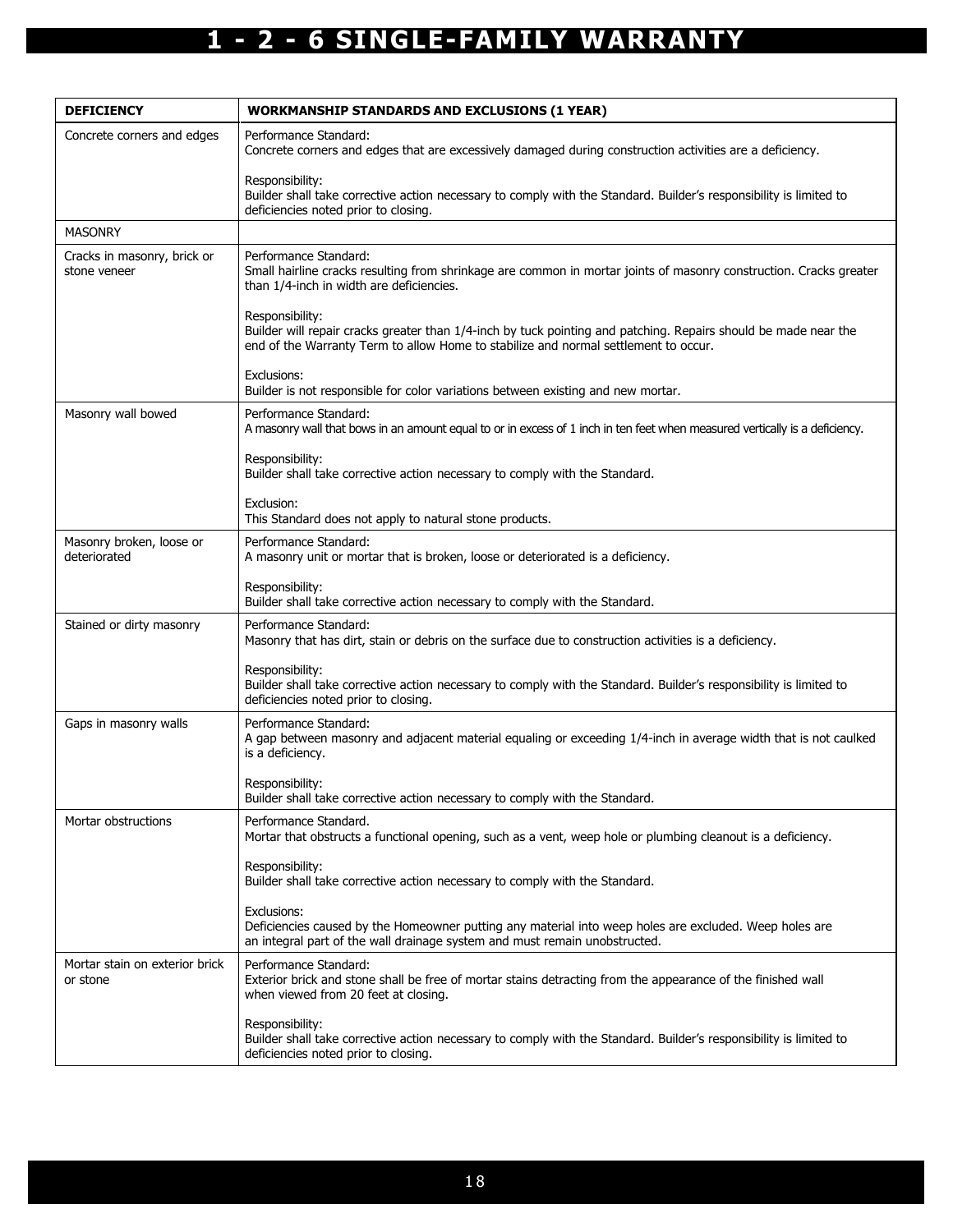| <b>DEFICIENCY</b>                                          | <b>WORKMANSHIP STANDARDS AND EXCLUSIONS (1 YEAR)</b>                                                                                                                                                                                                                                                                                                                                                                                                                                                                                    |
|------------------------------------------------------------|-----------------------------------------------------------------------------------------------------------------------------------------------------------------------------------------------------------------------------------------------------------------------------------------------------------------------------------------------------------------------------------------------------------------------------------------------------------------------------------------------------------------------------------------|
| Efflorescence is present on<br>masonry or mortar surface   | No coverage.                                                                                                                                                                                                                                                                                                                                                                                                                                                                                                                            |
| Cracking or spalling of stucco<br>and cement plaster       | Performance Standard:<br>Hairline cracks in stucco or cement plaster are common especially if applied directly to masonry back-up. Cracks<br>greater than 1/8-inch in width or spalling of the finish surfaces are deficiencies.                                                                                                                                                                                                                                                                                                        |
|                                                            | Responsibility:<br>Scrape out cracks and spalled areas. Fill with cement plaster or stucco to match finish and color as close as possible.                                                                                                                                                                                                                                                                                                                                                                                              |
|                                                            | Exclusions:<br>The Builder will try to match the original stucco texture and color as closely as possible, but a perfect match is<br>not covered by the Warranty. The Builder shall not be responsible for repairing cracks in stucco caused by the<br>Homeowner's actions, including the attachment of devices to the stucco surface, such as, but not limited to, patio<br>covers, plant holders, awnings and hose racks.                                                                                                             |
| Separation at stucco joints                                | Performance Standard:<br>A separation between a stucco surface and adjacent material that equals or exceeds 1/4-inch in width that is not<br>caulked is a deficiency.                                                                                                                                                                                                                                                                                                                                                                   |
|                                                            | Responsibility:<br>Builder shall take corrective action necessary to comply with the Standard.                                                                                                                                                                                                                                                                                                                                                                                                                                          |
| Separation of coating from<br>base on exterior stucco wall | Performance Standard:<br>Texture may become separated from the base stucco layer. Missing stucco texture greater than 1/8-inch is a deficiency.                                                                                                                                                                                                                                                                                                                                                                                         |
|                                                            | Responsibility:<br>Builder shall take corrective action necessary to comply with the Standard. Builder is not responsible for failure to<br>match color or texture, due to the nature of the material.                                                                                                                                                                                                                                                                                                                                  |
|                                                            | Exclusions:<br>Texture loss beneath the horizontal weep or drainage screed is normal and is not covered by the Warranty.                                                                                                                                                                                                                                                                                                                                                                                                                |
| Exposed lath                                               | Performance Standard:<br>Lath that is exposed is a deficiency.                                                                                                                                                                                                                                                                                                                                                                                                                                                                          |
|                                                            | Responsibility:<br>Builder shall take corrective action necessary to comply with the Standard.                                                                                                                                                                                                                                                                                                                                                                                                                                          |
| Texture mismatch                                           | Performance Standard:<br>Deviations, bumps or voids measuring over 1/4-inch per 4 feet, which are not part of the intended texture are a deficiency.                                                                                                                                                                                                                                                                                                                                                                                    |
|                                                            | Responsibility:<br>Builder shall take corrective action necessary to comply with the Standard.                                                                                                                                                                                                                                                                                                                                                                                                                                          |
|                                                            | Exemptions:<br>Texture is applied by hand, which varies with the technique of the installer. Where tall walls exist, it is necessary to<br>install in several passes. Breaks between application phases occur in all homes and sometimes are more visible<br>due to the method of application. Inherent inconsistency is to be expected as with all hand-applied troweled<br>finishes. During repair, the Builder will try to match the original texture as closely as possible, but a perfect match<br>is not covered by the Warranty. |
| Stucco color mismatch                                      | No coverage. Stucco/Cementitious finish is a colored cement product and is affected by the underlying surface,<br>application technique, temperature, humidity and curing. The Builder will try to match stucco/cementitious<br>finish color as closely as possible, but a perfect match is not covered by the Warranty.                                                                                                                                                                                                                |
| Surface staining                                           | No coverage. The surface of exterior walls may become stained from rainwater or water splashing up from the ground.<br>Since the surface is a porous material, this condition cannot be eliminated and is not covered by the Warranty.                                                                                                                                                                                                                                                                                                  |
| Stucco/cementitious finish<br>appears wet                  | No coverage. The surface is a porous cement product and designed to become saturated with moisture. It will,<br>therefore, appear wet long after rain has stopped. This is a normal condition and is not covered by the Warranty.                                                                                                                                                                                                                                                                                                       |
| Stucco finish imperfections                                | Performance Standard:<br>Stucco surfaces that have imperfections that are visible from a distance of ten feet under normal lighting conditions<br>and that disrupt the overall uniformity of the finished pattern are a deficiency.                                                                                                                                                                                                                                                                                                     |
|                                                            | Responsibility:<br>Builder shall take corrective action necessary to comply with the Standard.                                                                                                                                                                                                                                                                                                                                                                                                                                          |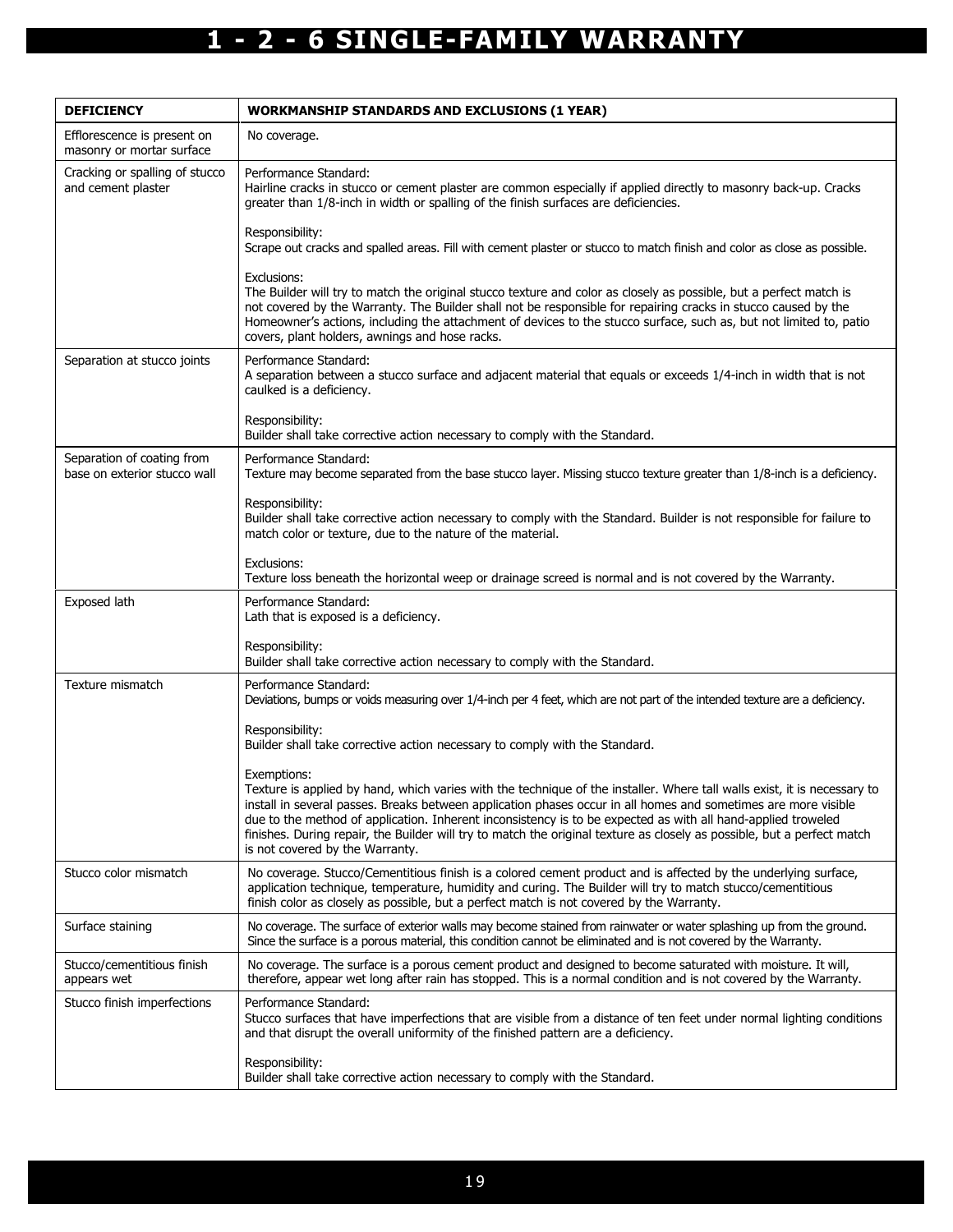| <b>DEFICIENCY</b>                                                    | <b>WORKMANSHIP STANDARDS AND EXCLUSIONS (1 YEAR)</b>                                                                                                                                                                                                                                                                                                                                                                                                                                                                                                                                                                                                                                                                                                                                             |
|----------------------------------------------------------------------|--------------------------------------------------------------------------------------------------------------------------------------------------------------------------------------------------------------------------------------------------------------------------------------------------------------------------------------------------------------------------------------------------------------------------------------------------------------------------------------------------------------------------------------------------------------------------------------------------------------------------------------------------------------------------------------------------------------------------------------------------------------------------------------------------|
| Stucco<br>deteriorates<br>excessively                                | Performance Standard:<br>Stucco that deteriorates excessively is a deficiency.                                                                                                                                                                                                                                                                                                                                                                                                                                                                                                                                                                                                                                                                                                                   |
|                                                                      | Responsibility:<br>Builder shall take corrective action necessary to comply with the Standard.                                                                                                                                                                                                                                                                                                                                                                                                                                                                                                                                                                                                                                                                                                   |
|                                                                      | Exclusion:<br>Deterioration caused by Homeowner allowing water from irrigation system to contact stucco excessively is not covered.                                                                                                                                                                                                                                                                                                                                                                                                                                                                                                                                                                                                                                                              |
| Stucco bowed, uneven<br>or wavy                                      | Performance Standard:<br>Stucco walls that bow in excess of 1.5 inches in 10 feet measured vertically is a deficiency.                                                                                                                                                                                                                                                                                                                                                                                                                                                                                                                                                                                                                                                                           |
|                                                                      | Responsibility:<br>Builder shall take corrective action necessary to comply with the Standard.                                                                                                                                                                                                                                                                                                                                                                                                                                                                                                                                                                                                                                                                                                   |
| Stucco screed                                                        | Performance Standard:<br>A stucco screed that does not have a minimum clearance of at least 4 inches above the soil or landscape surface<br>and at least 2 inches above any paved surface is a deficiency.                                                                                                                                                                                                                                                                                                                                                                                                                                                                                                                                                                                       |
|                                                                      | Responsibility:<br>Builder shall take corrective action necessary to comply with the Standard.                                                                                                                                                                                                                                                                                                                                                                                                                                                                                                                                                                                                                                                                                                   |
|                                                                      | Exclusion:<br>Deficiencies due to Homeowner-altered landscape are not covered.                                                                                                                                                                                                                                                                                                                                                                                                                                                                                                                                                                                                                                                                                                                   |
| Stucco obstructs opening                                             | Performance Standard:<br>Stucco that obstructs a functional opening, such as a vent, weep hole or plumbing cleanout is a deficiency.                                                                                                                                                                                                                                                                                                                                                                                                                                                                                                                                                                                                                                                             |
|                                                                      | Responsibility:<br>Builder shall take corrective action necessary to comply with the Standard.                                                                                                                                                                                                                                                                                                                                                                                                                                                                                                                                                                                                                                                                                                   |
| Course of masonry or veneer<br>not straight                          | No coverage.                                                                                                                                                                                                                                                                                                                                                                                                                                                                                                                                                                                                                                                                                                                                                                                     |
| Exterior cut bricks are of<br>different thickness below<br>openings  | No coverage.                                                                                                                                                                                                                                                                                                                                                                                                                                                                                                                                                                                                                                                                                                                                                                                     |
| CARPENTRY/FRAMING                                                    |                                                                                                                                                                                                                                                                                                                                                                                                                                                                                                                                                                                                                                                                                                                                                                                                  |
| Floors squeak, due to<br>improper installation or loose<br>subfloors | Performance Standard:<br>Loud and objectionable squeaks caused by improper installation or loose subfloor are deficiencies, but a totally<br>squeak-proof floor cannot be guaranteed.                                                                                                                                                                                                                                                                                                                                                                                                                                                                                                                                                                                                            |
|                                                                      | Responsibility:<br>Builder will refasten any loose subfloor or take other corrective action to reduce squeaking to the extent possible<br>within reasonable repair capability without removing floor and ceiling finishes. Floor squeaks may occur when a<br>subfloor that has come loose from the joists is deflected by the weight of a person and rubs against the nails that<br>hold it in place. Squeaks may also occur when one joint is deflected while the other members remain stationary.<br>Because the Standard requires the Builder to make a reasonable attempt to eliminate squeaks without requiring<br>removal of all floor and ceiling finishes, nailing loose subflooring with casing nails into the carpet surface and<br>countersinking the head is an acceptable practice. |
| Squeaking stair riser or tread                                       | Performance Standard:<br>Loud squeaks caused by a loose stair riser or tread are deficiencies, but totally squeak-proof stair risers or treads<br>cannot be guaranteed.                                                                                                                                                                                                                                                                                                                                                                                                                                                                                                                                                                                                                          |
|                                                                      | Responsibility:<br>Builder shall take corrective action necessary to comply with the Standard.                                                                                                                                                                                                                                                                                                                                                                                                                                                                                                                                                                                                                                                                                                   |
| Gaps exist between<br>interior stair railing parts                   | Performance Standard:<br>Gaps between interior stair railing parts that exceed 1/8-inch in width are a deficiency.                                                                                                                                                                                                                                                                                                                                                                                                                                                                                                                                                                                                                                                                               |
|                                                                      | Responsibility:<br>Builder shall take corrective action necessary to comply with the Standard.                                                                                                                                                                                                                                                                                                                                                                                                                                                                                                                                                                                                                                                                                                   |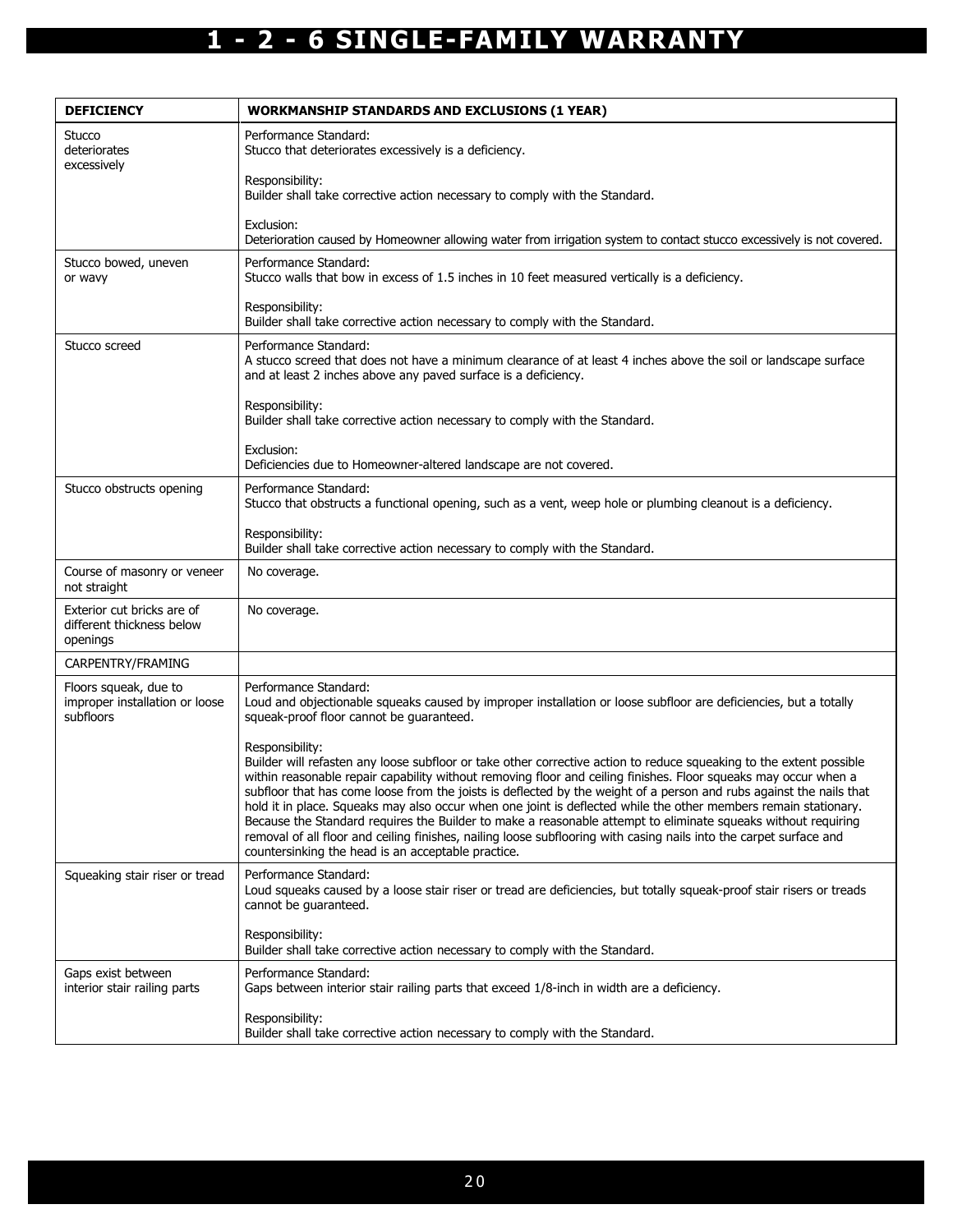| <b>DEFICIENCY</b>                                                                 | <b>WORKMANSHIP STANDARDS AND EXCLUSIONS (1 YEAR)</b>                                                                                                                                                                                                                                            |
|-----------------------------------------------------------------------------------|-------------------------------------------------------------------------------------------------------------------------------------------------------------------------------------------------------------------------------------------------------------------------------------------------|
| Interior stair railing<br>lacks rigidity                                          | Performance Standard:<br>Interior stair railings that are not attached to structural members in accordance with applicable codes are a deficiency.                                                                                                                                              |
|                                                                                   | Responsibility:<br>Builder shall take corrective action necessary to comply with the Standard. Builder's responsibility is limited to a<br>one-time repair during the Warranty Term.                                                                                                            |
| Interior stair tread<br>deflects too much                                         | Performance Standard:<br>An interior stair tread that deflects in excess of 1/8-inch at 200 pounds force is a deficiency.                                                                                                                                                                       |
|                                                                                   | Responsibility.<br>Builder shall take corrective action necessary to comply with the Standard.                                                                                                                                                                                                  |
| Gaps exist between<br>interior stair risers, treads,<br>and/or skirts             | Performance Standard:<br>Gaps between adjoining parts that are designed to meet flush that exceed 1/8-inch in width are a deficiency.                                                                                                                                                           |
|                                                                                   | Responsibility:<br>Builder shall take corrective action necessary to comply with the Standard. Builder's responsibility is limited to a<br>one-time repair during the Warranty Term.                                                                                                            |
| Uneven wood framed floors                                                         | Performance Standard:<br>Sub-flooring that has excessive humps, ridges, depressions or slopes within any room that equals or exceeds 3/8-<br>inch in any 32-inch direction is a deficiency.                                                                                                     |
|                                                                                   | Responsibility:<br>Builder shall take corrective action necessary to comply with the Standard.                                                                                                                                                                                                  |
| Wood floor is out of square                                                       | No coverage.                                                                                                                                                                                                                                                                                    |
| Wood floor is out of level                                                        | Performance Standard:<br>If any point on the surface of a wood floor is more than 1/2-inch higher or lower than any other point on the<br>surface within 20 feet, or proportional multiples of the preceding dimensions, it is a deficiency.                                                    |
|                                                                                   | Responsibility:<br>Builder shall take corrective action necessary to comply with the Standard.                                                                                                                                                                                                  |
| Excessive deflection<br>observed in floor or roof<br>constructed of wood I-joists | Performance Standard:<br>All beams, joists, rafters, headers, and other structural members constructed of wood I-joists that are not sized, and<br>fasteners spaced, according to manufacturer's specifications for size, length, and spacing are a deficiency.                                 |
|                                                                                   | Responsibility:<br>Builder shall take corrective action necessary to comply with the Standard.                                                                                                                                                                                                  |
| Bowed stud walls or ceilings                                                      | Performance Standard:<br>All interior and exterior frame walls or ceilings have slight variations on the finish surfaces. Walls or ceilings<br>that are bowed more than 1/2-inch within a 32 inch horizontal measurement; or 1/2-inch with any 8 foot<br>vertical measurement are deficiencies. |
|                                                                                   | Responsibility:<br>Builder shall take corrective action necessary to comply with the Standard.                                                                                                                                                                                                  |
| Wood frame walls out of<br>plumb                                                  | Performance Standard:<br>Wood frame walls that are more than 3/8-inch out of plumb for any 32 inch vertical measurement are a deficiency.                                                                                                                                                       |
|                                                                                   | Responsibility:<br>Builder shall take corrective action necessary to comply with the Standard.                                                                                                                                                                                                  |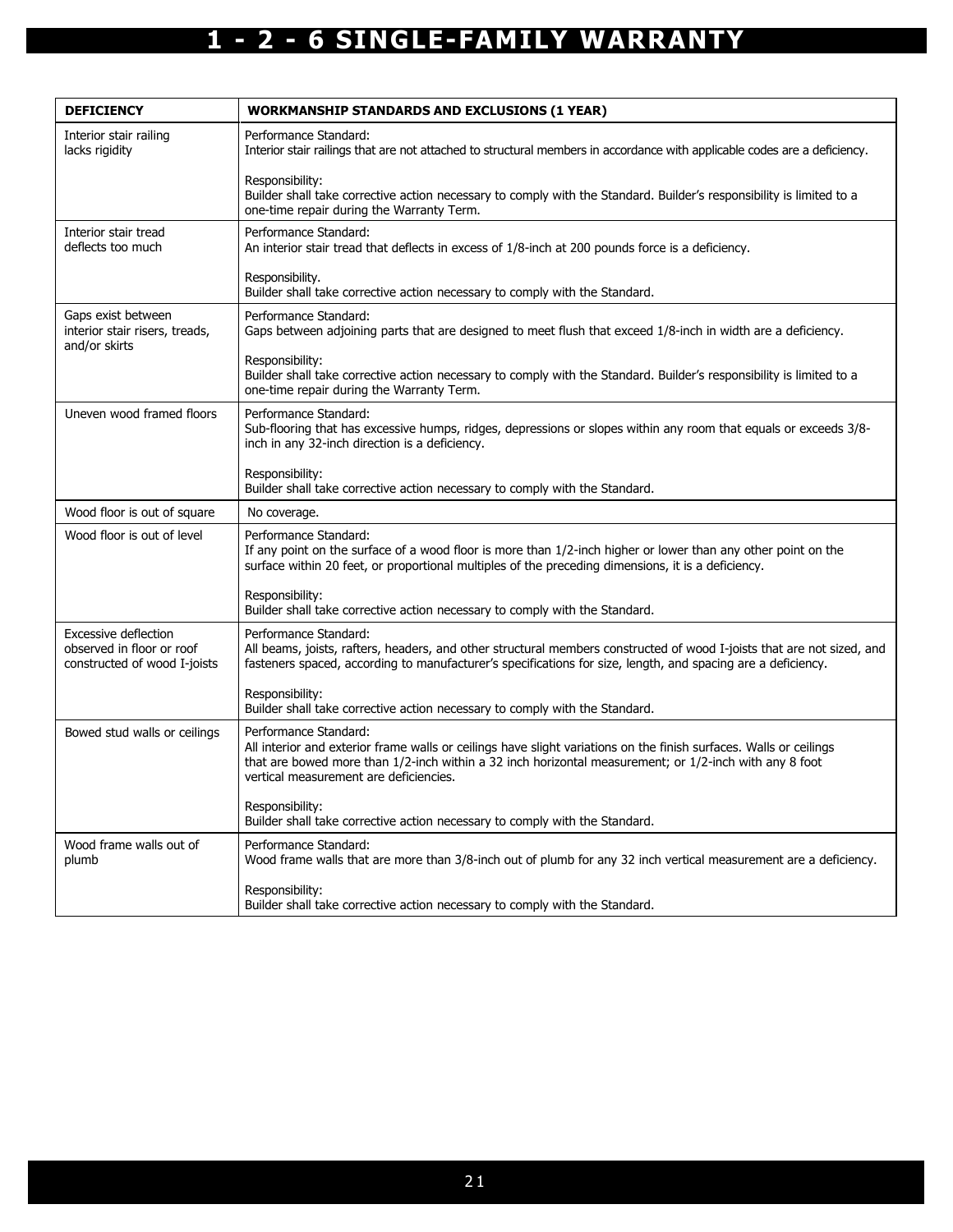| <b>DEFICIENCY</b>                                                               | <b>WORKMANSHIP STANDARDS AND EXCLUSIONS (1 YEAR)</b>                                                                                                                                                                                                                              |
|---------------------------------------------------------------------------------|-----------------------------------------------------------------------------------------------------------------------------------------------------------------------------------------------------------------------------------------------------------------------------------|
| Wood, concrete, masonry<br>or steel columns are bowed<br>or out of plumb        | Performance Standard:<br>Wood columns that are bowed in excess of 1/2-inch in 8 feet or out of plumb in excess of 1/8-inch in any 12 inches<br>or 3/4-inch in 8 feet when measured from base to top of column are a deficiency.                                                   |
|                                                                                 | Concrete columns installed with a bow in excess of 1 inch in 8 feet are a deficiency. Concrete columns installed<br>out of plumb in excess of 1/4-inch in 12 inches when measured from the base to the top of the column, not to<br>exceed 1.5 inches in 8 feet are a deficiency. |
|                                                                                 | Exposed concrete columns bowed or out of plumb in excess of 1 inch in 8 feet are a deficiency.                                                                                                                                                                                    |
|                                                                                 | Masonry columns installed out of plumb in excess of 1/4-inch in 12 inches when measured from the base to the top<br>of the column not to exceed 1.5 inches in 8 feet are a deficiency.                                                                                            |
|                                                                                 | Masonry columns bowed or out of plumb more than 1 inch in 8 feet are a deficiency.                                                                                                                                                                                                |
|                                                                                 | Steel columns out of plumb in excess of 1/8-inch in 12 inches when measured from the base to the top of the<br>column are a deficiency.                                                                                                                                           |
|                                                                                 | Steel columns bowed or out of plumb in excess of 3/8-inch in 8 feet when measured vertically are a deficiency.                                                                                                                                                                    |
|                                                                                 | Responsibility:<br>Builder shall take corrective action necessary to comply with the Standard.                                                                                                                                                                                    |
| Exterior moisture barrier<br>on wall                                            | Performance Standard:<br>An exterior moisture barrier that allows an accumulation of moisture inside the barrier is a deficiency.                                                                                                                                                 |
|                                                                                 | Responsibility:<br>Builder shall take corrective action necessary to comply with the Standard.                                                                                                                                                                                    |
|                                                                                 | Exclusion:<br>Penetrations made by the Homeowner through the exterior moisture barrier that permit the introduction of moisture<br>inside the barrier are excluded.                                                                                                               |
| Springiness, bounce,<br>shaking, or visible sag is<br>observed in floor or roof | Performance Standard:<br>All beams, joists, rafters, headers and other structural members shall be sized and fasteners spaced according<br>to the National Forest Products Association span tables or local building codes.                                                       |
|                                                                                 | Responsibility:<br>Builder shall take corrective action necessary to comply with the Standard.                                                                                                                                                                                    |
| Wood beam or post is split                                                      | Performance Standard:<br>Beams or post, especially those 2.5 inches or greater in thickness, will sometimes split as they dry subsequent to<br>construction. Unfilled splits exceeding 1/4-inch in width and all splits exceeding 3/8-inch in width are deficiencies.             |
|                                                                                 | Responsibility:<br>Builder shall repair or replace as required. Filling splits is acceptable for widths up to 3/8-inch.                                                                                                                                                           |
|                                                                                 | Exclusion:<br>Some characteristics of drying wood are beyond the control of the Builder and cannot be prevented.                                                                                                                                                                  |
| Wood beam or post is<br>twisted, bowed or cupped                                | Performance Standard:<br>A non-structural post or beam having a warp or twist equal or exceeding 1 inch in eight-feet of length is a deficiency.                                                                                                                                  |
|                                                                                 | Responsibility:<br>Builder shall take corrective action necessary to comply with the Standard.                                                                                                                                                                                    |
| Split or warped rafters or<br>trusses                                           | No coverage. Some splitting or warping is normal and is caused by high temperature effects on lumber.                                                                                                                                                                             |
| Exterior sheathing and<br>subflooring which delaminates<br>or swells            | Performance Standard:<br>Sheathing and subflooring delaminating or swelling on the side that the finish material has been applied is a deficiency.                                                                                                                                |
|                                                                                 | Responsibility:<br>Builder shall repair or replace subflooring or sheathing as required. Replacement of the finish materials, when<br>necessary, shall be done to match the existing finish as closely as possible.                                                               |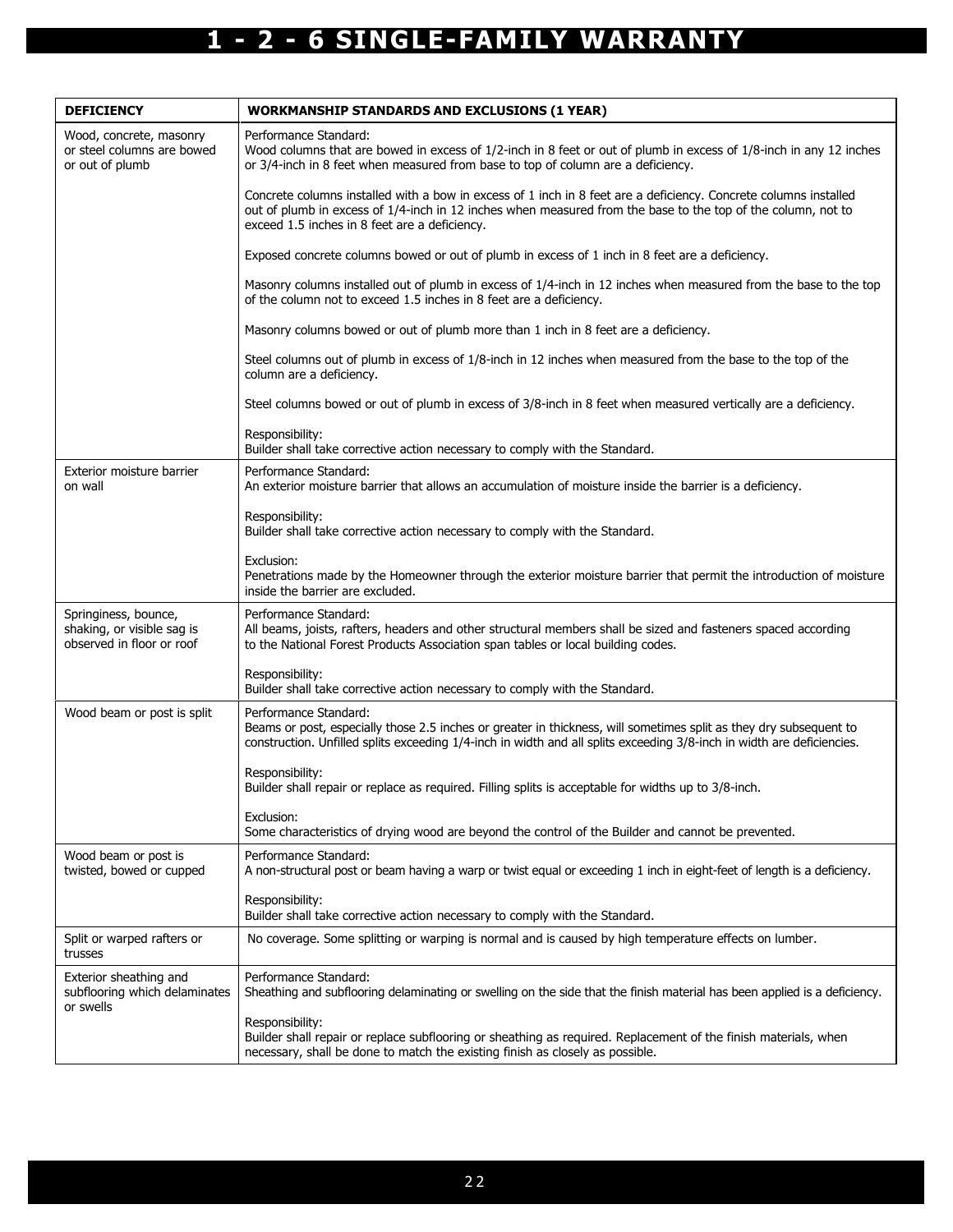| <b>DEFICIENCY</b>                                                      | <b>WORKMANSHIP STANDARDS AND EXCLUSIONS (1 YEAR)</b>                                                                                                                                                                                                                                                                                                                                                                                                                                                                             |
|------------------------------------------------------------------------|----------------------------------------------------------------------------------------------------------------------------------------------------------------------------------------------------------------------------------------------------------------------------------------------------------------------------------------------------------------------------------------------------------------------------------------------------------------------------------------------------------------------------------|
| Wood frame walls out of<br>square                                      | Performance Standard:<br>The diagonal of a triangle with sides of 12 feet and 16 feet along the edges of the floor that is not 20 feet plus or<br>minus 1/2-inch is a deficiency.                                                                                                                                                                                                                                                                                                                                                |
|                                                                        | Responsibility:<br>Builder shall take corrective action necessary to comply with the Standard.                                                                                                                                                                                                                                                                                                                                                                                                                                   |
| <b>INTERIOR TRIM</b>                                                   |                                                                                                                                                                                                                                                                                                                                                                                                                                                                                                                                  |
| Shelving                                                               | Performance Standard:<br>The length of a closet rod shall not be shorter than the actual distance between the end supports in an amount<br>equal to or exceeding 1/4-inch and shall be supported by stud-mounted brackets no more than 4 feet apart. The<br>length of a shelf shall not be shorter than the actual distance between the supporting walls by an amount equal to<br>or exceeding 1/4-inch and shall be supported by stud-mounted brackets no more than four feet apart. End supports<br>shall be securely mounted. |
|                                                                        | Responsibility:<br>Builder shall take corrective action necessary to comply with the Standard.                                                                                                                                                                                                                                                                                                                                                                                                                                   |
| Unsatisfactory quality of<br>finished interior trim and<br>workmanship | Performance Standard:<br>Joints between moldings and adjacent surfaces that exceed 1/8-inch in width are deficiencies.                                                                                                                                                                                                                                                                                                                                                                                                           |
|                                                                        | Responsibility:<br>Repair defective joints and touch up finish coating where required to match as closely as possible. Caulking is acceptable.                                                                                                                                                                                                                                                                                                                                                                                   |
|                                                                        | Exclusion:<br>Some separation due to lumber shrinkage is normal and should be expected. Separation of trim and moldings can<br>be caused by lack of control of indoor relative humidity by Homeowner and is not covered.                                                                                                                                                                                                                                                                                                         |
| Inside corner is not coped or<br>mitered                               | Performance Standard:<br>Trim edges at inside corners that are not coped or mitered are a deficiency. However, square edge trim may be butted.                                                                                                                                                                                                                                                                                                                                                                                   |
|                                                                        | Responsibility:<br>Builder shall take corrective action necessary to comply with the Standard.                                                                                                                                                                                                                                                                                                                                                                                                                                   |
| Trim or molding miter<br>edges do not meet                             | Performance Standard:<br>Gaps between miter edges in trim and molding that exceed 1/4-inch at installation are a deficiency.                                                                                                                                                                                                                                                                                                                                                                                                     |
|                                                                        | Responsibility:<br>Builder shall take corrective action necessary to comply with the Standard. Builder's responsibility is limited to<br>deficiencies noted prior to closing.                                                                                                                                                                                                                                                                                                                                                    |
| Interior trim is split                                                 | No coverage. Splits, cracks and checking are inherent characteristics of all wood products and are not<br>considered deficiencies.                                                                                                                                                                                                                                                                                                                                                                                               |
| Hammer marks visible on<br>interior trim                               | Performance Standard:<br>Hammer marks on interior trim that are readily visible from a distance of 6 feet under normal lighting conditions are<br>a deficiency.                                                                                                                                                                                                                                                                                                                                                                  |
|                                                                        | Responsibility: Builder shall take corrective action necessary to comply with the Standard. Builder's responsibility is<br>limited to deficiencies noted prior to closing.                                                                                                                                                                                                                                                                                                                                                       |
|                                                                        | Exemption:<br>Refinished or replaced areas may not match surrounding areas exactly.                                                                                                                                                                                                                                                                                                                                                                                                                                              |
| Exposed nail heads in<br>woodwork                                      | Performance Standard:<br>After painting or finishing, nails and nails holes that are readily visible from a distance of 6 feet under normal<br>lighting conditions are a deficiency.                                                                                                                                                                                                                                                                                                                                             |
|                                                                        | Responsibility:<br>Fill nail holes where required and, if necessary, touch up paint, stain or varnish to match as closely as<br>possible. Builder's responsibility is limited to deficiencies noted prior to closing.                                                                                                                                                                                                                                                                                                            |
|                                                                        | Exemption:<br>Nail holes do not have to be filled where the surface finish is not conducive or so designed to have nail holes filled<br>because of the product. Nail holes in base and trim in unfinished rooms or closets do not have to be filled.                                                                                                                                                                                                                                                                             |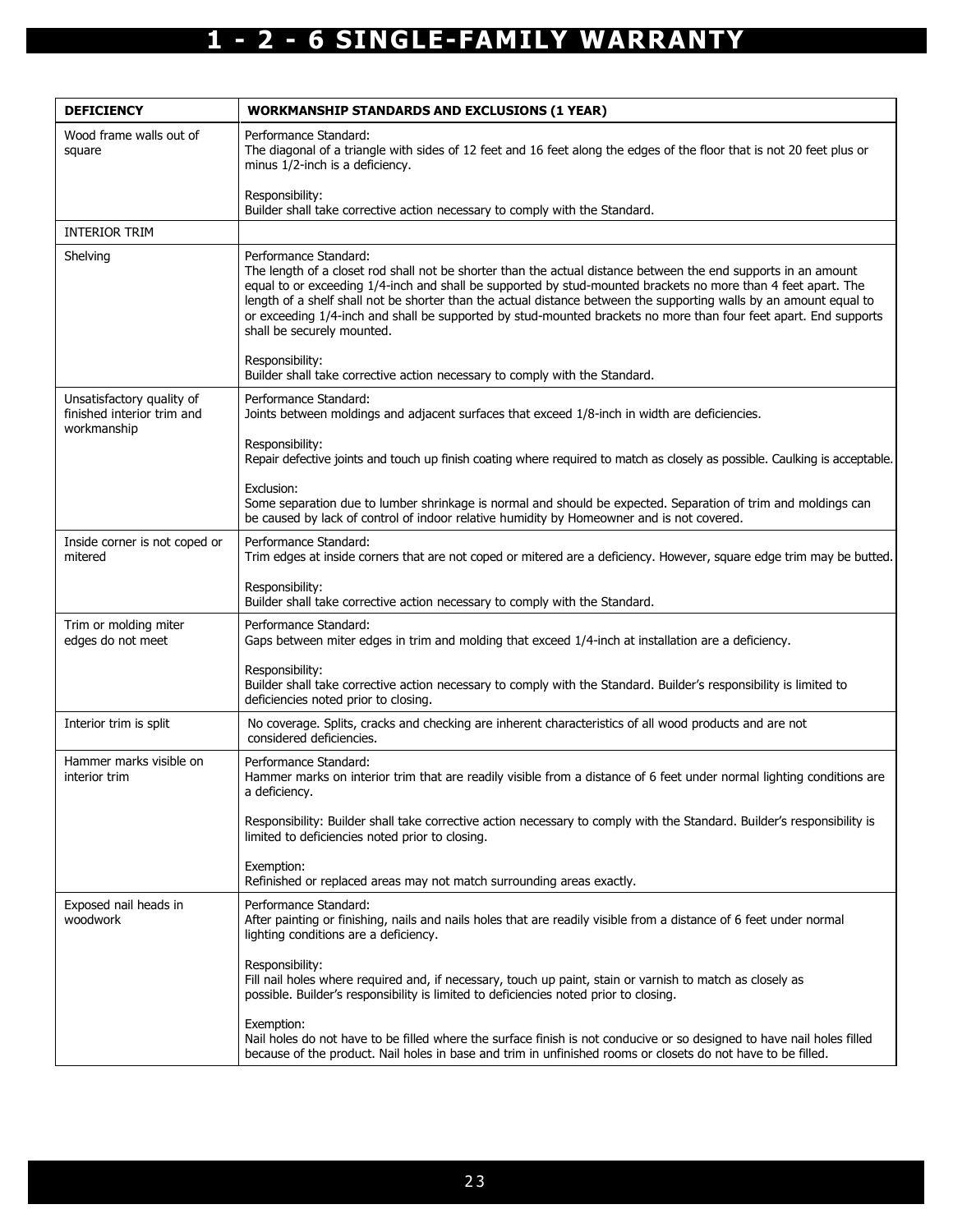| <b>DEFICIENCY</b>                                                                  | <b>WORKMANSHIP STANDARDS AND EXCLUSIONS (1 YEAR)</b>                                                                                                                                                                                                                                                                                                                                                                                                                                                                                                                          |
|------------------------------------------------------------------------------------|-------------------------------------------------------------------------------------------------------------------------------------------------------------------------------------------------------------------------------------------------------------------------------------------------------------------------------------------------------------------------------------------------------------------------------------------------------------------------------------------------------------------------------------------------------------------------------|
| THERMAL AND MOISTURE<br><b>PROTECTION</b>                                          |                                                                                                                                                                                                                                                                                                                                                                                                                                                                                                                                                                               |
| Leaks in basement or in<br>foundation/crawl space                                  | Performance Standard:<br>Leaks resulting in actual trickling of water through the walls or seeping through the floor are deficiencies.                                                                                                                                                                                                                                                                                                                                                                                                                                        |
|                                                                                    | Responsibility:<br>Take such corrective action as is necessary to correct basement and crawl space leaks, except where the<br>cause is determined to be the result of Homeowner negligence. Where a sump pit has been installed by<br>Builder in the affected areas but the sump pump was not contracted for or installed by Builder, no action is<br>required until a properly sized pump is installed by the Homeowner in an attempt to correct the condition.<br>Should the condition continue to exist, then Builder shall take necessary action to correct the problem.  |
|                                                                                    | Exemption:<br>Leaks caused by landscaping improperly installed by the Homeowner or failure by the Homeowner to maintain<br>proper grades are excluded from Warranty Coverage. Dampness in basement and foundation walls or in<br>concrete basement and crawl space floors is often common to new construction and is not a deficiency.                                                                                                                                                                                                                                        |
| Insufficient insulation                                                            | Performance Standard:<br>Insulation that is not installed around all habitable areas in accordance with established local industry standards is a<br>deficiency.                                                                                                                                                                                                                                                                                                                                                                                                              |
|                                                                                    | Responsibility:<br>Builder shall install insulation of sufficient thickness and characteristics to meet the local industry standards. In the<br>case of dispute, cost for investigating the sufficiency of insulation and restoring areas to prior condition is to be<br>borne by Homeowner if it is found that the standard has been met by Builder. Builder's responsibility is limited to<br>deficiencies noted prior to closing.                                                                                                                                          |
| Sound transmission between<br>rooms, floor levels, or from<br>the street into Home | No coverage.                                                                                                                                                                                                                                                                                                                                                                                                                                                                                                                                                                  |
| Inadequate ventilation or<br>moisture in crawl spaces                              | Performance Standard:<br>Crawl spaces shall have adequate ventilation to remove moisture or other approved method of moisture control.<br>Ventilation or other moisture control methods shall be considered a deficiency if there is damage to supporting<br>members or insulation due to moisture accumulation.                                                                                                                                                                                                                                                              |
|                                                                                    | Responsibility:<br>Builder shall investigate to determine cause, and make necessary repairs. Corrective action may include the<br>installation or properly sized louvers, vents, vapor barrier or other locally approved method of moisture control.                                                                                                                                                                                                                                                                                                                          |
|                                                                                    | Exclusion:<br>Temporary conditions may cause condensation in crawl spaces that can no be eliminated by ventilation and/or vapor<br>barrier. Night air may cool foundation walls and provide a cool surface on which moisture may condense. In Homes<br>that are left unheated in the winter, the underside of floors may provide a cold surface on which warmer crawl<br>space air may condense. These and other similar conditions are beyond the Builder's control. Maintaining adequate<br>heat and seasonable adjustment of vents is the responsibility of the Homeowner. |
| Inadequate ventilation or<br>moisture control in attics or<br>roofs                | Performance Standard:<br>Attics or roofs shall have adequate ventilation to remove moisture, or other approved method of moisture<br>control. Ventilation or other moisture control methods shall be considered a deficiency if there is damage to<br>supporting members or insulation due to moisture accumulation.                                                                                                                                                                                                                                                          |
|                                                                                    | Responsibility:<br>Builder shall investigate to determine cause, and make necessary repairs. Corrective action may include the<br>installation of properly sized louvers, vents, vapor retarder or other locally approved method of moisture control.                                                                                                                                                                                                                                                                                                                         |
|                                                                                    | Exclusion:<br>The Homeowner is responsible for keeping existing vents unobstructed. Locally approved and properly constructed<br>"hot roof" or other alternative roof designs may not require ventilation, and where there is no evidence of<br>moisture damage to supporting members or insulation, are not deficiencies.                                                                                                                                                                                                                                                    |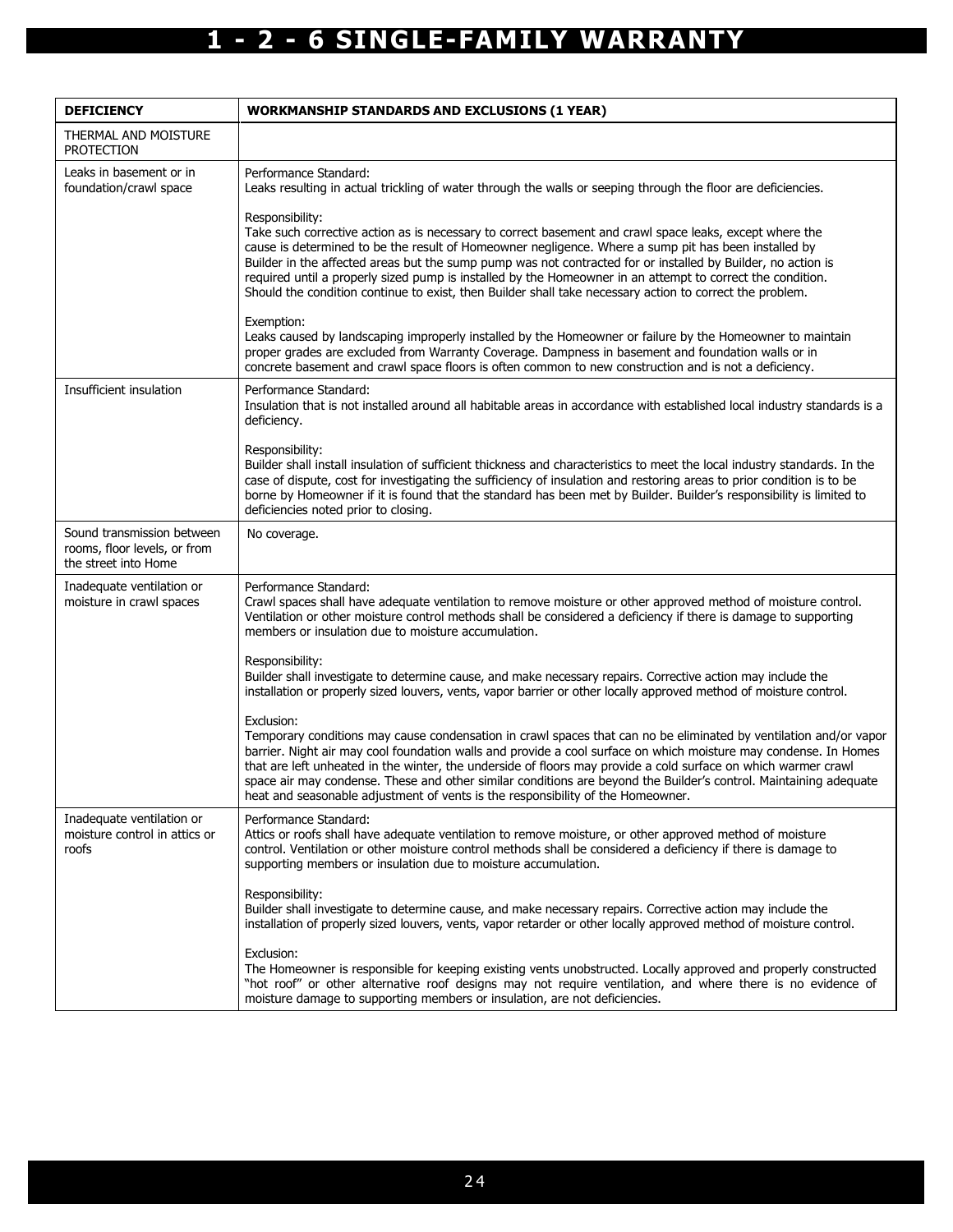| <b>DEFICIENCY</b>                                                     | <b>WORKMANSHIP STANDARDS AND EXCLUSIONS (1 YEAR)</b>                                                                                                                                                                                                                                                                   |
|-----------------------------------------------------------------------|------------------------------------------------------------------------------------------------------------------------------------------------------------------------------------------------------------------------------------------------------------------------------------------------------------------------|
| Attic vents or louvers leak                                           | Performance Standard:<br>Attic vents and louvers that leak are a deficiency.                                                                                                                                                                                                                                           |
|                                                                       | Responsibility:<br>Builder shall take corrective action necessary to comply with the Standard.                                                                                                                                                                                                                         |
|                                                                       | Exclusion:<br>Infiltration of wind driven rain and snow are not considered leaks and are beyond the control of the Builder.                                                                                                                                                                                            |
| Bath or kitchen exhaust fans<br>improperly vented into attic          | Performance Standard:<br>Bath or kitchen exhaust fans that are vented into attics causing moisture to accumulate resulting in damage to<br>supporting members or insulation are deficiencies.                                                                                                                          |
|                                                                       | Responsibility:<br>Builder shall take corrective action necessary to comply with the Standard.                                                                                                                                                                                                                         |
| Kitchen or bath fans allow<br>cold air infiltration                   | No coverage. This is a normal condition beyond the Builder's control.                                                                                                                                                                                                                                                  |
| Water or air leaks in exterior<br>walls due to inadequate<br>caulking | Performance Standard:<br>Joints and cracks in exterior wall surfaces and around openings that are not properly caulked to exclude the entry of<br>water or excessive drafts are a deficiency.                                                                                                                          |
|                                                                       | Responsibility:<br>Builder shall take corrective action necessary to comply with the Standard.                                                                                                                                                                                                                         |
|                                                                       | Exclusion:<br>The Homeowner must maintain caulking once the condition is corrected.                                                                                                                                                                                                                                    |
| <b>SIDING</b>                                                         |                                                                                                                                                                                                                                                                                                                        |
| Delamination, splitting or<br>deterioration of exterior siding        | Performance Standard:<br>Any hardwood or composite siding that has delaminated (separated into layers) is a deficiency.                                                                                                                                                                                                |
|                                                                       | Responsibility:<br>Builder shall take corrective action necessary to comply with the Standard.                                                                                                                                                                                                                         |
|                                                                       | Exclusion:<br>The effects of improper Homeowner maintenance, negligent damage caused by objects striking the siding and<br>weathering are not covered by the Warranty.                                                                                                                                                 |
| Loose or fallen siding                                                | Performance Standard:<br>All siding that is not installed properly, which causes same to come loose or fall off is a deficiency.                                                                                                                                                                                       |
|                                                                       | Responsibility:<br>Builder shall take corrective action necessary to comply with the Standard.                                                                                                                                                                                                                         |
|                                                                       | Exclusion:<br>Loose or fallen siding due to Homeowners actions or neglect, such as leaning heavy objects against siding, impact,<br>or sprinkler systems repeatedly wetting siding is not a deficiency.                                                                                                                |
| Siding is bowed                                                       | Performance Standard:<br>Bows exceeding 1/2-inch in 32 inches are deficiencies.                                                                                                                                                                                                                                        |
|                                                                       | Responsibility:<br>Builder shall take corrective action necessary to comply with the Standard. If replacement of siding is required,<br>Builder will match the original material as closely as possible. Homeowner should be aware that the new finish may<br>not exactly match the original surface texture or color. |
|                                                                       | Exclusion:<br>Bowed siding due to Homeowner's actions or such as bowing caused by sprinkler system repeatedly wetting siding<br>is not a deficiency.                                                                                                                                                                   |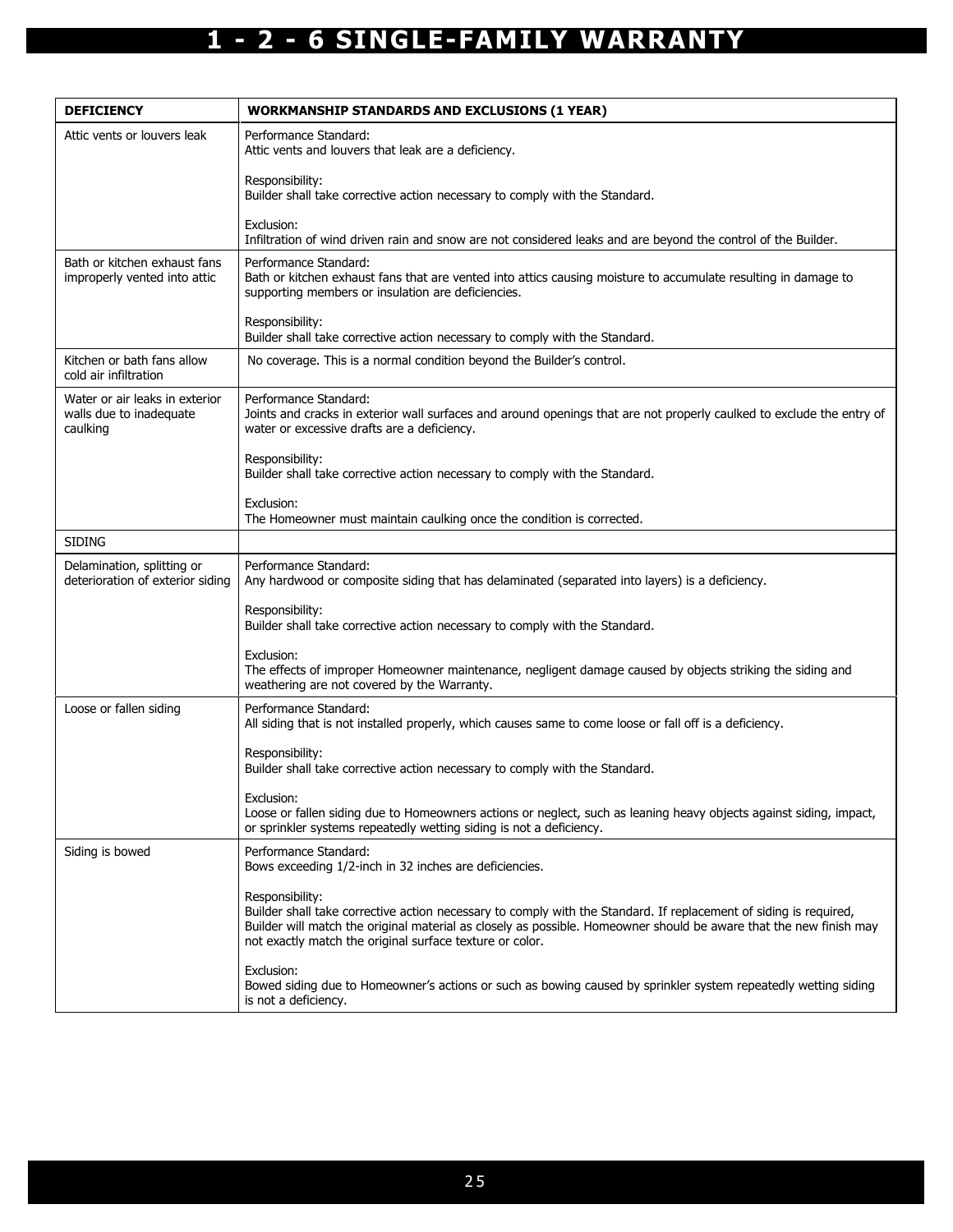| <b>DEFICIENCY</b>                        | <b>WORKMANSHIP STANDARDS AND EXCLUSIONS (1 YEAR)</b>                                                                                                                                                                                                                                                                              |
|------------------------------------------|-----------------------------------------------------------------------------------------------------------------------------------------------------------------------------------------------------------------------------------------------------------------------------------------------------------------------------------|
| Siding is cupped                         | Performance Standard:<br>Siding cupped in an amount equal to or exceeding 1/2-inch in a 6-foot run is a deficiency.                                                                                                                                                                                                               |
|                                          | Responsibility:<br>Builder shall take corrective action necessary to comply with the Standard.                                                                                                                                                                                                                                    |
| Stained siding from nails                | Performance Standard:<br>Nail stains exceeding 1/2-inch in length and visible from a distance of 20 feet are deficiencies.                                                                                                                                                                                                        |
|                                          | Responsibility:<br>Builder shall correct by either removing stains, painting or staining the affected area one-time only during the<br>Warranty Term. Builder shall match color and finish as closely as possible. Where paint or stain touch up affects the<br>majority of the wall surface, the whole area shall be refinished. |
|                                          | Exclusion:<br>"Natural weathering" or semi-transparent stains are excluded from coverage.                                                                                                                                                                                                                                         |
| Siding joints separated                  | Performance Standard:<br>Joint separations in siding exceeding 3/16-inch are a deficiency.                                                                                                                                                                                                                                        |
|                                          | Responsibility:<br>Builder shall take corrective action necessary to comply with the Standard. Filling with sealant is an acceptable repair.                                                                                                                                                                                      |
| Gaps between siding and trim             | Performance Standard:<br>Gaps between siding and moldings at trim pieces, miter joints or openings that exceed 1/4-inch are a deficiency.                                                                                                                                                                                         |
|                                          | Responsibility:<br>Builder shall take corrective action necessary to comply with the Standard. Caulking and repainting is an<br>acceptable repair.                                                                                                                                                                                |
| Siding nails expose<br>interior fiber    | Performance Standard:<br>Siding nails that are countersunk to expose the interior fibers of hardboard or cementitious composite siding are a<br>deficiency.                                                                                                                                                                       |
|                                          | Responsibility:<br>Builder shall take corrective action necessary to comply with the Standard. Caulking and repainting is an<br>acceptable repair.                                                                                                                                                                                |
| Splits or knotholes in<br>siding or trim | Performance Standard:<br>Knotholes that expose the underlying sheathing or building paper, or splits in exterior siding or trim wider than<br>1/8- inch are a deficiency.                                                                                                                                                         |
|                                          | Responsibility:<br>Builder shall take corrective action necessary to comply with the Standard. Builder's responsibility is limited to a<br>one-time repair during the Warranty Term.                                                                                                                                              |
| Siding color or<br>texture mismatch      | Performance Standard:<br>The Builder will try to match the texture and color of the existing siding as closely as possible for any repair or<br>replacement of siding, but a perfect match is not guaranteed by the Warranty.                                                                                                     |
| Siding finish faded                      | Performance Standard:<br>Any colored siding will fade when exposed to the sun. This is a normal condition. If a particular piece of siding that<br>becomes excessively faded in contrast to similarly exposed siding, it is a deficiency.                                                                                         |
|                                          | Responsibility:<br>Builder shall take corrective action necessary to comply with the Standard. Builder's responsibility is limited to a<br>one-time repair during the Warranty Term.                                                                                                                                              |
| Siding/trim wood rot                     | Performance Standard:<br>Some warping, cupping, splitting or rotting of wood can be expected. Excess warping, cupping, spitting or rotting of<br>wooden members is a deficiency.                                                                                                                                                  |
|                                          | Responsibility:<br>Builder shall take corrective action necessary to comply with the Standard. Builder's responsibility is limited to a<br>one-time repair during the Warranty Term.                                                                                                                                              |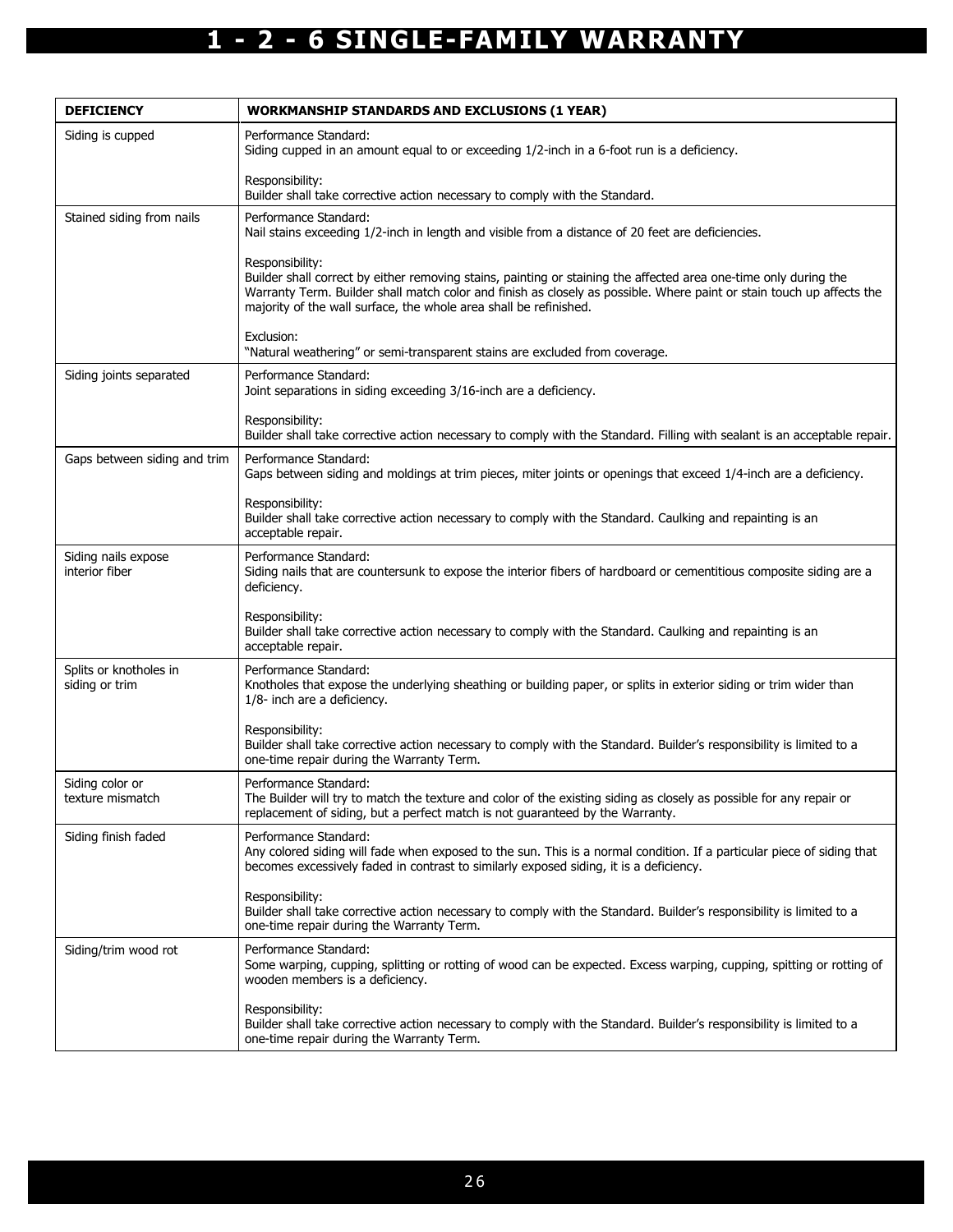| <b>DEFICIENCY</b>                                                      | <b>WORKMANSHIP STANDARDS AND EXCLUSIONS (1 YEAR)</b>                                                                                                                                                                                                                            |
|------------------------------------------------------------------------|---------------------------------------------------------------------------------------------------------------------------------------------------------------------------------------------------------------------------------------------------------------------------------|
| "Bleeding" through siding<br>paint                                     | Performance Standard:<br>Resins and extractives "bleeding" through the paint are a deficiency.                                                                                                                                                                                  |
|                                                                        | Responsibility:<br>Builder shall take corrective action necessary to comply with the Standard. Builder's responsibility is limited to<br>a one-time repair during the Warranty Term.                                                                                            |
|                                                                        | Exclusion:<br>The Warranty will not apply if stains or clear wood protectants are used, since they do not cover up the natural<br>extractives of wood. Effects of improper Homeowner maintenance, negligence, physical damage or weathering are<br>not covered by the Warranty. |
| Unsatisfactory quality of<br>finished exterior trim and<br>workmanship | Performance Standard:<br>Joints between exterior trim elements and siding which are in excess of 1/4-inch are deficiencies. In all cases, the<br>siding shall be capable of performing its function to exclude the elements.                                                    |
|                                                                        | Responsibility:<br>Builder shall take corrective action necessary to comply with the Standard. Caulk open joints between<br>dissimilar materials.                                                                                                                               |
| Loose exterior trim                                                    | Performance Standard:<br>Trim that has separated from the home by more than 1/4-inch is a deficiency.                                                                                                                                                                           |
|                                                                        | Responsibility:<br>Builder shall take corrective action necessary to comply with the Standard.                                                                                                                                                                                  |
|                                                                        | Exclusion:<br>The Warranty does not cover trim separation caused by acts of God or unusually high winds that exceed<br>the manufacturer's wind limits.                                                                                                                          |
| Protruding nails in exterior<br>trim                                   | Performance Standard:<br>Trim with nails that completely protrude through the finished surface of the trim is a deficiency but nail heads may<br>be visible on some products.                                                                                                   |
|                                                                        | Responsibility:<br>Builder shall take corrective action necessary to comply with the Standard.                                                                                                                                                                                  |
|                                                                        | Exclusion:<br>Some products specify that the nails be flush with the trim surface. When these products are used, visible nail<br>heads are not considered protruding nails as long as they are painted over.                                                                    |
| Nail stains in exterior trim                                           | Performance Standard:<br>Nail stains exceeding 1/2-inch in length and visible from a distance of 20 feet are deficiencies.                                                                                                                                                      |
|                                                                        | Responsibility:<br>Builder shall take corrective action necessary to comply with the Standard. Builder's responsibility is limited to<br>deficiencies noted prior to closing.                                                                                                   |
| Exterior trim board cupped                                             | Performance Standard:<br>Exterior trim and eave block that cups in an amount equal to or in excess of a 1/4-inch in a 6-foot run is<br>a deficiency.                                                                                                                            |
|                                                                        | Responsibility:<br>Builder shall take corrective action necessary to comply with the Standard.                                                                                                                                                                                  |
| Exterior trim board twisted                                            | Performance Standard:<br>Bows and twists in trim board exceeding 3/4-inch per 8 feet are deficiencies.                                                                                                                                                                          |
|                                                                        | Responsibility:<br>Builder shall take corrective action necessary to comply with the Standard.                                                                                                                                                                                  |
| Exterior trim is split                                                 | Performance Standard:<br>Exterior trim and eave block with cracks or splits equal to or in excess of 1/8-inch in average width<br>are deficiencies.                                                                                                                             |
|                                                                        | Responsibility:<br>Builder shall take corrective action necessary to comply with the Standard.                                                                                                                                                                                  |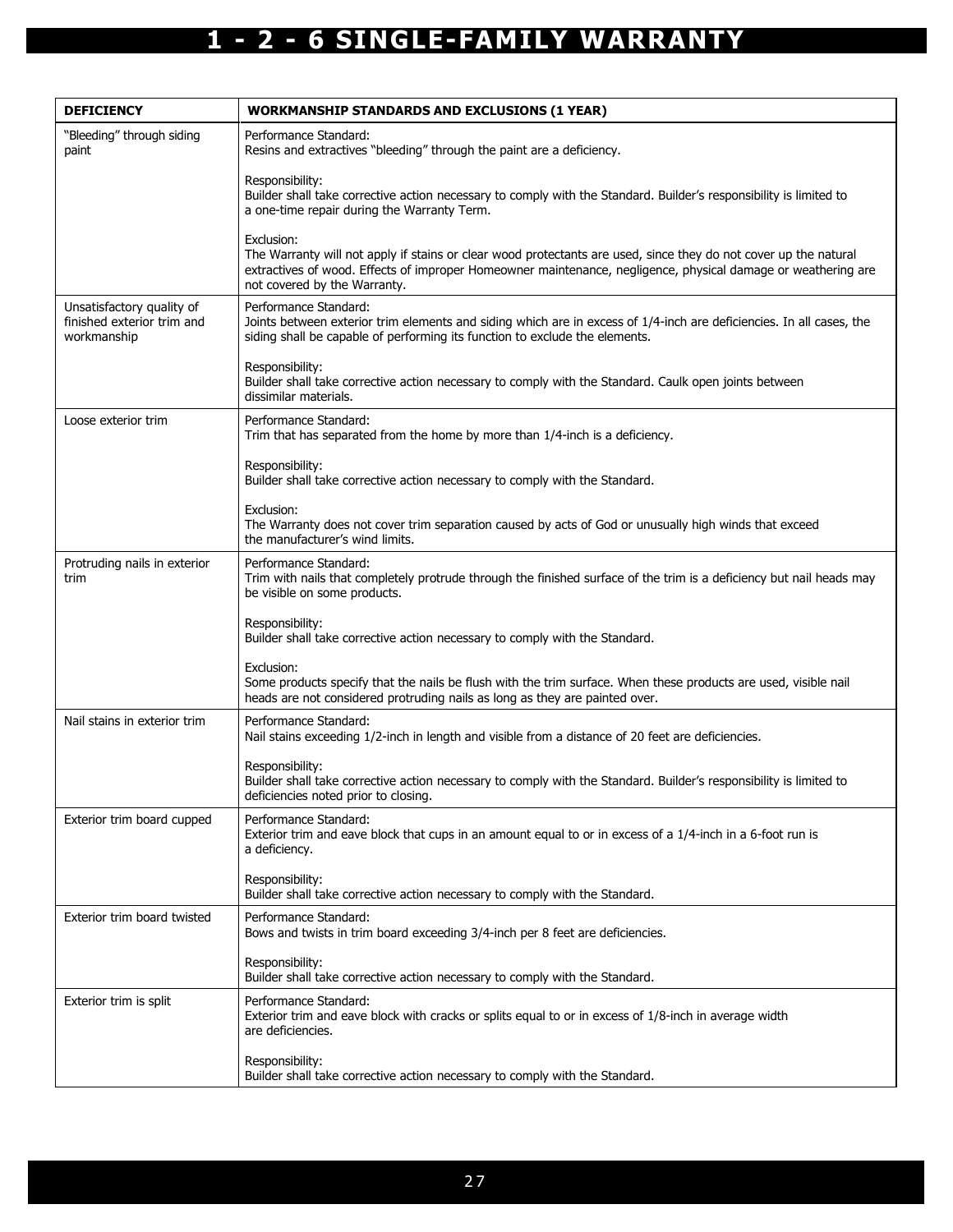| <b>DEFICIENCY</b>                                                                                             | <b>WORKMANSHIP STANDARDS AND EXCLUSIONS (1 YEAR)</b>                                                                                                                                                                                                                                                                                         |
|---------------------------------------------------------------------------------------------------------------|----------------------------------------------------------------------------------------------------------------------------------------------------------------------------------------------------------------------------------------------------------------------------------------------------------------------------------------------|
| Siding is not installed on a<br>straight line                                                                 | Performance Standard:<br>Any piece of lap siding more than 1/2-inch off parallel in 20 feet with contiguous courses is a deficiency.                                                                                                                                                                                                         |
|                                                                                                               | Responsibility:<br>Builder shall take corrective action necessary to comply with the Standard. Builder's responsibility is limited to<br>deficiencies noted prior to closing.                                                                                                                                                                |
| Siding is buckled                                                                                             | Performance Standard:<br>Siding that projects more than 3/16-inch from the face of adjacent siding is a deficiency                                                                                                                                                                                                                           |
|                                                                                                               | Responsibility:<br>Builder shall take corrective action necessary to comply with the Standard. Builder's responsibility is limited to a<br>one-time repair during the Warranty Term.                                                                                                                                                         |
| Siding is wavy                                                                                                | Performance Standard:<br>Some waviness in lap siding is to be expected because of bows in studs. Thermal expansion waves or distortions in<br>aluminum or vinyl lap siding, sometimes called oil canning, are considered deficiencies if they exceed 1/2-inch in 32 inches.                                                                  |
|                                                                                                               | Responsibility:<br>Builder shall take corrective action necessary to comply with the Standard. Builder's responsibility is limited to a<br>one-time repair during the Warranty Term.                                                                                                                                                         |
| Aluminum or vinyl lap siding<br>trim is loose from house                                                      | Performance Standard:<br>Trim that is separated more than 1/4-inch from the house is a deficiency.                                                                                                                                                                                                                                           |
|                                                                                                               | Responsibility:<br>Builder shall take corrective action necessary to comply with the Standard.                                                                                                                                                                                                                                               |
| Aluminum or vinyl lap siding<br>courses are not parallel with<br>eaves or wall openings                       | Performance Standard:<br>Any piece of aluminum or vinyl lap siding more than 1/2-inch off parallel in 20 feet with contiguous courses, or<br>contiguous break such as a soffit line, is a deficiency.                                                                                                                                        |
|                                                                                                               | Responsibility:<br>Builder shall take corrective action necessary to comply with the Standard.                                                                                                                                                                                                                                               |
| Aluminum or vinyl lap<br>siding nail shows under<br>window, door, or eave                                     | Performance Standard:<br>Facing nails that do not match the color of the trim they affix are deficiencies. Nail heads in the field of the siding<br>that are exposed are deficiencies.                                                                                                                                                       |
|                                                                                                               | Responsibility:<br>Builder shall take corrective action necessary to comply with the Standard.                                                                                                                                                                                                                                               |
| Aluminum or vinyl lap siding<br>trim accessory is loose from<br>caulking at windows or<br>other wall openings | No coverage.                                                                                                                                                                                                                                                                                                                                 |
| Aluminum or vinyl lap siding<br>is not cut tight to moldings                                                  | Performance Standard:<br>Gaps between siding and moldings that exceed 1/4-inch are deficiencies.                                                                                                                                                                                                                                             |
|                                                                                                               | Responsibility:<br>Builder shall take corrective action necessary to comply with the Standard.                                                                                                                                                                                                                                               |
|                                                                                                               | Exclusion:<br>The consumer and contractor may agree to disregard standard to match conditions on structure.                                                                                                                                                                                                                                  |
| Aluminum or vinyl lap<br>siding is cut crooked                                                                | Performance Standard:<br>Visible cuts in siding shall be straight, plumb, and neat. Crooked cuts greater than 1/8-inch from true are a deficiency.                                                                                                                                                                                           |
|                                                                                                               | Responsibility:<br>Gaps shall comply with the manufacturer's guidelines unless the existing building is out of square or out of<br>plumb. Cut edges of vinyl siding should always be covered by trim or receiving channels and should not be<br>visible. Cuts should be made so that when properly installed in trim, edges are not visible. |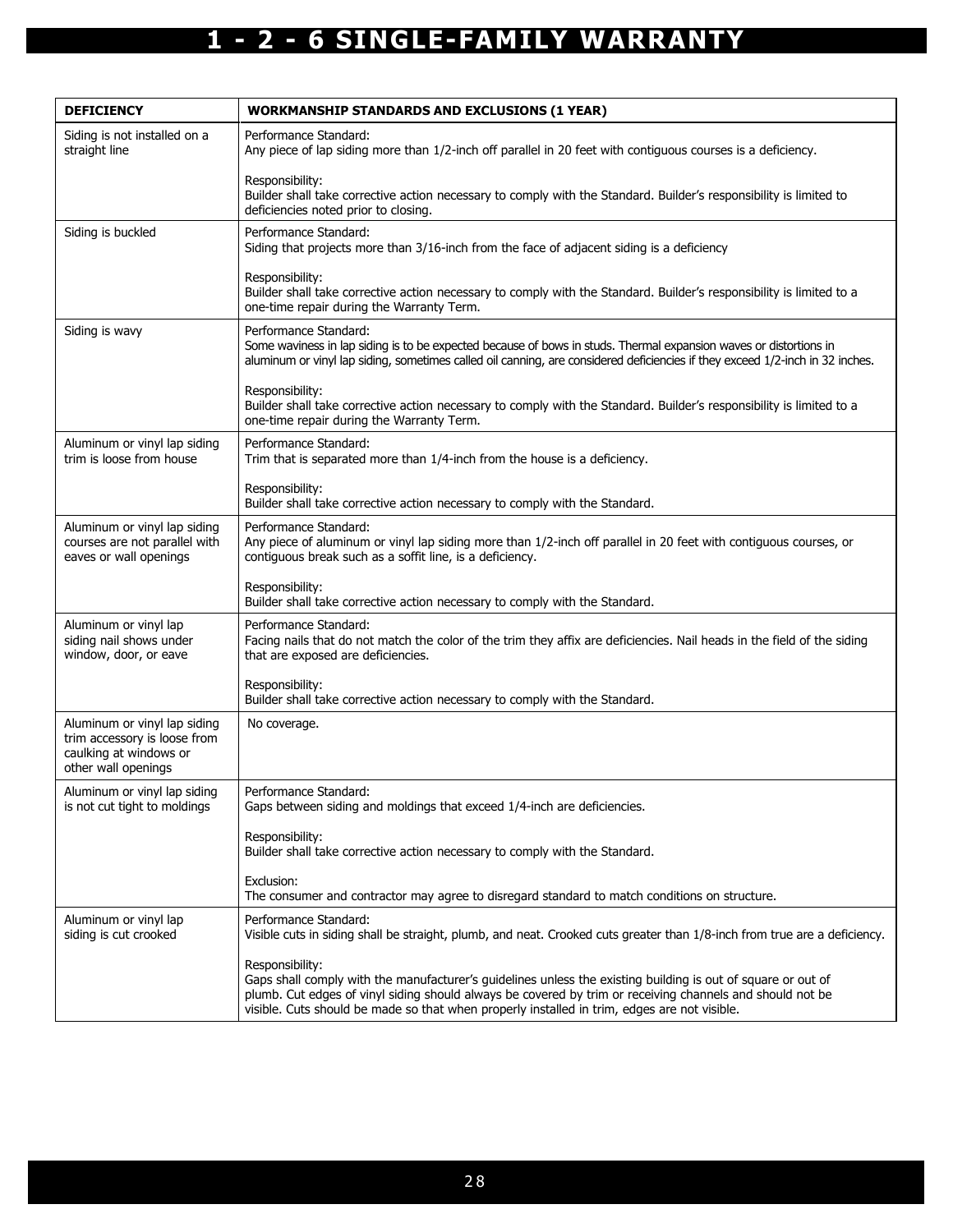| <b>DEFICIENCY</b>                                       | <b>WORKMANSHIP STANDARDS AND EXCLUSIONS (1 YEAR)</b>                                                                                                                                                                                                                                                                                                                                                 |
|---------------------------------------------------------|------------------------------------------------------------------------------------------------------------------------------------------------------------------------------------------------------------------------------------------------------------------------------------------------------------------------------------------------------------------------------------------------------|
| <b>ROOF</b>                                             |                                                                                                                                                                                                                                                                                                                                                                                                      |
| Water trapped under roofing<br>membrane                 | Performance Standard:<br>Any blister larger than 12 inches is a deficiency.                                                                                                                                                                                                                                                                                                                          |
|                                                         | Responsibility:<br>Builder shall take corrective action necessary to comply with the Standard.                                                                                                                                                                                                                                                                                                       |
| Roof or flashing leaks                                  | Performance Standard:<br>Roof and flashing leaks that occur under normal weather conditions are a deficiency.                                                                                                                                                                                                                                                                                        |
|                                                         | Responsibility:<br>Builder shall take corrective action necessary to comply with the Standard.                                                                                                                                                                                                                                                                                                       |
|                                                         | Exclusion:<br>Leaks caused by debris or ice accumulation are considered part of routine Homeowner maintenance and are not<br>covered by the Warranty.                                                                                                                                                                                                                                                |
| Roof shingles have blown off                            | Performance Standard:<br>Shingles shall not blow off in wind less than the manufacturer's standards or specifications.                                                                                                                                                                                                                                                                               |
|                                                         | Responsibility:<br>Builder shall take corrective action necessary to comply with the Standard.                                                                                                                                                                                                                                                                                                       |
|                                                         | Exclusion:<br>Shingles that blow off in winds less than the manufacturer's specifications due to a manufacturing defect are the<br>manufacturer's responsibility.<br>Shingles that blow off in hurricanes, tornadoes, hailstorms, or winds including gusts greater than 60 miles per hour,                                                                                                           |
|                                                         | are not deficiencies. Homeowner should consult the manufacturer's warranty for specs, standards and warranty<br>responsibility in higher wind speeds.                                                                                                                                                                                                                                                |
| Lifted, torn, curled or<br>otherwise defective shingles | No coverage. Manufacturing defects in shingles are not covered under the Warranty. The Homeowner should<br>consult the manufacturer's warranty for specs, standards, and manufacturer's warranty responsibility.                                                                                                                                                                                     |
| Mildew, algae and moss on<br>roofs                      | No coverage. The growth of mildew, algae and moss on roof surfaces is caused by the accumulation of dust<br>and considered the responsibility of the Homeowner to conduct proper routine maintenance. The growth of<br>mildew, algae and moss on roof surfaces is not covered under the Warranty.                                                                                                    |
| Roof tile efflorescence                                 | No coverage. Efflorescence is a temporary surface condition that causes a white chalky substance to form on concrete<br>products. It is not uncommon for efflorescence to form on roof tiles, as it is a common condition for all concrete<br>products. Efflorescence will eventually wash away with rain and, therefore, is not covered under the Warranty.                                         |
| Roofing shingles or tiles not<br>aligned                | No coverage. Shingles and tiles are installed to withstand a maximum exposure to the weather as recommended by<br>the manufacturer. Often, tiles and shingles must be adjusted to compensate for differing roof conditions. This is<br>not considered a defect.                                                                                                                                      |
| Shading or shadowing pattern                            | No coverage. Shading or shadowing on roofing materials is caused by the differences in product color installed in<br>a specific area. The Builder will try to minimize shading deviations by mixing the tiles and shingles during<br>installation, but uniform shading or shadowing is not covered by the Warranty.                                                                                  |
| Roof tile color variations                              | No coverage. Color fading, color changes, variations of the color hue or physical deterioration of the color<br>from outside conditions of roof tiles should be expected. Because shade variations are normal and expected<br>from weather, oxidation or air pollutants, color variations in roof tiles are not covered by the Warranty.                                                             |
| New roofing products do not<br>match existing           | No coverage. The color and texture of new roofing components used to repair existing roofing components may<br>not match due to weather or manufacturing variations. For any repair or replacement of roofing components,<br>the Builder will try to match the texture and color of existing roofing components as closely as possible, but a<br>perfect color match is not covered by the Warranty. |
| Interior water damage from<br>ice-damming               | Performance Standard:<br>Ice-damming causing leaks into living areas because of incorrectly installed insulation is a deficiency.                                                                                                                                                                                                                                                                    |
|                                                         | Responsibility:<br>Builder shall take corrective action necessary to comply with the Standard.                                                                                                                                                                                                                                                                                                       |
|                                                         | Exclusion:<br>No action is required if the condition is caused by swings of freezing and thawing in the weather.                                                                                                                                                                                                                                                                                     |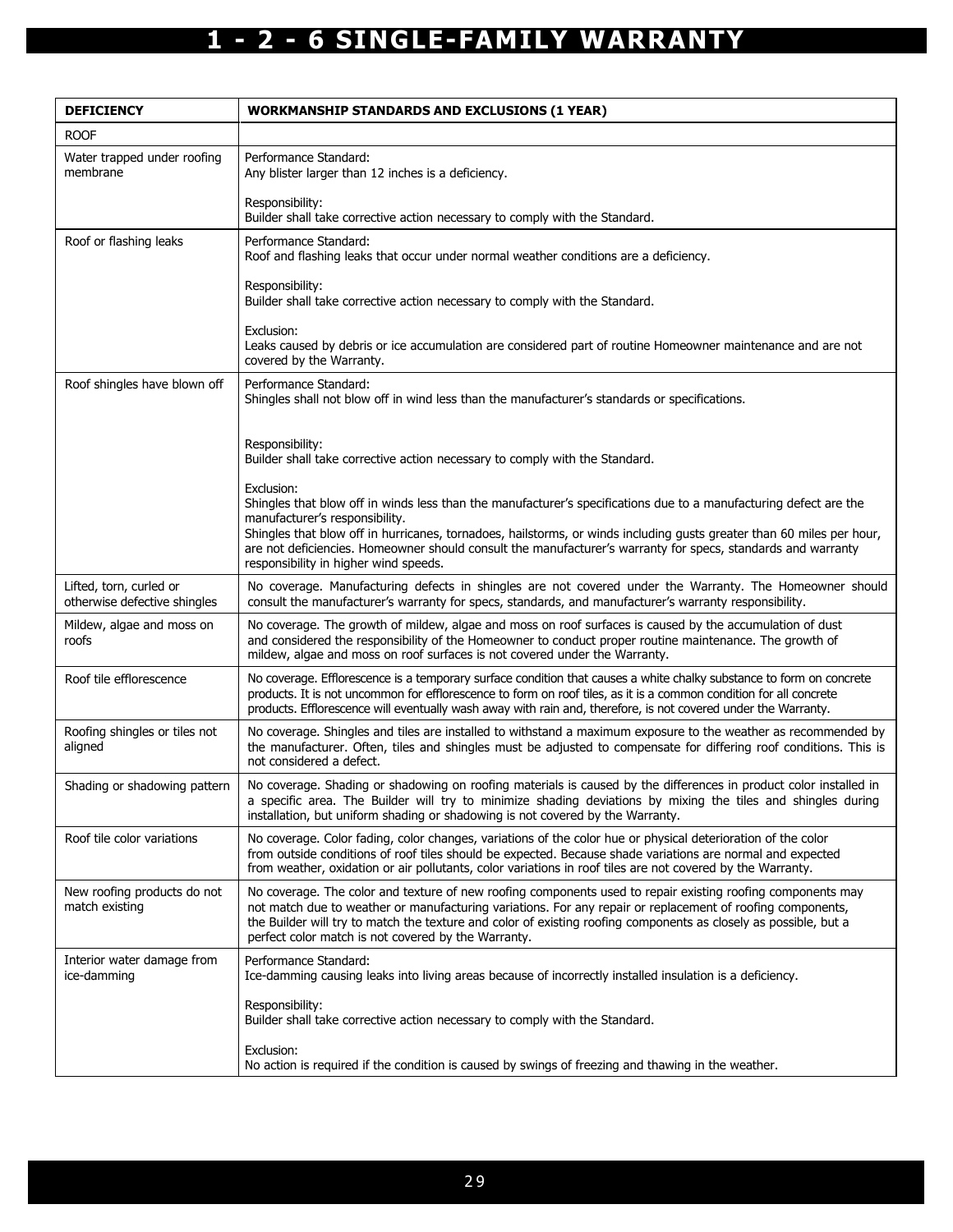| <b>DEFICIENCY</b>                                                                           | <b>WORKMANSHIP STANDARDS AND EXCLUSIONS (1 YEAR)</b>                                                                                                                                                |
|---------------------------------------------------------------------------------------------|-----------------------------------------------------------------------------------------------------------------------------------------------------------------------------------------------------|
| Loose or cracked tiles or<br>shingles                                                       | Performance Standard:<br>A roof tile that is cracked or broken is a deficiency. A shingle that is broken so that it detracts from the<br>overall appearance of the home is a deficiency.            |
|                                                                                             | Responsibility:<br>Builder shall take corrective action necessary to comply with the Standard.                                                                                                      |
|                                                                                             | Exclusion:<br>Deficiencies caused by Homeowner conduct.                                                                                                                                             |
| Standing water on built-up<br>roofs.                                                        | Performance Standard:<br>Water that does not drain from a flat or low pitched roof within 24 hours of a normal rainfall is a deficiency.                                                            |
|                                                                                             | Responsibility:<br>Builder shall take corrective action necessary to comply with the Standard.                                                                                                      |
|                                                                                             | Exclusion:<br>Minor ponding or standing of water is not considered a deficiency. Minor ponding shall not exceed 3/8-inch.                                                                           |
| Miscellaneous roof water<br>infiltration                                                    | Performance Standard:<br>Exterior moisture barrier of the roof that allows moisture penetration is a deficiency.                                                                                    |
|                                                                                             | Responsibility:<br>Builder shall take corrective action necessary to comply with the Standard.                                                                                                      |
|                                                                                             | Exclusion:<br>Penetrations through exterior moisture barrier of the roof made by the Homeowner.                                                                                                     |
| Roofing is blistered but<br>does not admit water                                            | Performance Standard:<br>No coverage. Surface blistering of roll roofing is caused by unusual conditions of heat and humidity acting on<br>the asphalt and cannot be controlled by the Builder.     |
| Roof ridge beam deflects                                                                    | Performance Standard:<br>Roof ridge beam deflection greater than 1 inch in 8 feet is considered a deficiency.                                                                                       |
|                                                                                             | Responsibility:<br>Builder shall take corrective action necessary to comply with the Standard.                                                                                                      |
| Roof or ceiling rafter bows                                                                 | Performance Standard:<br>Rafters that bow greater than 1 inch in 8 feet are considered a deficiency.                                                                                                |
|                                                                                             | Responsibility:<br>Builder shall take corrective action necessary to comply with the Standard.                                                                                                      |
| Roof sheathing is wavy or<br>appears bowed                                                  | Performance Standard:<br>Roof sheathing that bows more than 1/2-inch in 2 feet is a deficiency.                                                                                                     |
|                                                                                             | Responsibility:<br>Builder shall take corrective action necessary to comply with the Standard.                                                                                                      |
| Ice builds up on the roof                                                                   | No coverage. During prolonged cold spells, ice is likely to build up at the eaves of a roof. This condition can<br>naturally occur when snow and ice accumulates.                                   |
| Asphalt shingles do not<br>overhang edges of roof,<br>or hang too far over<br>edges of roof | Performance Standard:<br>Asphalt shingles shall overhang roof edges by not less than 1/4-inch, and not more than 3/4-inch unless the<br>manufacturer's standards/specifications indicate otherwise. |
|                                                                                             | Responsibility:<br>Builder shall take corrective action necessary to comply with the Standard.                                                                                                      |
| Asphalt shingles have<br>developed surface buckling                                         | Performance Standard:<br>Asphalt shingle surfaces need not be perfectly flat. Buckling higher than 1/4-inch is considered a deficiency.                                                             |
|                                                                                             | Responsibility:<br>Builder shall take corrective action necessary to comply with the Standard.                                                                                                      |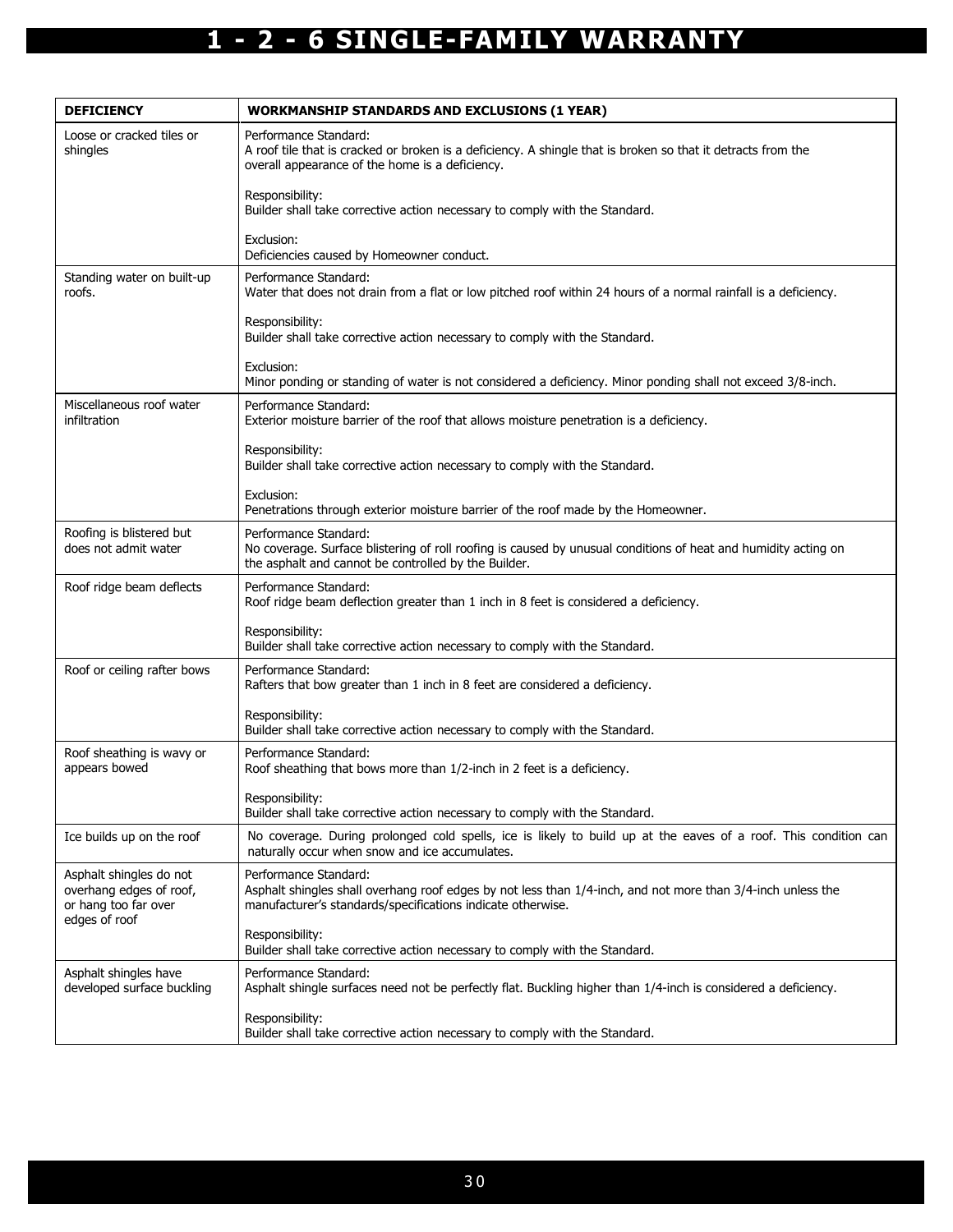| <b>DEFICIENCY</b>                                                            | <b>WORKMANSHIP STANDARDS AND EXCLUSIONS (1 YEAR)</b>                                                                                                                                                     |
|------------------------------------------------------------------------------|----------------------------------------------------------------------------------------------------------------------------------------------------------------------------------------------------------|
| Sheathing nails have<br>loosened from framing and<br>raised asphalt shingles | Performance Standard:<br>Nails that loosen from roof sheathing to raise asphalt shingles from surface are a deficiency.                                                                                  |
|                                                                              | Responsibility:<br>Builder shall take corrective action necessary to comply with the Standard.                                                                                                           |
| Roofing nails are exposed at<br>ridge of roof                                | Performance Standard:<br>Nail heads shall be sealed to prevent leakage.                                                                                                                                  |
|                                                                              | Responsibility:<br>Builder shall take corrective action necessary to comply with the Standard. Builder's responsibility is limited to a<br>one-time repair during the Warranty Term.                     |
| Holes from walk boards are<br>visible in asphalt shingles                    | Performance Standard:<br>Holes from walk boards shall be flashed and sealed below the asphalt shingle tab to prevent leakage. If patch is<br>visible from ground, the shingle should be replaced.        |
|                                                                              | Responsibility:<br>Builder shall take corrective action necessary to comply with the Standard.                                                                                                           |
| Existing roof shingles<br>telegraphing through new<br>asphalt shingles       | No coverage.                                                                                                                                                                                             |
| Water is trapped under roll<br>roofing                                       | Performance Standard:<br>Water that becomes trapped under roll roofing is a deficiency.                                                                                                                  |
|                                                                              | Responsibility:<br>Builder shall take corrective action necessary to comply with the Standard.                                                                                                           |
| Gutter and downspouts leak                                                   | Performance Standard:<br>Leaks at connections of gutters and downspouts are a deficiency.                                                                                                                |
|                                                                              | Responsibility:<br>Builder shall take corrective action necessary to comply with the Standard.                                                                                                           |
|                                                                              | Exclusion:<br>Homeowner is responsible for keeping gutters and downspouts clean. Gutter may overflow during heavy rains<br>provided proper care is taken by the Homeowner to clear debris, snow and ice. |
| Water remains in gutters<br>after a rain                                     | Performance Standard:<br>Small amounts of water may remain in some sections of gutter for a short time after a<br>rain. Standing water in gutters that exceeds 1/2-inch in depth is a deficiency.        |
|                                                                              | Responsibility:<br>Builder shall take corrective action necessary to comply with the Standard. Builder's responsibility is limited to a<br>one-time repair during the Warranty Term.                     |
|                                                                              | Exclusion:<br>Homeowner is responsible for keeping gutters and downspouts free from debris that would obstruct drainage.                                                                                 |
| DOORS AND WINDOWS                                                            |                                                                                                                                                                                                          |
| Warpage of interior<br>or exterior doors                                     | Performance Standard:<br>Warping on doors that exceeds 1/4-inch as measured diagonally from corner to corner is a deficiency.                                                                            |
|                                                                              | Responsibility:<br>Builder shall take corrective action necessary to comply with the Standard.                                                                                                           |
|                                                                              | Exclusion:<br>Warping that occurs to stain or lacquer-finished doors that are improperly maintained is the<br>Homeowner's responsibility and is not covered by the Warranty.                             |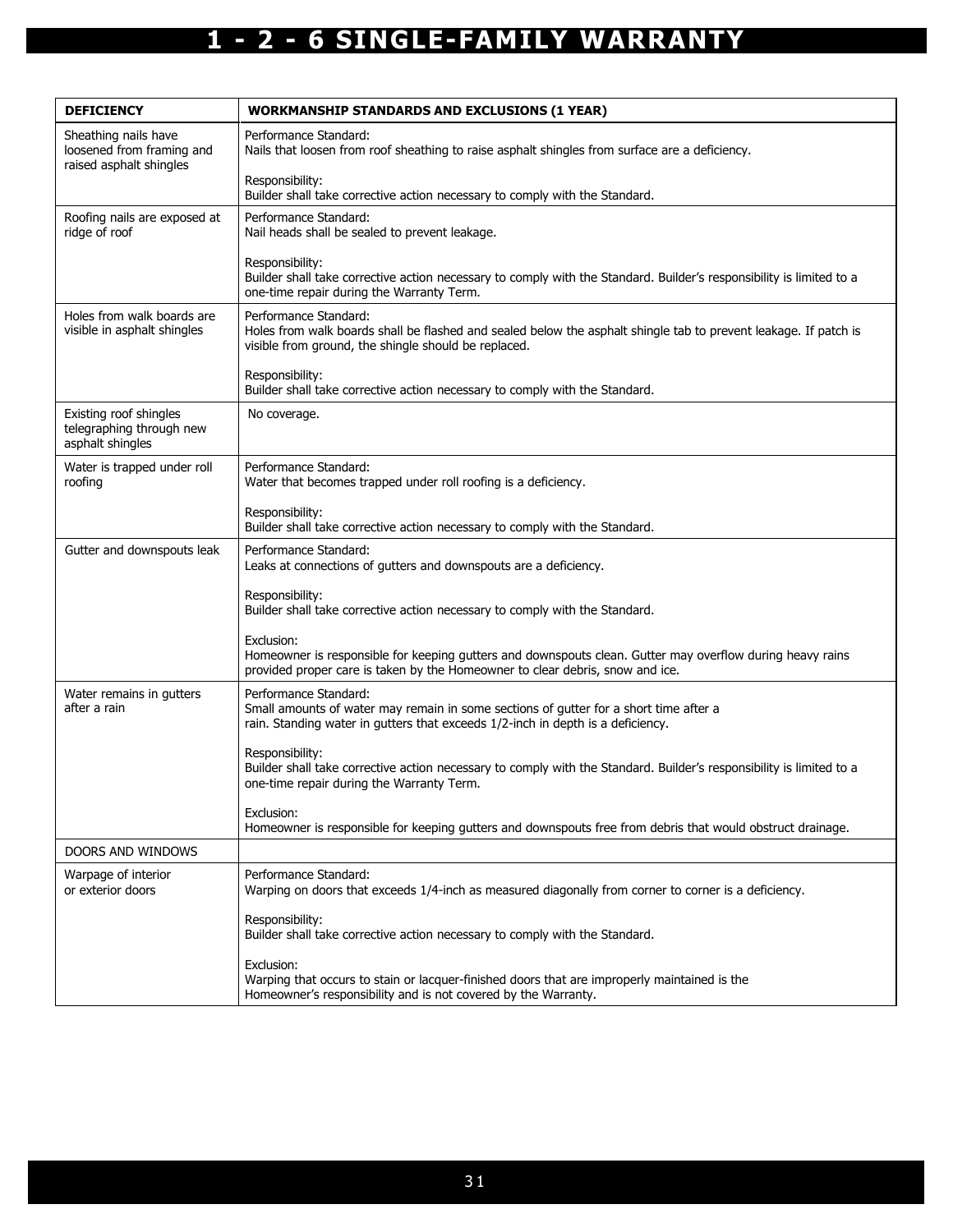| <b>DEFICIENCY</b>                                                                   | <b>WORKMANSHIP STANDARDS AND EXCLUSIONS (1 YEAR)</b>                                                                                                                                                                                                         |
|-------------------------------------------------------------------------------------|--------------------------------------------------------------------------------------------------------------------------------------------------------------------------------------------------------------------------------------------------------------|
| Doors that do not open and<br>close freely without binding<br>against the doorframe | Performance Standard:<br>Passage doors that do not open and close freely without binding against the doorframe are deficiencies. Lock bolt<br>is to fit the keeper to maintain a closed position.                                                            |
|                                                                                     | Responsibility:<br>Builder shall take corrective action necessary to comply with the Standard.                                                                                                                                                               |
|                                                                                     | Exclusion:<br>Wood doors may stick during occasional periods of high humidity. Seasonal changes may cause doors to<br>expand and contract, and are usually temporary conditions.                                                                             |
| Gaps are visible around<br>exterior door edge, door jamb<br>and threshold           | Performance Standard:<br>Gaps greater than 1/4-inch are deficiencies.                                                                                                                                                                                        |
|                                                                                     | Responsibility:<br>Builder shall take corrective action necessary to comply with the Standard.                                                                                                                                                               |
| Door edge is not parallel<br>to door jamb                                           | Performance Standard:<br>Door edge that is not within 3/16-inch of parallel to the door jamb is a deficiency.                                                                                                                                                |
|                                                                                     | Responsibility:<br>Builder shall take corrective action necessary to comply with the Standard.                                                                                                                                                               |
| Door swings open or closed<br>by the force of gravity                               | Performance Standard:<br>When a door is placed in an open position, it shall remain in the position it was placed, unless the movement is<br>caused by airflow.                                                                                              |
|                                                                                     | Responsibility:<br>Builder shall take corrective action necessary to comply with the Standard.                                                                                                                                                               |
| Door panels shrink<br>and expose bare wood                                          | No coverage. Wooden panels will shrink and expand because of temperature and/or humidity changes, and<br>may expose unpainted surfaces. This does not constitute a defect.                                                                                   |
| Door panels split                                                                   | Performance Standard:<br>Door panels that have split to allow light to be visible through the door are deficiencies.                                                                                                                                         |
|                                                                                     | Responsibility:<br>Builder shall take corrective action necessary to comply with the Standard.                                                                                                                                                               |
| Bottom of doors drag<br>on carpet surface                                           | Performance Standard:<br>Where it is understood by Builder and Homeowner that carpet is planned to be installed as floor finish by Builder,<br>the bottom of the doors which drag on the carpet are deficiencies.                                            |
|                                                                                     | Responsibility:<br>Builder shall take corrective action necessary to comply with the Standard.                                                                                                                                                               |
|                                                                                     | Exclusion:<br>Where carpet is selected by the Homeowner having excessive high pile, the Homeowner is responsible for any<br>additional door undercutting. Builder is not responsible if Homeowner installs carpet.                                           |
| Excessive opening at the<br>bottom of interior doors                                | Performance Standard:<br>Passage doors from room to room that have openings between the bottom of the door and the floor finish material<br>in excess of 1.5 inches are deficiencies. Closet doors having an opening in excess of 2 inches are deficiencies. |
|                                                                                     | Responsibility:<br>Builder shall take corrective action necessary to comply with the Standard. Builder's responsibility is limited to a<br>one-time repair during the Warranty Term.                                                                         |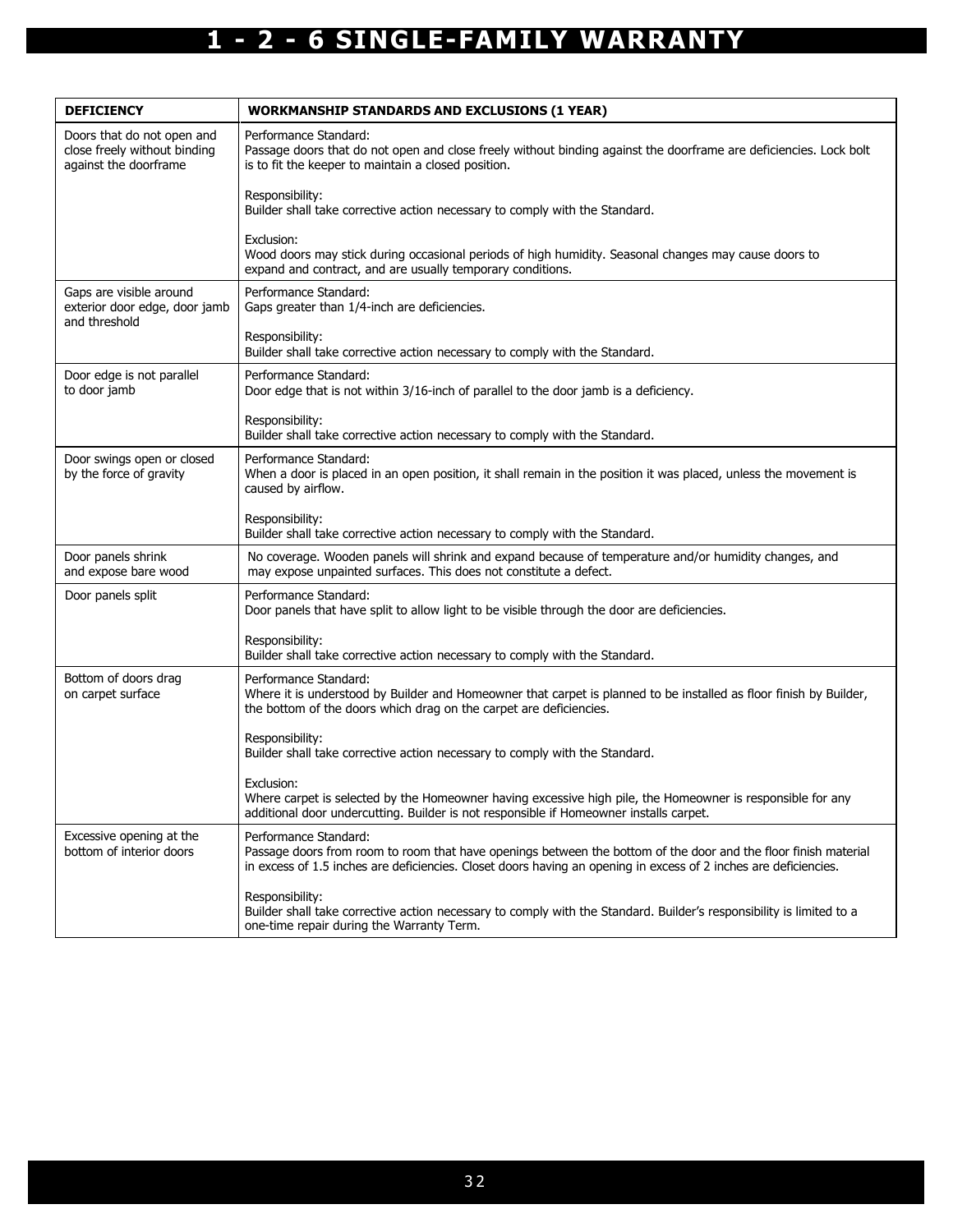| <b>DEFICIENCY</b>                            | <b>WORKMANSHIP STANDARDS AND EXCLUSIONS (1 YEAR)</b>                                                                                                                                                                  |
|----------------------------------------------|-----------------------------------------------------------------------------------------------------------------------------------------------------------------------------------------------------------------------|
| Bi- fold and pocket doors                    | Performance Standard:<br>Pocket doors that rub in their pockets during normal operation are deficiencies. Bifold doors shall slide properly on<br>their tracks at the time of closing.                                |
|                                              | Responsibility:<br>Builder shall take corrective action necessary to comply with the Standard. Builder's responsibility is limited to a<br>one-time repair during the Warranty Term.                                  |
|                                              | Exclusion:<br>Cleaning and maintenance necessary to preserve proper operation are the Homeowner's responsibility.                                                                                                     |
| Sliding patio doors<br>and screens           | Performance Standard:<br>Sliding patio doors and screens that come off their tracks when sliding during normal operation are deficiencies.                                                                            |
|                                              | Responsibility:<br>Builder shall take corrective action necessary to comply with the Standard. Builder's responsibility is limited to a<br>one-time repair during the Warranty Term.                                  |
|                                              | Exclusion:<br>Some entrance of the elements can be expected under windy conditions.                                                                                                                                   |
| Sliding patio door does<br>not roll smoothly | Performance Standard:<br>Sliding patio doors that do not roll smoothly at the time of closing are deficiencies.                                                                                                       |
|                                              | Responsibility:<br>Builder shall take corrective action necessary to comply with the Standard. Builder's responsibility is limited to a<br>one-time repair during the Warranty Term.                                  |
|                                              | Exclusion:<br>The cleaning and maintenance necessary to preserve proper operation are the Homeowner's responsibility                                                                                                  |
| Latch is loose or rattles                    | Performance Standard:<br>Hardware shall function properly, without catching binding or requiring excessive force to operate. A door or window<br>latch or lock shall close securely and shall not be loose or rattle. |
|                                              | Responsibility:<br>Builder shall take corrective action necessary to comply with the Standard. Builder's responsibility is limited to a<br>one-time repair during the Warranty Term.                                  |
|                                              | Exclusion:<br>Some minor movement should be expected.                                                                                                                                                                 |
| Painted or stained doors                     | Performance Standard:<br>A door or window shall be painted or stained according to the manufacturers' specifications.                                                                                                 |
|                                              | Responsibility:<br>Builder shall take corrective action necessary to comply with the Standard. Builder's responsibility is limited to a<br>one-time repair during the Warranty Term.                                  |
| De-laminated doors                           | Performance Standard:<br>A door that delaminates is a deficiency.                                                                                                                                                     |
|                                              | Responsibility:<br>Builder shall take corrective action necessary to comply with the Standard.                                                                                                                        |
| Damage to metal doors                        | Performance Standard:<br>A metal door that is dented or scratched due to construction activities is a deficiency.                                                                                                     |
|                                              | Responsibility:<br>Builder shall take corrective action necessary to comply with the Standard. Builder's responsibility is limited to<br>deficiencies noted prior to closing.                                         |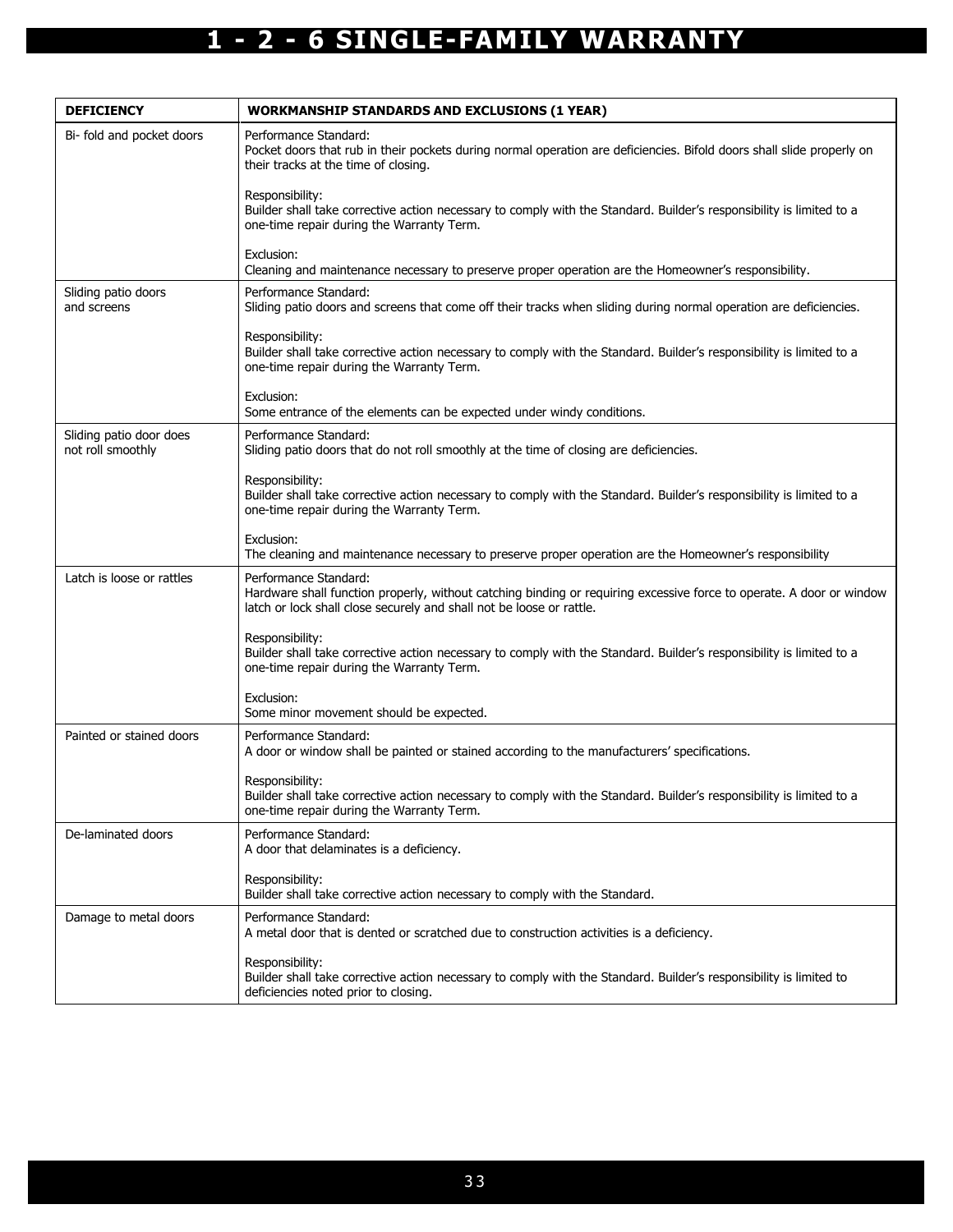| <b>DEFICIENCY</b>                                     | <b>WORKMANSHIP STANDARDS AND EXCLUSIONS (1 YEAR)</b>                                                                                                                                                                                                                                                                                                                                                                                                                                                                                                          |
|-------------------------------------------------------|---------------------------------------------------------------------------------------------------------------------------------------------------------------------------------------------------------------------------------------------------------------------------------------------------------------------------------------------------------------------------------------------------------------------------------------------------------------------------------------------------------------------------------------------------------------|
| Garage door fails to operate<br>or fit properly       | Performance Standard:<br>Garage doors that do not operate and fit the door opening within the manufacturer's installation tolerances are<br>deficiencies. Some entrance of the elements can be expected under heavy weather conditions and is not considered<br>a deficiency.                                                                                                                                                                                                                                                                                 |
|                                                       | Responsibility:<br>Builder shall take corrective action necessary to comply with the Standard. Builder's responsibility is limited to<br>a one-time repair during the Warranty Term.                                                                                                                                                                                                                                                                                                                                                                          |
|                                                       | Exclusion:<br>No adjustment is required when cause is determined to result from anyone but Builder's or Builder's subcontractors'<br>installation of an electric door opener.                                                                                                                                                                                                                                                                                                                                                                                 |
| Damage to metal garage door                           | Performance Standard:<br>A metal garage door that is dented or scratched due to construction activities is a deficiency.                                                                                                                                                                                                                                                                                                                                                                                                                                      |
|                                                       | Responsibility:<br>Builder shall take corrective action necessary to comply with the Standard. Builder's responsibility is limited to<br>deficiencies noted prior to closing.                                                                                                                                                                                                                                                                                                                                                                                 |
| Garage door opener                                    | No coverage.                                                                                                                                                                                                                                                                                                                                                                                                                                                                                                                                                  |
| Garage door spring                                    | Performance Standard:<br>A garage door spring shall operate properly and shall not lose appreciable tension, break or be undersized.                                                                                                                                                                                                                                                                                                                                                                                                                          |
|                                                       | Responsibility:<br>Builder shall take corrective action necessary to comply with the Standard. Builder's responsibility is limited to a<br>one-time repair during the Warranty Term.                                                                                                                                                                                                                                                                                                                                                                          |
| Garage                                                | Performance Standard:<br>A garage door shall remain in place at any open position, operate smoothly and not be off track.                                                                                                                                                                                                                                                                                                                                                                                                                                     |
|                                                       | Responsibility:<br>Builder shall take corrective action necessary to comply with the Standard. Builder's responsibility is limited to a<br>one-time repair during the Warranty Term.                                                                                                                                                                                                                                                                                                                                                                          |
| Window is difficult to<br>open or close               | Performance Standard:<br>Windows that require greater opening or closing force than the manufacturer's specifications are a deficiency.                                                                                                                                                                                                                                                                                                                                                                                                                       |
|                                                       | Responsibility:<br>Builder shall take corrective action necessary to comply with the Standard.                                                                                                                                                                                                                                                                                                                                                                                                                                                                |
|                                                       | Exclusion:<br>Normal maintenance by the Homeowner includes keeping the tracks, channels and operating mechanisms clean and<br>lubricated. For most windows, Homeowners should use a dry silicone spray lubricant on the tracks once each year.                                                                                                                                                                                                                                                                                                                |
| Double hung windows do not<br>stay in place when open | Performance Standard:<br>Double hung windows are permitted to move within a 2 inch tolerance, up or down when put in an open position.<br>Any excessive movement exceeding the tolerance is a deficiency.                                                                                                                                                                                                                                                                                                                                                     |
|                                                       | Responsibility:<br>Builder shall take corrective action necessary to comply with the Standard.                                                                                                                                                                                                                                                                                                                                                                                                                                                                |
| Condensation or frost on<br>window frames and glass   | Performance Standard:<br>No coverage. Windows and skylights will collect condensation on their interior surfaces when high humidity within<br>the home turns into water on the colder window or skylight surface. The Homeowner is responsible for controlling<br>interior temperature and humidity to avoid condensation. Draperies and blinds should be left open to encourage air<br>circulation and even temperatures during periods of cold weather and high interior humidity. Under the Warranty,<br>no action on the part of the Builder is required. |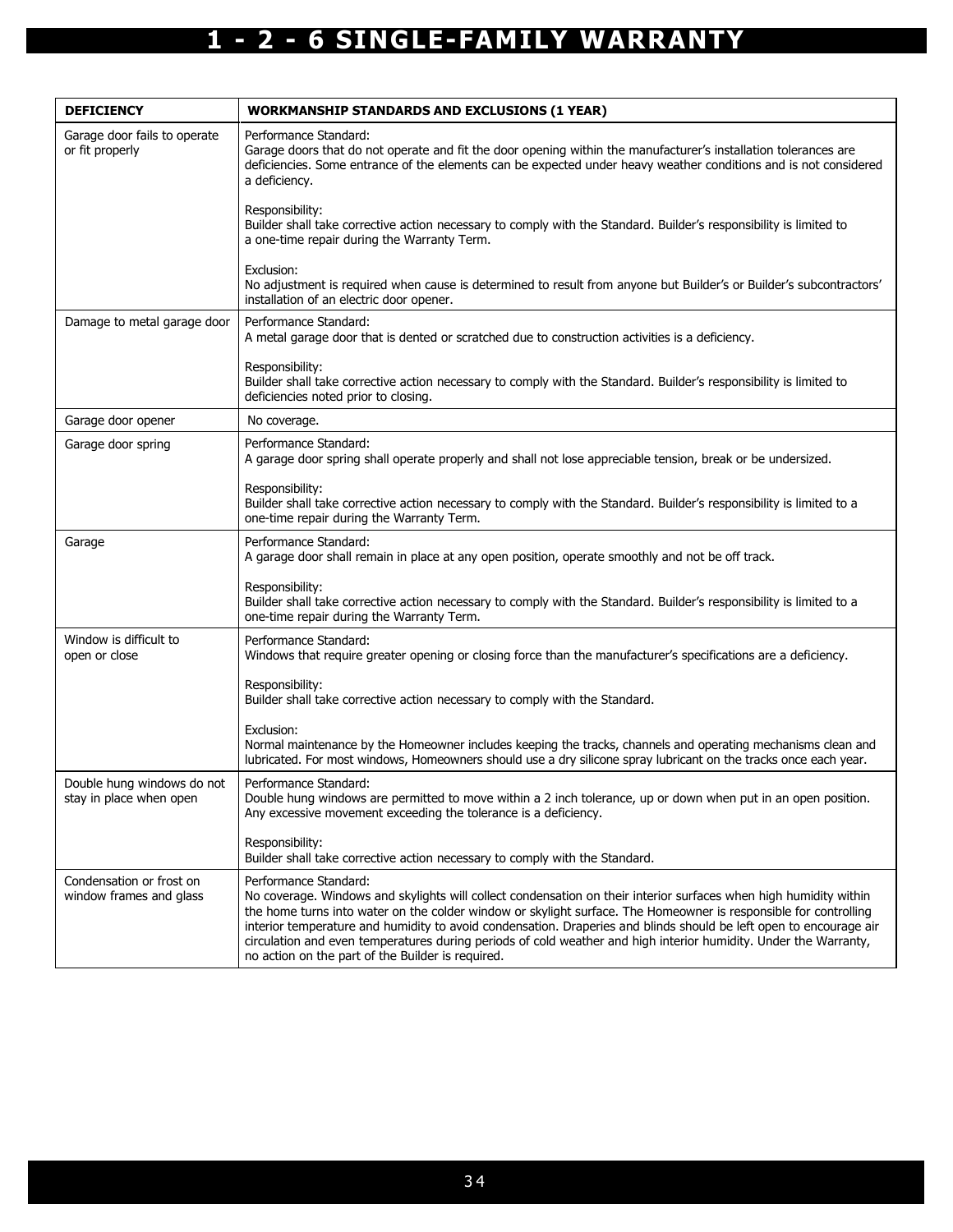| <b>DEFICIENCY</b>                                                                    | <b>WORKMANSHIP STANDARDS AND EXCLUSIONS (1 YEAR)</b>                                                                                                                                                                                                                                                                                                                                                  |
|--------------------------------------------------------------------------------------|-------------------------------------------------------------------------------------------------------------------------------------------------------------------------------------------------------------------------------------------------------------------------------------------------------------------------------------------------------------------------------------------------------|
| Hardware does not work<br>properly, fails to lock or<br>perform its intended purpose | Performance Standard:<br>Hardware finishes shall not be tarnished, blemished, corroded or stained due to construction activities, unless<br>the finish is installed as a specialty feature.                                                                                                                                                                                                           |
|                                                                                      | Responsibility:<br>Builder shall take corrective action necessary to comply with the Standard. Builder's responsibility is limited to a<br>one-time repair during the Warranty Term.                                                                                                                                                                                                                  |
|                                                                                      | Exclusion:<br>The Builder is not responsible for tarnished, blemished, or stained hardware finishes that have been damaged by<br>factors that are beyond the manufacturer's or the Builder's control such as the Homeowner's use of abrasive pads<br>or cleaners, harsh chemicals, alcohol, organic solvents or deterioration caused by exposure to outdoor elements<br>such as salt air or humidity. |
| Damaged hardware                                                                     | Performance Standard:<br>Hardware shall not be scratched, chipped, cracked or dented due to construction activities.                                                                                                                                                                                                                                                                                  |
|                                                                                      | Responsibility:<br>Builder shall take corrective action necessary to comply with the Standard. Builder's responsibility is limited to<br>deficiencies noted prior to closing.                                                                                                                                                                                                                         |
| Loose hardware                                                                       | Performance Standard:<br>Hardware shall be installed securely and shall not be loose.                                                                                                                                                                                                                                                                                                                 |
|                                                                                      | Responsibility:<br>Builder shall take corrective action necessary to comply with the Standard. Builder's responsibility is limited to<br>deficiencies noted prior to closing.                                                                                                                                                                                                                         |
| Door hardware or kick<br>plate has tarnished                                         | No coverage.                                                                                                                                                                                                                                                                                                                                                                                          |
| Interior iron work                                                                   | Performance Standard:<br>Interior ironwork that has rusted is a deficiency.                                                                                                                                                                                                                                                                                                                           |
|                                                                                      | Responsibility:<br>Builder shall take corrective action necessary to comply with the Standard.                                                                                                                                                                                                                                                                                                        |
|                                                                                      | Exclusion:<br>The builder is not responsible for ironwork finishes that rust due to factors that are beyond the manufacturer's or<br>the Builder's control such as the Homeowner's use of abrasive pads or cleaners, harsh chemicals, alcohol,<br>organic solvents or deterioration caused by exposure to humidity.                                                                                   |
| Storm doors, windows and<br>screens do not operate or fit<br>properly                | Performance Standard:<br>Storm doors, windows and screens, when installed, which do not operate or fit properly to provide the protection for<br>which they are intended are considered deficiencies.                                                                                                                                                                                                 |
|                                                                                      | Responsibility:<br>Builder shall take corrective action necessary to comply with the Standard. Builder's responsibility is limited to a<br>one-time repair during the Warranty Term.                                                                                                                                                                                                                  |
|                                                                                      | Exclusion:<br>Missing screens, rips or gouges in the screen mesh are not covered by this Warranty.                                                                                                                                                                                                                                                                                                    |
| Plastic molding behind storm<br>door melts from exposure to<br>sunlight              | Performance Standard:<br>The plastic moldings behind the storm doors should not melt if the storm panel is removed and reinstalled by the<br>owner during normal maintenance operations.                                                                                                                                                                                                              |
|                                                                                      | Responsibility:<br>Builder shall take corrective action necessary to comply with the Standard. Builder's responsibility is limited to a<br>one-time repair during the Warranty Term.                                                                                                                                                                                                                  |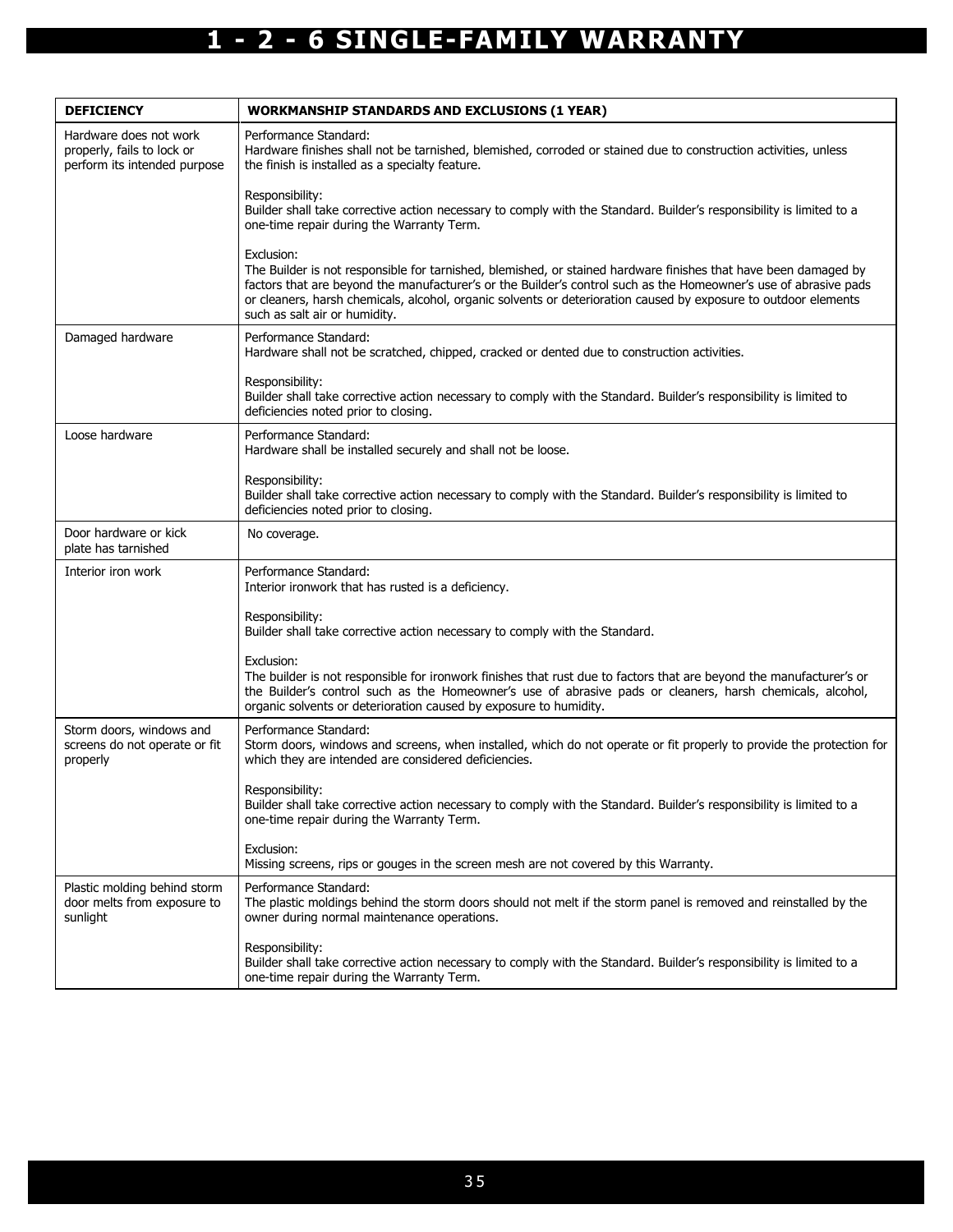| <b>DEFICIENCY</b>                                                     | <b>WORKMANSHIP STANDARDS AND EXCLUSIONS (1 YEAR)</b>                                                                                                                                                                                                                                                                                                                                                                                                                                                                                                                                                                    |
|-----------------------------------------------------------------------|-------------------------------------------------------------------------------------------------------------------------------------------------------------------------------------------------------------------------------------------------------------------------------------------------------------------------------------------------------------------------------------------------------------------------------------------------------------------------------------------------------------------------------------------------------------------------------------------------------------------------|
| Drafts around doors and<br>windows                                    | Performance Standard:<br>Some infiltration is usually noticeable around doors and windows especially during high winds. No daylight shall be<br>visible around frame when window or exterior door is closed.                                                                                                                                                                                                                                                                                                                                                                                                            |
|                                                                       | Responsibility:<br>Builder shall take corrective action necessary to comply with the Standard.                                                                                                                                                                                                                                                                                                                                                                                                                                                                                                                          |
|                                                                       | Exclusion:<br>In high wind areas, the Homeowner may need to have storm windows and doors installed to eliminate drafts.                                                                                                                                                                                                                                                                                                                                                                                                                                                                                                 |
| Clouding and condensation on<br>inside surfaces of insulated<br>glass | No coverage.                                                                                                                                                                                                                                                                                                                                                                                                                                                                                                                                                                                                            |
| Window or skylight leaks                                              | Performance Standard:<br>Water leaking through or around windows or skylights as a result of improper installation is a deficiency.                                                                                                                                                                                                                                                                                                                                                                                                                                                                                     |
|                                                                       | Responsibility:<br>Builder shall take corrective action necessary to comply with the Standard.                                                                                                                                                                                                                                                                                                                                                                                                                                                                                                                          |
|                                                                       | Exclusion:<br>Water leaks at windows or skylights resulting from Homeowner damage, extreme weather or improper<br>Homeowner maintenance are not covered by the Warranty. Water may become visible in window tracks and<br>sliding glass door tracks during heavy rain and should drain to the outside of the home.                                                                                                                                                                                                                                                                                                      |
| Window scratches and<br>imperfections                                 | Performance Standard:<br>Where a viewer looks through the window in daylight without direct sunlight, a potential imperfection that is in the<br>view plane 90° to the window surface that is detectable from a distance of over 10 feet is a deficiency.                                                                                                                                                                                                                                                                                                                                                               |
|                                                                       | Responsibility:<br>Builder shall take corrective action necessary to comply with the Standard. Builder's responsibility is limited to<br>deficiencies noted prior to closing.                                                                                                                                                                                                                                                                                                                                                                                                                                           |
| Defective glass                                                       | Performance Standard:<br>Defects, including stress cracks or failed seals in insulated windows, are a deficiency.                                                                                                                                                                                                                                                                                                                                                                                                                                                                                                       |
|                                                                       | Responsibility:<br>Builder shall take corrective action necessary to comply with the Standard. Builder's responsibility is limited to a<br>one-time repair during the Warranty Term.                                                                                                                                                                                                                                                                                                                                                                                                                                    |
| Broken glass or screen                                                | Performance Standard:<br>Broken glass or screen due to construction activities are a deficiency.                                                                                                                                                                                                                                                                                                                                                                                                                                                                                                                        |
|                                                                       | Responsibility<br>Builder shall take corrective action necessary to comply with the Standard. Builder's responsibility is limited to<br>deficiencies noted prior to closing.                                                                                                                                                                                                                                                                                                                                                                                                                                            |
| Mirrors and shower doors                                              | Performance Standard:<br>A mirror, interior glass or shower door shall not be loose and shall be securely mounted or attached to the<br>supporting surface. Fixtures, such as towel bars or door handles, shall be securely mounted. A mirror, interior glass<br>or shower door shall not be damaged due to construction activities. A shower door shall not leak. Imperfections in a<br>mirror or shower door shall not be visible from a distance of two feet or more when viewed in normal light. When<br>opening and closing, a shower door shall operate easily and smoothly without requiring excessive pressure. |
|                                                                       | Responsibility:<br>Builder shall take corrective action necessary to comply with the Standard. Builder's responsibility is limited to a<br>one-time repair during the Warranty Term.                                                                                                                                                                                                                                                                                                                                                                                                                                    |
| <b>FINISHES</b>                                                       |                                                                                                                                                                                                                                                                                                                                                                                                                                                                                                                                                                                                                         |
| Cracks in plaster wall<br>and ceiling surfaces                        | Performance Standard:<br>Hairline cracks are not unusual. Cracks in plaster wall and ceiling surfaces exceeding 1/16-inch in width are<br>deficiencies.                                                                                                                                                                                                                                                                                                                                                                                                                                                                 |
|                                                                       | Responsibility:<br>Builder shall take corrective action necessary to comply with the Standard.                                                                                                                                                                                                                                                                                                                                                                                                                                                                                                                          |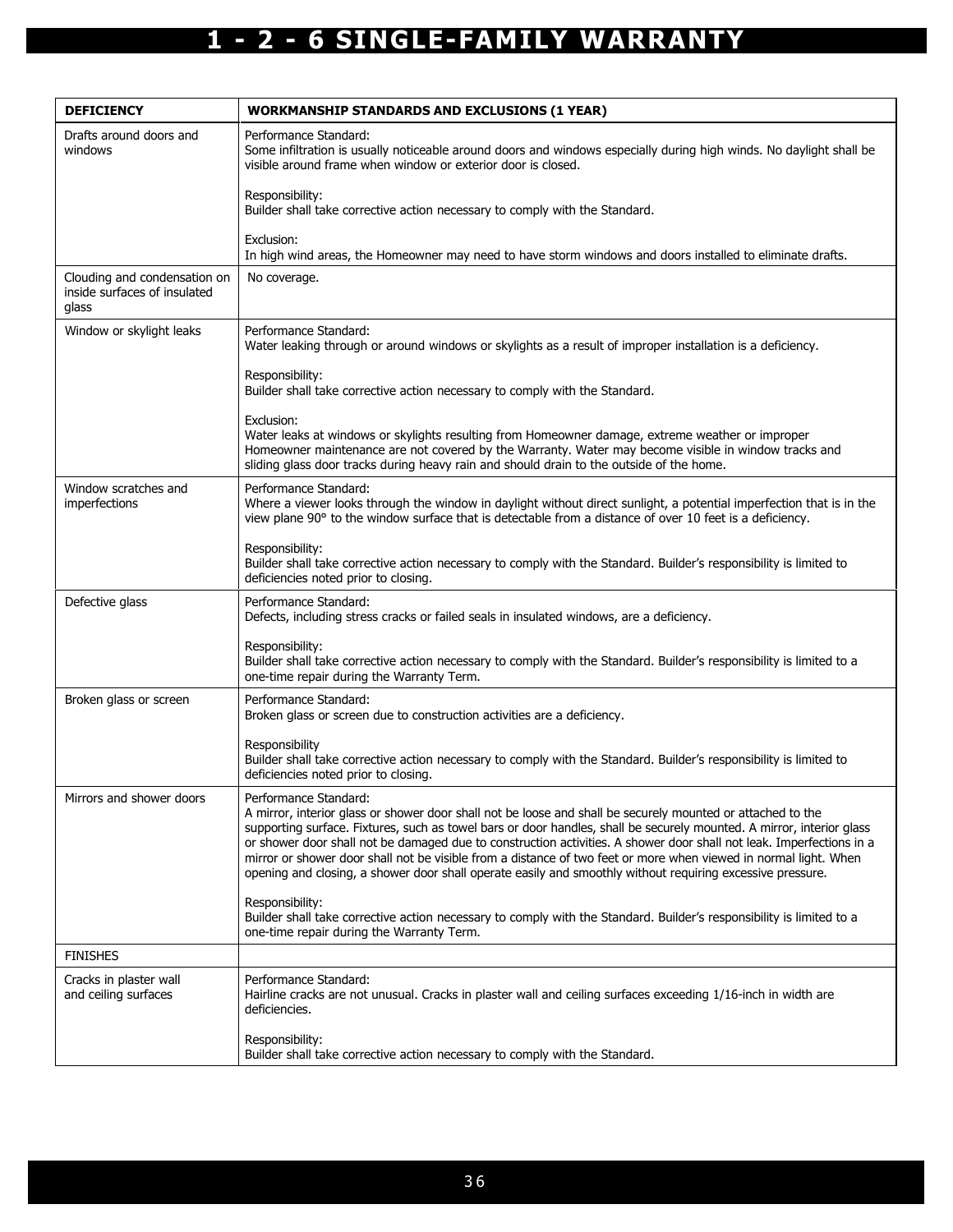| <b>DEFICIENCY</b>                                                                         | <b>WORKMANSHIP STANDARDS AND EXCLUSIONS (1 YEAR)</b>                                                                                                                                                                                                                                                                                                                              |
|-------------------------------------------------------------------------------------------|-----------------------------------------------------------------------------------------------------------------------------------------------------------------------------------------------------------------------------------------------------------------------------------------------------------------------------------------------------------------------------------|
| Drywall cracks, texture<br>variations                                                     | Performance Standard:<br>Hairline cracks are not unusual. Cracks in interior gypsum board or other drywall materials exceeding 1/8-inch in<br>width are deficiencies.                                                                                                                                                                                                             |
|                                                                                           | Responsibility:<br>Builder shall take corrective action necessary to comply with the Standard.                                                                                                                                                                                                                                                                                    |
| Texture on blown or textured<br>ceilings is uneven                                        | No coverage. This is a normal condition that occurs with randomly applied materials.                                                                                                                                                                                                                                                                                              |
| Drywall bowed                                                                             | Performance Standard:<br>A drywall surface that has a bow or depression that equals or exceeds 1/4-inch out of line within any 32-inch<br>horizontal measurement as measured from the center of the bow or depression or 1/2-inch within any eight-foot<br>vertical measurement is a deficiency.                                                                                  |
|                                                                                           | A ceiling made of drywall that has bows or depressions that equal or exceed 1/2-inch out of line within a 32-inch<br>measurement as measured from the center of the bow or depression running parallel with a ceiling joist or<br>within 1/2-inch deviation from the plane of the ceiling within any eight-foot measurement is a deficiency.                                      |
|                                                                                           | Responsibility:<br>Builder shall take corrective action necessary to comply with the Standard.                                                                                                                                                                                                                                                                                    |
| Drywall is crowning                                                                       | Performance Standard:<br>Crowning at a drywall joint that equals or exceeds 1/4-inch within a twelve-inch measurement centered over the<br>drywall joint is a deficiency.                                                                                                                                                                                                         |
|                                                                                           | Responsibility:<br>Builder shall take corrective action necessary to comply with the Standard.                                                                                                                                                                                                                                                                                    |
| Drywall is out of plumb,<br>level or square                                               | Performance Standard:<br>A drywall surface that is out of level (horizontal), plumb (vertical) or square (perpendicular at a 90-degree angle)<br>such that there are variations in those measurements to wall or surface edges at any opening, corner, sill, shelf,<br>etc. that equals or exceeds 3/8-inch in any 32-inch measurement along the wall or surface is a deficiency. |
|                                                                                           | Responsibility:<br>Builder shall take corrective action necessary to comply with the Standard.                                                                                                                                                                                                                                                                                    |
| Angular gypsum wallboard<br>joints are uneven                                             | No coverage. This is a natural condition that occurs with randomly applied materials.                                                                                                                                                                                                                                                                                             |
| Nail pops, blisters, or other<br>blemishes on finished wall or<br>ceiling                 | Performance Standard:<br>Nail pops and blisters that are readily visible from a distance of 6 feet under normal lighting conditions are<br>deficiencies.                                                                                                                                                                                                                          |
|                                                                                           | Responsibility:<br>Builder shall take corrective action necessary to comply with the Standard. Repairs should be completed near the<br>end of the Warranty Term to allow for normal movement in Home.                                                                                                                                                                             |
|                                                                                           | Exclusion:<br>Depressions or slight mounds at nail heads are not considered deficiencies. Builder is not responsible for nail pops<br>or blisters that are not visible, such as those covered by wallpaper.                                                                                                                                                                       |
| Cracked corner bead, excess<br>joint compound, trowel marks<br>or blisters in tape joints | Performance Standard:<br>Cracked or exposed corner bead, trowel marks, excess joint compound, or blisters in drywall tape are deficiencies.                                                                                                                                                                                                                                       |
|                                                                                           | Responsibility:<br>Builder shall take corrective action necessary to comply with the Standard. Builder's responsibility is limited to a<br>one-time repair during the Warranty Term. Repairs should be completed near the end of the Warranty Term to<br>allow for normal settling in the Home.                                                                                   |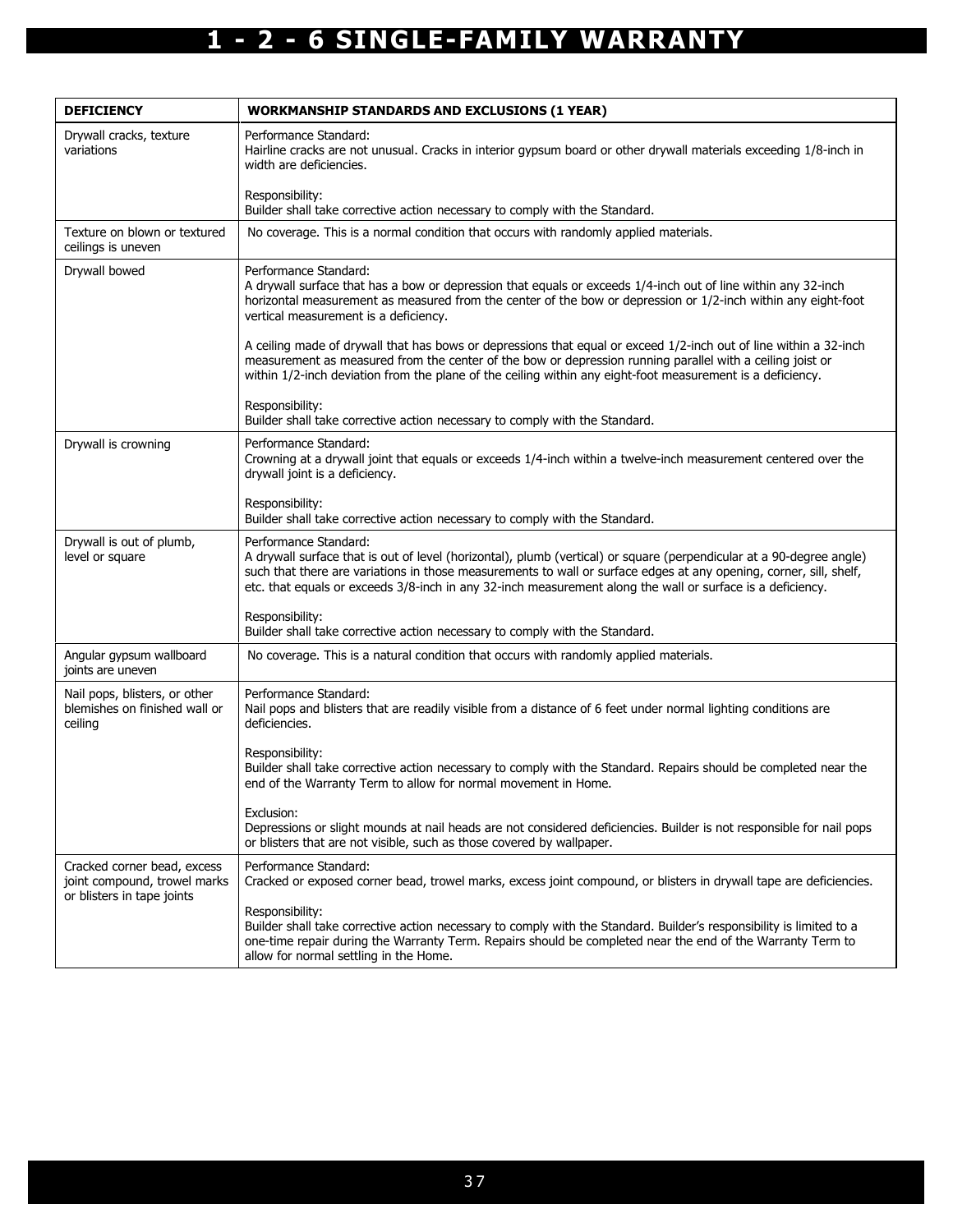| <b>DEFICIENCY</b>                                                                                                                   | <b>WORKMANSHIP STANDARDS AND EXCLUSIONS (1 YEAR)</b>                                                                                                                                                                                                                                           |
|-------------------------------------------------------------------------------------------------------------------------------------|------------------------------------------------------------------------------------------------------------------------------------------------------------------------------------------------------------------------------------------------------------------------------------------------|
| <b>FLOORING</b>                                                                                                                     |                                                                                                                                                                                                                                                                                                |
| Flagstone, marble, quarry tile,<br>slate, or other hard surface<br>flooring is broken or loose                                      | Performance Standard:<br>Tile, flagstone or similar hard surfaced sanitary flooring that cracks or becomes loose is a deficiency. Subfloor and<br>wallboard are required to be structurally sound, rigid and suitable to receive a finish.                                                     |
|                                                                                                                                     | Responsibility:<br>Builder shall take corrective action necessary to comply with the Standard.                                                                                                                                                                                                 |
|                                                                                                                                     | Exclusion:<br>Cracking or loosening of flooring caused by the Homeowner's negligence is not a deficiency. Builder is not<br>responsible for color and pattern variations or discontinued patterns of the manufacturer. Hollow tiles<br>occasionally occur and are not covered by the Warranty. |
| Hard surface color variations<br>and imperfections                                                                                  | No coverage.                                                                                                                                                                                                                                                                                   |
| Excessive "lippage" of                                                                                                              | Performance Standard:<br>adjoining marble or ceramic tile Lippage greater than 1/8-inch is a deficiency.                                                                                                                                                                                       |
|                                                                                                                                     | Responsibility:<br>Builder shall take corrective action necessary to comply with the Standard. Builder's responsibility is limited to<br>deficiencies noted prior to closing.                                                                                                                  |
|                                                                                                                                     | Exclusion:<br>Irregular tiles such as limestone, adoquin and Mexican Payers are not covered by the Warranty.                                                                                                                                                                                   |
| Cracks in grouting of<br>ceramic tile joints or at<br>junctions with other<br>materials such as a bathtub,<br>shower, or countertop | No coverage.                                                                                                                                                                                                                                                                                   |
| Grout or mortar joint is not a<br>uniform color                                                                                     | Performance Standard:<br>Grout that changes shade or discolors excessively due to construction activities is a deficiency.                                                                                                                                                                     |
|                                                                                                                                     | Responsibility:<br>Builder shall take corrective action necessary to comply with the Standard. Builder's responsibility is limited to<br>deficiencies noted prior to closing.                                                                                                                  |
| Irregular grout lines                                                                                                               | Performance Standard:<br>Hard surface layout or grout line that are excessively irregular are deficiencies.                                                                                                                                                                                    |
|                                                                                                                                     | Responsibility:<br>Builder shall take corrective action necessary to comply with the Standard. Builder's responsibility is limited to<br>deficiencies noted prior to closing.                                                                                                                  |
|                                                                                                                                     | Exclusion:<br>Natural products such as flagstone, marble, granite, slate, and other quarry tile will have size variations that may<br>create irregular layouts or grout lines.                                                                                                                 |
| Nail pops appear on the<br>surface of resilient flooring                                                                            | Performance Standard:<br>Readily apparent nail pops are deficiencies.                                                                                                                                                                                                                          |
|                                                                                                                                     | Responsibility:<br>Builder shall take corrective action necessary to comply with the Standard.                                                                                                                                                                                                 |
|                                                                                                                                     | Exclusion:<br>Builder is not responsible for discontinued patterns or color variations. Sharp objects such as high heels, table and<br>chair legs, can cause similar problems, and are not covered by this Warranty.                                                                           |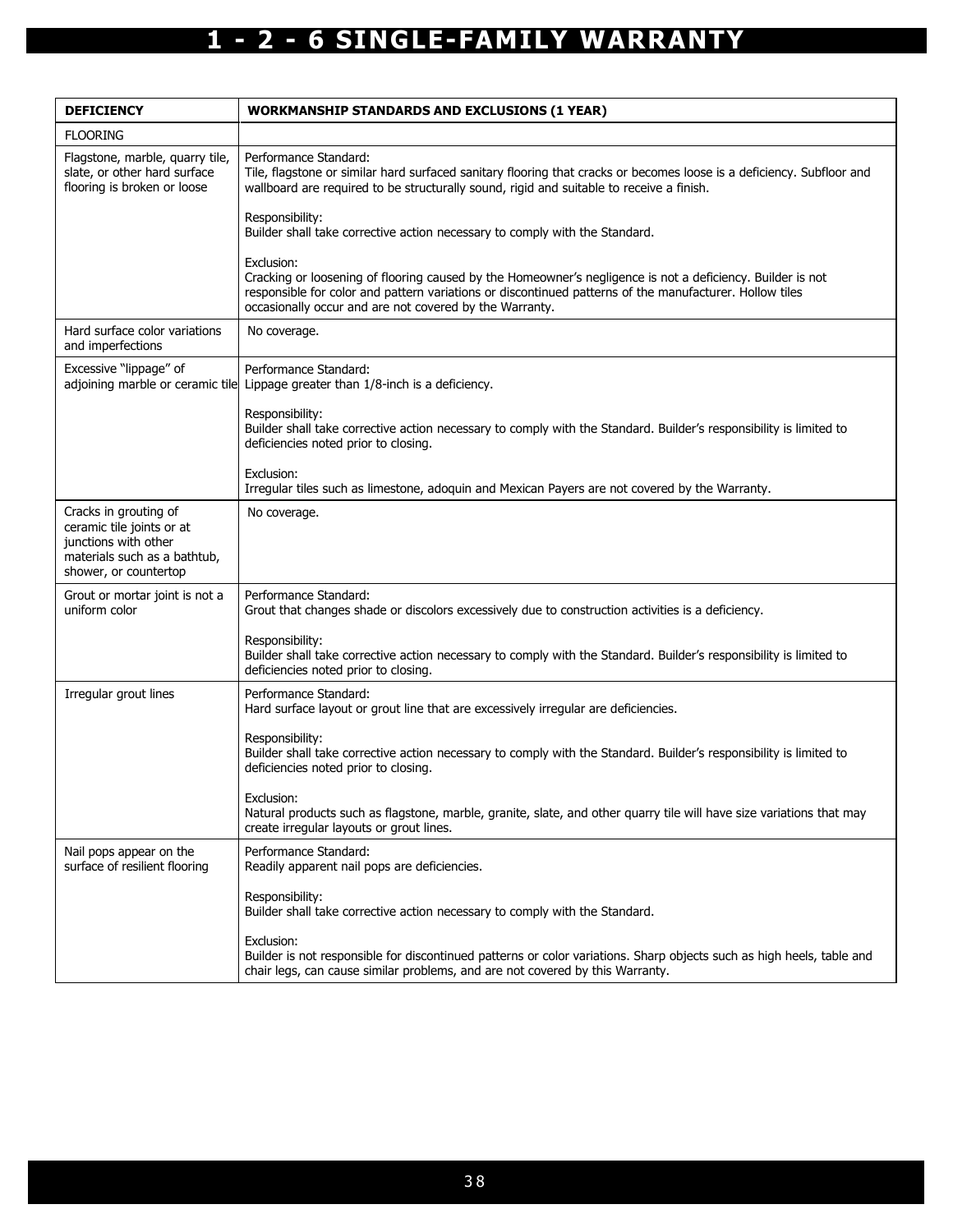| <b>DEFICIENCY</b>                                                                           | <b>WORKMANSHIP STANDARDS AND EXCLUSIONS (1 YEAR)</b>                                                                                                                                                                                                                                                                       |
|---------------------------------------------------------------------------------------------|----------------------------------------------------------------------------------------------------------------------------------------------------------------------------------------------------------------------------------------------------------------------------------------------------------------------------|
| Depressions or ridges appear<br>in the resilient flooring due<br>to subfloor irregularities | Performance Standard:<br>Readily apparent depressions or ridges exceeding 1/8-inch are a deficiency. The ridge or depression measurement<br>is taken as the gap created at one end of a 6-inch straight edge placed over the depression or ridge with 3-inches<br>on one side of the deficiency held tightly to the floor. |
|                                                                                             | Responsibility:<br>Builder shall take required action to bring the deficiency within acceptable tolerances so as to be not readily visible.                                                                                                                                                                                |
|                                                                                             | Exclusion:<br>Builder is not responsible for discontinued patterns or color variations in the floor covering, Homeowner<br>neglect or abuse, nor installations performed by others.                                                                                                                                        |
| Resilient flooring or<br>base loses adhesion                                                | Performance Standard:<br>Resilient flooring or base that lifts, bubbles, or becomes unglued is a deficiency.                                                                                                                                                                                                               |
|                                                                                             | Responsibility:<br>Builder shall take corrective action necessary to comply with the Standard.                                                                                                                                                                                                                             |
|                                                                                             | Exclusion:<br>Builder is not responsible for discontinued patterns or color variations.                                                                                                                                                                                                                                    |
| Seams or shrinkage gaps<br>show at resilient flooring<br>joints                             | Performance Standard:<br>Gaps in excess of 1/16-inch in width in resilient floor covering joints are deficiencies. Where dissimilar<br>materials abut, a gap in excess of 1/8-inch is a deficiency.                                                                                                                        |
|                                                                                             | Responsibility:<br>Builder shall take corrective action necessary to comply with the Standard. Proper repair can be affected by<br>sealing gap with seam sealer.                                                                                                                                                           |
|                                                                                             | Exclusion:<br>Builder is not responsible for discontinued patterns or color variations of floor covering. Minor gaps<br>should be expected.                                                                                                                                                                                |
| Vinyl flooring patterns<br>misaligned                                                       | Performance Standard:<br>Patterns at seams between adjoining pieces that are not aligned to within 1/8-inch are deficiencies. The<br>corners of adjoining resilient floor tiles shall be aligned to within 1/8-inch.                                                                                                       |
|                                                                                             | Responsibility:<br>Builder shall take corrective action necessary to comply with the Standard. Builder's responsibility is<br>limited to deficiencies noted prior to closing.                                                                                                                                              |
|                                                                                             | Exclusion:<br>Misaligned patterns are not covered unless they result from improper orientation of the floor tiles.                                                                                                                                                                                                         |
| Vinyl flooring stains                                                                       | No coverage.                                                                                                                                                                                                                                                                                                               |
| Yellowing appears on<br>surface of vinyl sheet goods                                        | No coverage.                                                                                                                                                                                                                                                                                                               |
| Vinyl flooring not square                                                                   | Performance Standard:<br>Vinyl flooring that is not installed square to the most visible wall or that varies by 1/4-inch in any 6-foot<br>run is a deficiency.                                                                                                                                                             |
|                                                                                             | Responsibility:<br>Builder shall take corrective action necessary to comply with the Standard. Builder's responsibility is<br>limited to deficiencies noted prior to closing.                                                                                                                                              |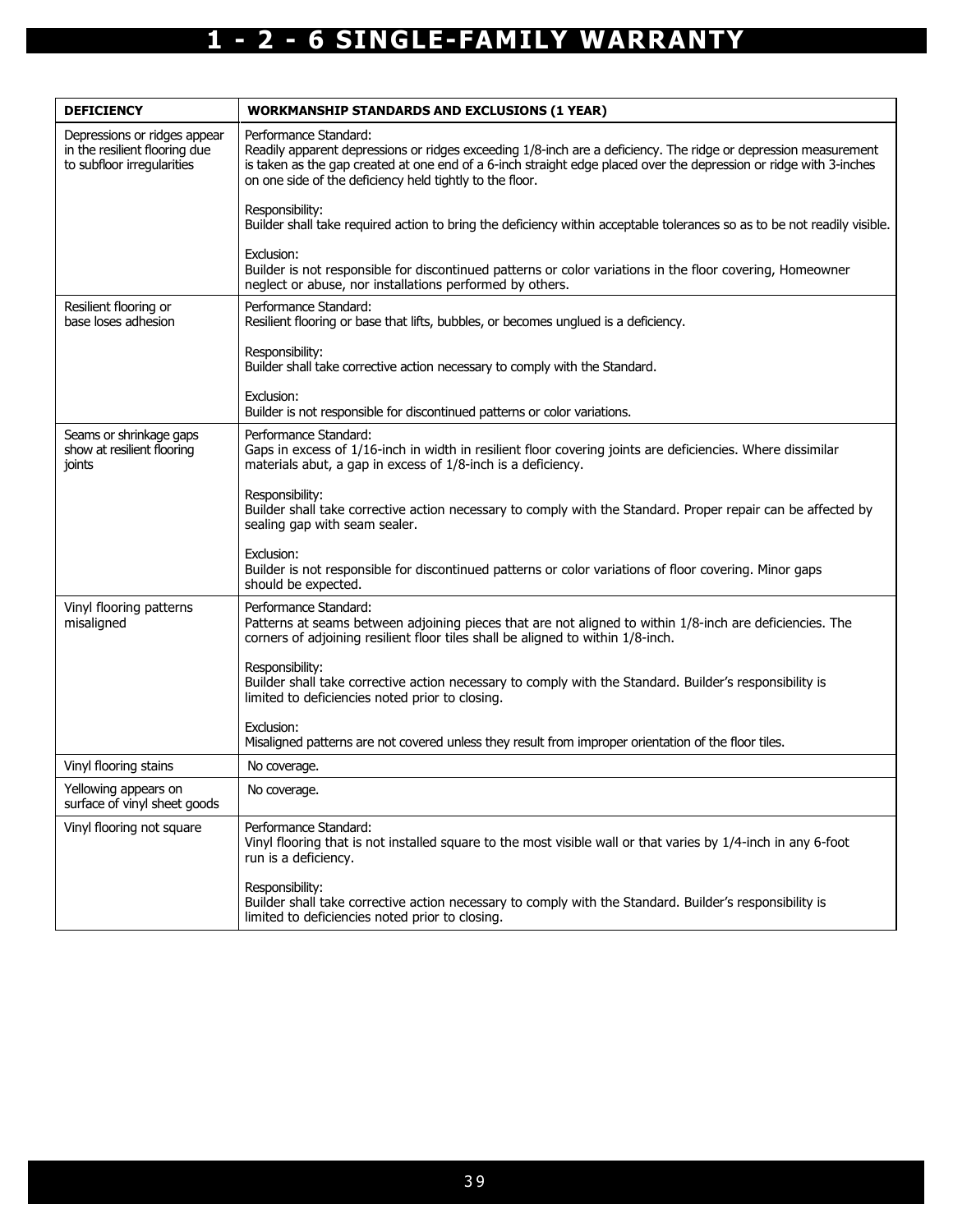| <b>DEFICIENCY</b>                                                    | <b>WORKMANSHIP STANDARDS AND EXCLUSIONS (1 YEAR)</b>                                                                                                                                                                                                                                                                                                                                                                                                                                                                                                                                                                                                                                                                                                 |
|----------------------------------------------------------------------|------------------------------------------------------------------------------------------------------------------------------------------------------------------------------------------------------------------------------------------------------------------------------------------------------------------------------------------------------------------------------------------------------------------------------------------------------------------------------------------------------------------------------------------------------------------------------------------------------------------------------------------------------------------------------------------------------------------------------------------------------|
| Cupping, open joints, or<br>separations in wood flooring             | Performance Standard:<br>Open joints or separations between floorboards of finished wood flooring that exceed 1/8-inch in width are<br>deficiencies. Cups in strip floorboards that exceed 1/16-inch in height in a 3-inch maximum distance when<br>measured perpendicular to the length of the board are deficiencies.                                                                                                                                                                                                                                                                                                                                                                                                                              |
|                                                                      | Responsibility:<br>Builder shall take corrective action necessary to comply with the Standard. Builder's responsibility is<br>limited to a one-time repair during the Warranty Term.                                                                                                                                                                                                                                                                                                                                                                                                                                                                                                                                                                 |
|                                                                      | Exclusion:<br>Wood floors are subject to shrinkage and swell due to seasonal variations in the humidity level of Home. While<br>boards may be installed tight together, gaps or separations may appear during heating seasons or periods of<br>low humidity. Gaps or separations that close during non-heating seasons are not considered deficiencies. The<br>Homeowner should be familiar with the recommended care and maintenance requirements of their wood floor.<br>Repeated wetting and drying, or wet mopping may damage wood finishes. Dimples or scratches can be caused<br>by moving furniture or dropping heavy objects, and certain high heel style shoes may cause indentations.<br>These conditions are not covered by the Warranty. |
| Humps, depressions or<br>unevenness in wood flooring                 | Performance Standard:<br>Wood flooring that has excessive humps, depressions or unevenness that equals or exceeds 3/8-inch in any<br>32-inch direction within any room is a deficiency.                                                                                                                                                                                                                                                                                                                                                                                                                                                                                                                                                              |
|                                                                      | Responsibility:<br>Builder shall take corrective action necessary to comply with the Standard.                                                                                                                                                                                                                                                                                                                                                                                                                                                                                                                                                                                                                                                       |
| Voids in the floor finish                                            | Performance Standard:<br>Voids or "holidays" that are readily visible from a distance of 6 feet under normal lighting conditions are a deficiency.                                                                                                                                                                                                                                                                                                                                                                                                                                                                                                                                                                                                   |
|                                                                      | Responsibility:<br>Builder shall take corrective action necessary to comply with the Standard. Builder's responsibility is<br>limited to deficiencies noted prior to closing.                                                                                                                                                                                                                                                                                                                                                                                                                                                                                                                                                                        |
| Top coating on hardwood<br>flooring has peeled                       | Performance Standard:<br>Field applied coating that peels during normal usage is a deficiency.                                                                                                                                                                                                                                                                                                                                                                                                                                                                                                                                                                                                                                                       |
|                                                                      | Responsibility:<br>Builder shall take corrective action necessary to comply with the Standard.                                                                                                                                                                                                                                                                                                                                                                                                                                                                                                                                                                                                                                                       |
|                                                                      | Exclusions:<br>Prefinished coatings are the manufacturer's responsibility.                                                                                                                                                                                                                                                                                                                                                                                                                                                                                                                                                                                                                                                                           |
| Crowning of strip flooring has<br>occurred                           | Performance Standard:<br>Crowning in strip flooring that exceeds 1/16-inch in depth in a 3-inch maximum span when measured<br>perpendicular to the long axis of the board is a deficiency.                                                                                                                                                                                                                                                                                                                                                                                                                                                                                                                                                           |
|                                                                      | Responsibility:<br>Builder shall take corrective action necessary to comply with the Standard.                                                                                                                                                                                                                                                                                                                                                                                                                                                                                                                                                                                                                                                       |
| Excessive knots and color<br>variation of strip hardwood<br>flooring | No coverage.                                                                                                                                                                                                                                                                                                                                                                                                                                                                                                                                                                                                                                                                                                                                         |
| Hardwood flooring<br>buckles from substrate                          | Performance Standard:<br>Hardwood floor that becomes loose from the substrate is a deficiency.                                                                                                                                                                                                                                                                                                                                                                                                                                                                                                                                                                                                                                                       |
|                                                                      | Responsibility:<br>Builder shall take corrective action necessary to comply with the Standard.                                                                                                                                                                                                                                                                                                                                                                                                                                                                                                                                                                                                                                                       |
| Slivers or splinters appear in<br>strip flooring                     | Performance Standard:<br>Slivers or splinters that occur during the installation of the flooring are a deficiency.                                                                                                                                                                                                                                                                                                                                                                                                                                                                                                                                                                                                                                   |
|                                                                      | Responsibility:<br>Builder shall take corrective action necessary to comply with the Standard. Builder's responsibility is<br>limited to deficiencies noted prior to closing.                                                                                                                                                                                                                                                                                                                                                                                                                                                                                                                                                                        |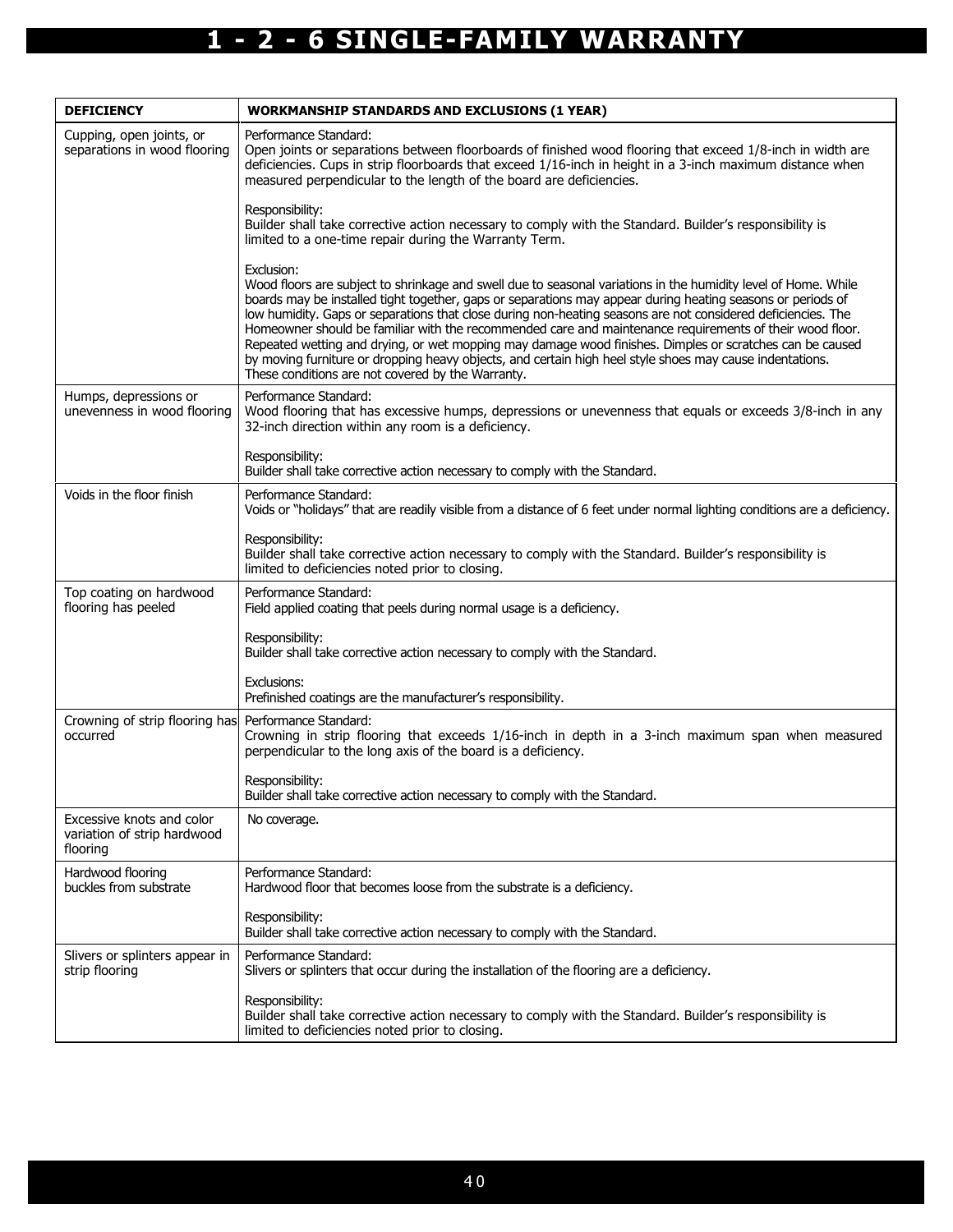| <b>DEFICIENCY</b>                                                                    | <b>WORKMANSHIP STANDARDS AND EXCLUSIONS (1 YEAR)</b>                                                                                                                                 |
|--------------------------------------------------------------------------------------|--------------------------------------------------------------------------------------------------------------------------------------------------------------------------------------|
| Hardwood floor staining/<br>shading                                                  | Performance Standard:<br>Hardwood floor staining or shading that occurs as a result of construction activities is a deficiency.                                                      |
|                                                                                      | Responsibility:<br>Builder shall take corrective action necessary to comply with the Standard. Builder's responsibility is<br>limited to deficiencies noted prior to closing.        |
| "Sticker burn" appears on<br>surface of strip flooring                               | Performance Standards:<br>Discoloration from stacking strips in hardwood flooring in certain grades of flooring is a deficiency.                                                     |
|                                                                                      | Responsibility:<br>Builder shall take corrective action necessary to comply with the Standard. Builder's responsibility is<br>limited to deficiencies noted prior to closing.        |
| Excessive lippage is located<br>at junction of prefinished<br>wood flooring products | Performance Standard:<br>Lippage greater than 1/16-inch is considered a deficiency.                                                                                                  |
|                                                                                      | Responsibility:<br>Builder shall take corrective action necessary to comply with the Standard.                                                                                       |
| Loose sub-flooring                                                                   | Performance Standard:<br>Lumber shrinkage as well as temperature and humidity changes may cause loose sub-flooring.                                                                  |
|                                                                                      | Responsibility:<br>Builder will correct if due to a defective joint or improper flashing.                                                                                            |
| Carpet does not meet at the<br>seams                                                 | Performance Standard:<br>A visible gap or overlapping at the seam due to improper installation is a deficiency.                                                                      |
|                                                                                      | Responsibility:<br>Builder shall take corrective action necessary to comply with the Standard. Builder's responsibility is<br>limited to a one-time repair during the Warranty Term. |
| Color variations in carpet                                                           | No coverage.                                                                                                                                                                         |
| Carpeting loosens, or<br>the carpet stretches                                        | Performance Standard:<br>Wall-to-wall carpeting installed as the primary floor covering that comes up, loosens, or separates from the<br>points of attachment is a deficiency.       |
|                                                                                      | Responsibility:<br>Builder shall take corrective action necessary to comply with the Standard. Builder's responsibility is<br>limited to a one-time repair during the Warranty Term. |
| Dead spots appear in padding<br>areas below carpet surface                           | Performance Standard:<br>Carpeted areas that do not have full coverage of pad consistent throughout the flooring area are deficiencies.                                              |
|                                                                                      | Responsibility:<br>Builder shall take corrective action necessary to comply with the Standard. Builder's responsibility is<br>limited to a one-time repair during the Warranty Term. |
| Floor covering fades, stains<br>or discolors                                         | No coverage.                                                                                                                                                                         |
| Premature wearing of carpet                                                          | No coverage. Manufacturer's warranty may apply.                                                                                                                                      |
| Cuts and gouges in any floor<br>covering                                             | Performance Standard:<br>Cuts and gouges in any floor covering from construction activities is a deficiency.                                                                         |
|                                                                                      | Responsibility:<br>Builder shall take corrective action necessary to comply with the Standard. Builder's responsibility is<br>limited to a one-time repair during the Warranty Term. |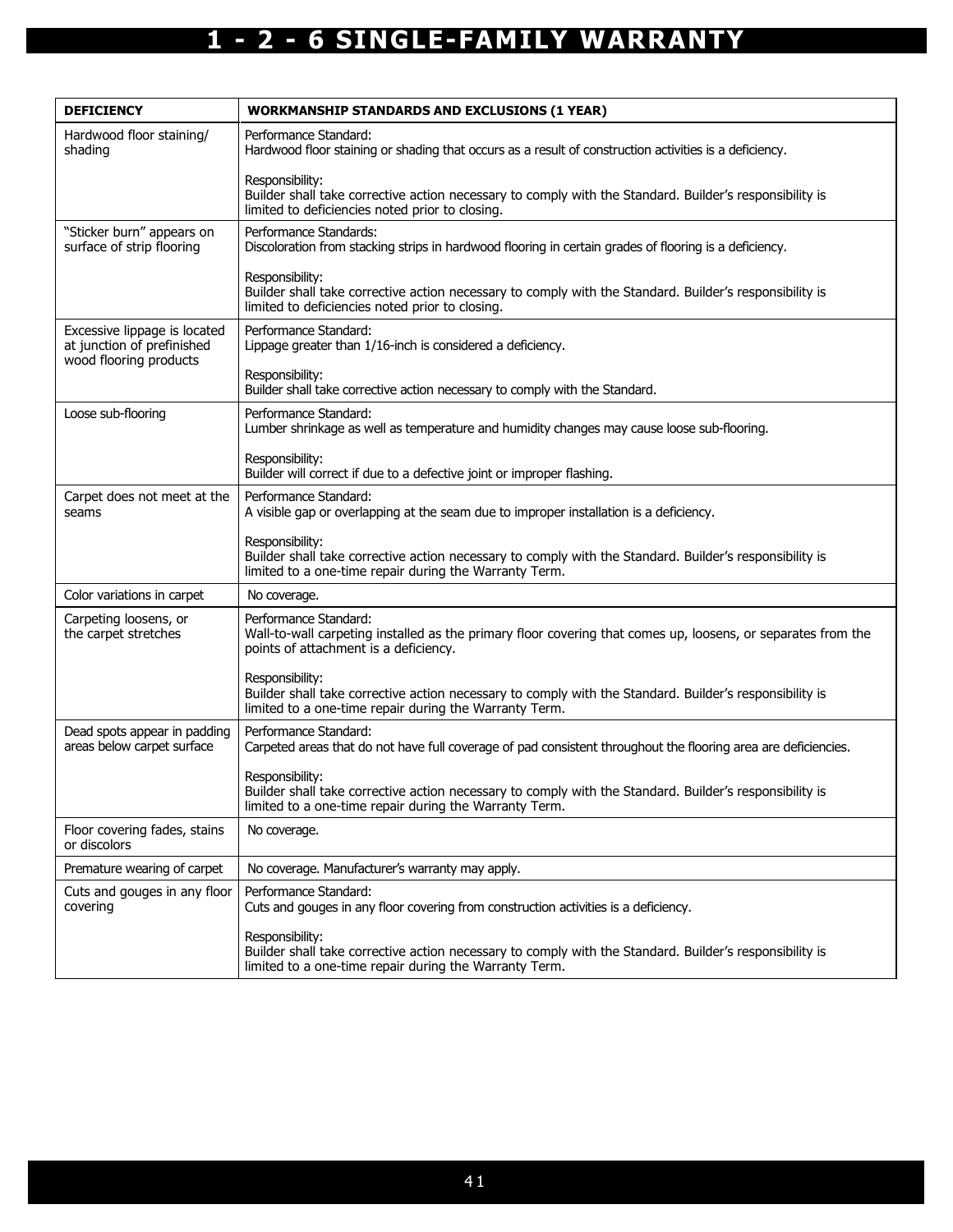| <b>DEFICIENCY</b>                                                       | <b>WORKMANSHIP STANDARDS AND EXCLUSIONS (1 YEAR)</b>                                                                                                                                                                                                                                                                                                                                                                                                                                                                                                                                                                                                                                                                                                       |
|-------------------------------------------------------------------------|------------------------------------------------------------------------------------------------------------------------------------------------------------------------------------------------------------------------------------------------------------------------------------------------------------------------------------------------------------------------------------------------------------------------------------------------------------------------------------------------------------------------------------------------------------------------------------------------------------------------------------------------------------------------------------------------------------------------------------------------------------|
| PAINT/WALL COVERING                                                     |                                                                                                                                                                                                                                                                                                                                                                                                                                                                                                                                                                                                                                                                                                                                                            |
| Interior caulking                                                       | Performance Standards:<br>Interior caulking that deteriorates or cracks excessively is a deficiency.                                                                                                                                                                                                                                                                                                                                                                                                                                                                                                                                                                                                                                                       |
|                                                                         | Responsibility:<br>Builder shall take corrective action necessary to comply with the Standard. Builder's responsibility is limited to a<br>one-time repair during the Warranty Term.                                                                                                                                                                                                                                                                                                                                                                                                                                                                                                                                                                       |
| Paint color variation                                                   | Performance Standard:<br>Paint or stain that has excessive color, shade or sheen variation is a deficiency.                                                                                                                                                                                                                                                                                                                                                                                                                                                                                                                                                                                                                                                |
|                                                                         | Responsibility:<br>Builder shall take corrective action necessary to comply with the Standard. Builder's responsibility is limited to<br>deficiencies noted prior to closing.                                                                                                                                                                                                                                                                                                                                                                                                                                                                                                                                                                              |
| Knot and wood stains appear<br>through paint on exterior                | Performance Standard:<br>Excessive knot and wood stains that bleed through the paint are considered deficiencies.                                                                                                                                                                                                                                                                                                                                                                                                                                                                                                                                                                                                                                          |
|                                                                         | Responsibility:<br>Builder shall take corrective action necessary to comply with the Standard. Builder's responsibility is limited to a<br>one-time repair during the Warranty Term.                                                                                                                                                                                                                                                                                                                                                                                                                                                                                                                                                                       |
| Resin bleeds through<br>on interior trim                                | No coverage. This is a normal condition that can be expected to occur with natural materials such as wood.                                                                                                                                                                                                                                                                                                                                                                                                                                                                                                                                                                                                                                                 |
| Exterior paint or stain peels or<br>deteriorates                        | Performance Standard:<br>Exterior paints or stains that peel or deteriorate during the first year of ownership are deficiencies.                                                                                                                                                                                                                                                                                                                                                                                                                                                                                                                                                                                                                           |
|                                                                         | Responsibility:<br>Builder shall take corrective action necessary to comply with the Standard. Builder's responsibility is limited to a<br>one-time repair during the Warranty Term.                                                                                                                                                                                                                                                                                                                                                                                                                                                                                                                                                                       |
|                                                                         | Exclusion:<br>Fading, however, is normal and subject to the orientation of painted surfaces to the climactic conditions which<br>may prevail in the area. Fading is not a deficiency.                                                                                                                                                                                                                                                                                                                                                                                                                                                                                                                                                                      |
| Interior paint or stain<br>deteriorates                                 | Performance Standard:<br>Interior paints or stains that peel or deteriorate during the first year of ownership are deficiencies.                                                                                                                                                                                                                                                                                                                                                                                                                                                                                                                                                                                                                           |
|                                                                         | Responsibility:<br>Builder shall take corrective action necessary to comply with the Standard. Builder's responsibility is limited to a<br>one-time repair during the Warranty Term.                                                                                                                                                                                                                                                                                                                                                                                                                                                                                                                                                                       |
|                                                                         | Exclusion:<br>Fading, however, is normal and subject to the orientation of painted surfaces to the climactic conditions which<br>may prevail in the area. Fading is not a deficiency.                                                                                                                                                                                                                                                                                                                                                                                                                                                                                                                                                                      |
| Painting required as corollary<br>repair because of other work          | Performance Standard:<br>Repainting, staining or refinishing may be required because of repair work. Repairs required under the Warranty<br>should be finished to match the immediate surrounding areas as closely as practical. Due to fading and normal<br>weathering, a perfect match cannot be achieved and a perfect match is not covered by the Warranty. Where repairs<br>affect more than 50% of a wall or ceiling area, the Builder will repaint the entire wall or ceiling surface from corner to<br>corner. Where custom paints and wall coverings have been installed, the Builder will not warrant the match of any<br>necessary repairs. All blemishes should be noted and repaired prior to custom paints and wall coverings being applied. |
| Mildew or fungus forms on<br>painted or factory finished<br>surfaces    | No coverage.                                                                                                                                                                                                                                                                                                                                                                                                                                                                                                                                                                                                                                                                                                                                               |
| Deterioration of varnish or<br>lacquer finishes on exterior<br>surfaces | No coverage. Clear finishes on exterior surfaces, such as wood entry doors, diminish with aging and should be<br>reapplied as part of routine Homeowner maintenance every 6-18 months, depending on outside exposure.                                                                                                                                                                                                                                                                                                                                                                                                                                                                                                                                      |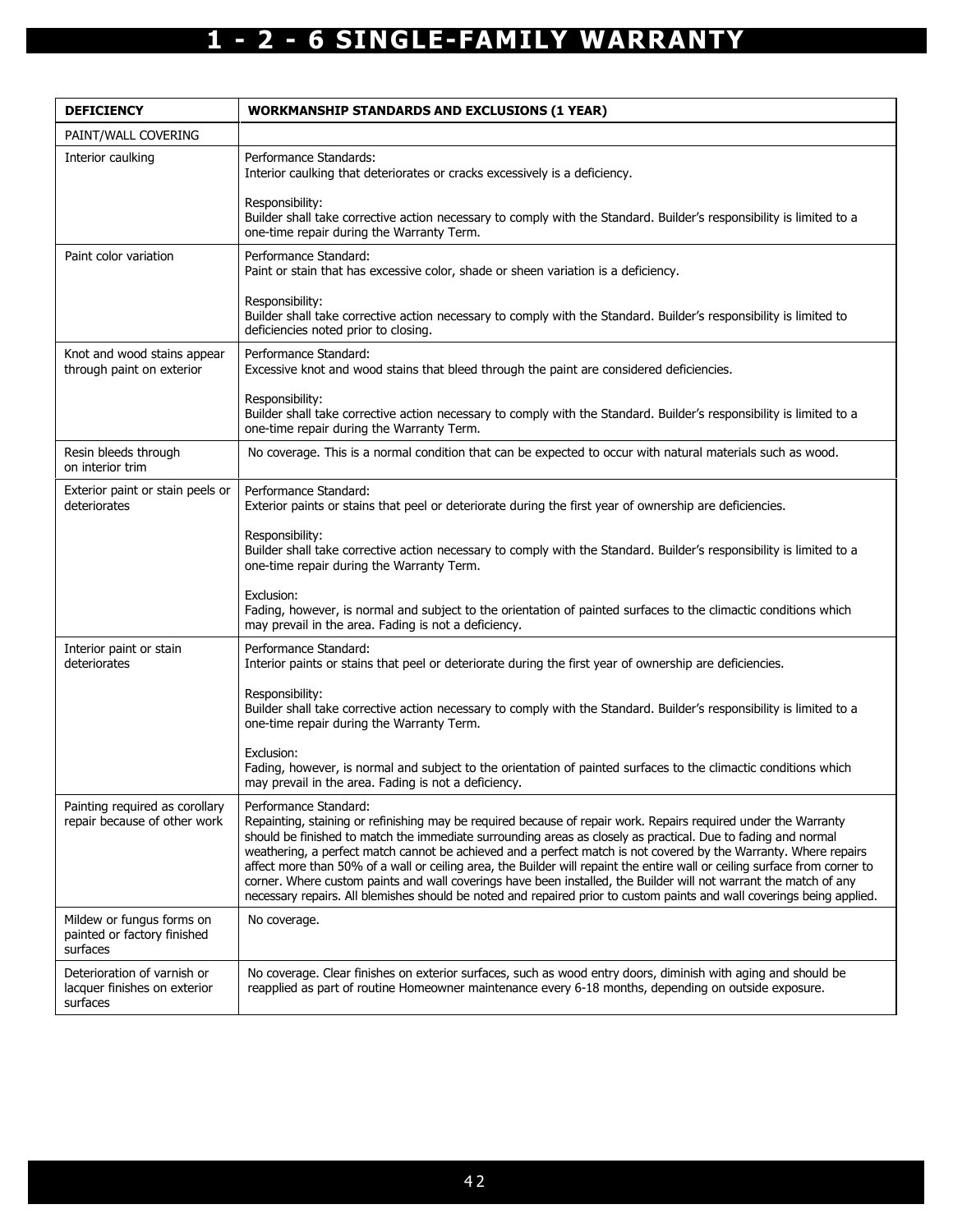| <b>DEFICIENCY</b>                                                       | <b>WORKMANSHIP STANDARDS AND EXCLUSIONS (1 YEAR)</b>                                                                                                                                                                     |
|-------------------------------------------------------------------------|--------------------------------------------------------------------------------------------------------------------------------------------------------------------------------------------------------------------------|
| Deterioration of varnish or<br>lacquer finishes on interior<br>surfaces | Performance Standard:<br>Clear finishes used on exterior surfaces may deteriorate rapidly. This is beyond the control of the Builder.                                                                                    |
|                                                                         | Clear finishes on interior woodwork that deteriorate during the first year of the warranty period are a deficiency.                                                                                                      |
|                                                                         | Responsibility:<br>Builder shall take corrective action necessary to comply with the Standard.                                                                                                                           |
|                                                                         | Exclusion:<br>Deterioration more than one year after closing is excluded.                                                                                                                                                |
| Damaged interior surfaces                                               | Performance Standard:<br>Interior painted, varnished or finished surfaces that are dented, nicked or gouged due to construction activities are<br>a deficiency.                                                          |
|                                                                         | Responsibility:<br>Builder shall take corrective action necessary to comply with the Standard. Builder's responsibility is limited to<br>deficiencies noted prior to closing.                                            |
| Interior paint coverage                                                 | Performance Standard:<br>Wall, ceiling, and trim surfaces that are painted that show through new paint when viewed from a distance of 6-feet<br>under normal lighting conditions are a deficiency.                       |
|                                                                         | Responsibility:<br>Builder shall take corrective action necessary to comply with the Standard. Builder's responsibility is limited to<br>deficiencies noted prior to closing.                                            |
| Visible brush marks<br>on interior paint                                | No coverage.                                                                                                                                                                                                             |
| Visible lap marks on interior<br>paint                                  | No coverage.                                                                                                                                                                                                             |
| Paint splatters and smears on<br>finish surfaces                        | Performance Standard:<br>Paint splatters on walls, woodwork, or other surfaces which are excessive, that are readily visible when viewed from<br>a distance of 6-feet under normal lighting conditions are deficiencies. |
|                                                                         | Responsibility:<br>Builder shall take corrective action necessary to comply with the Standard. Builder's responsibility is limited to<br>deficiencies noted prior to closing.                                            |
|                                                                         | Exclusion:<br>Minor paint splatter and smears on impervious surfaces than can be easily removed by normal cleaning methods<br>are considered to be the Homeowner's maintenance and are not deficiencies.                 |
| Peeling of wallcovering<br>installed by Builder                         | Performance Standard:<br>Peeling of wallcovering is a deficiency, unless it is due to the Homeowner's abuse or negligence.                                                                                               |
|                                                                         | Responsibility:<br>Builder shall take corrective action necessary to comply with the Standard. Builder's responsibility is limited to a<br>one-time repair during the Warranty Term.                                     |
|                                                                         | Exclusion:<br>Builder is not responsible for wallpaper installed by Purchaser. Homeowner is responsible for maintaining adequate<br>ventilation in areas of high humidity, such as kitchens and bathrooms.               |
| Separated seams in wallpaper                                            | Performance Standard:<br>Builder will correct if wall surface is readily visible. Minor imperfections can be expected.                                                                                                   |
|                                                                         | Responsibility:<br>Builder shall take corrective action necessary to comply with the Standard. Builder's responsibility is limited to a<br>one-time repair during the Warranty Term.                                     |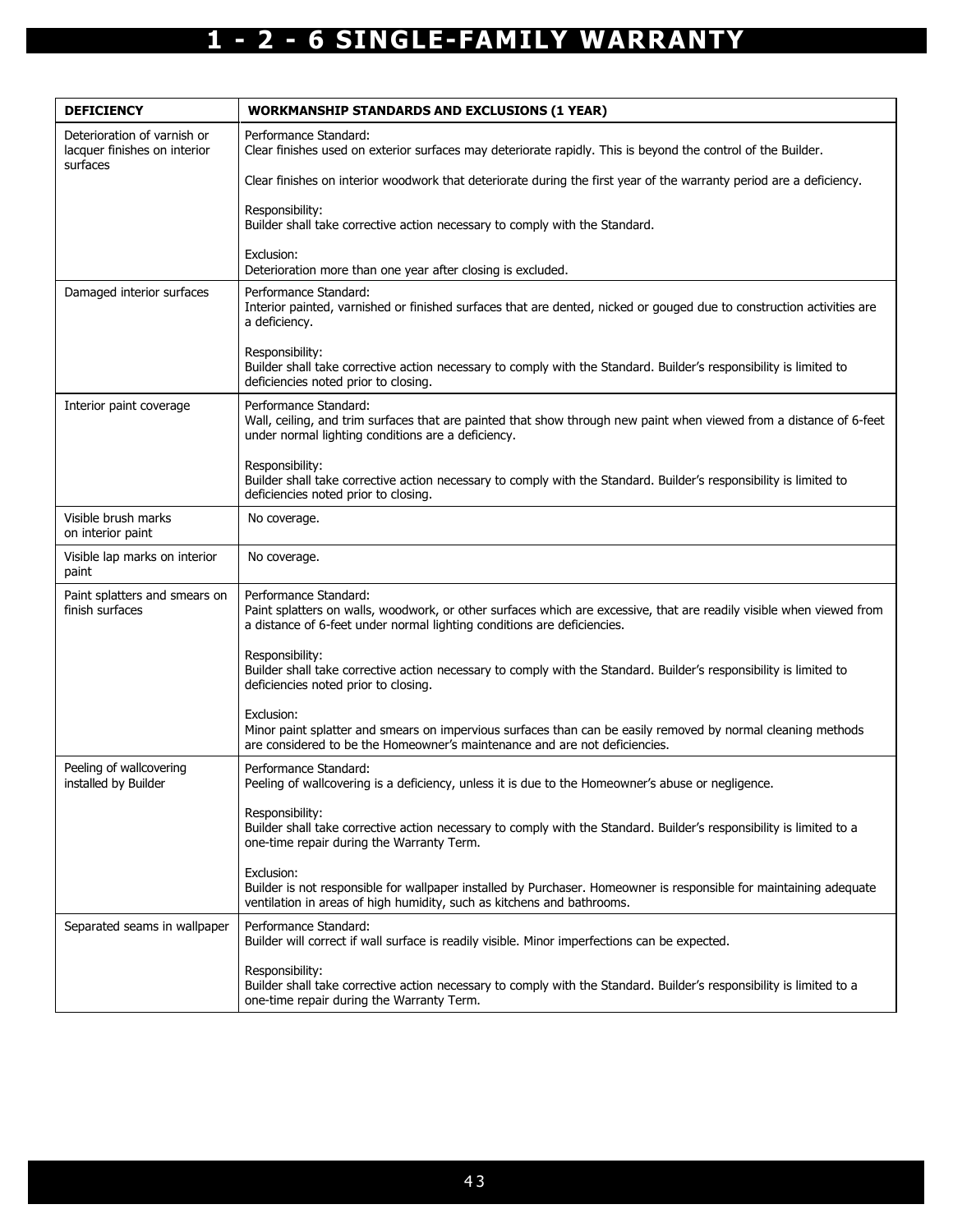| <b>DEFICIENCY</b>                                                                                                         | <b>WORKMANSHIP STANDARDS AND EXCLUSIONS (1 YEAR)</b>                                                                                                                                                                                                                                                                                                                                                                                                                                                                                                                                                     |
|---------------------------------------------------------------------------------------------------------------------------|----------------------------------------------------------------------------------------------------------------------------------------------------------------------------------------------------------------------------------------------------------------------------------------------------------------------------------------------------------------------------------------------------------------------------------------------------------------------------------------------------------------------------------------------------------------------------------------------------------|
| Pattern in wallcovering is<br>mismatched at the edges                                                                     | Performance Standard:<br>Patterns in wallcovering that do not match at the edges are a deficiency.                                                                                                                                                                                                                                                                                                                                                                                                                                                                                                       |
|                                                                                                                           | Responsibility:<br>Builder shall take corrective action necessary to comply with the Standard. Builder's responsibility is limited to<br>deficiencies noted prior to closing.                                                                                                                                                                                                                                                                                                                                                                                                                            |
|                                                                                                                           | Exclusion:<br>Builder is not responsible for discontinued or variations in color. Defects in the wallcovering patterns are<br>the manufacturer's responsibility, and excluded from Warranty coverage.                                                                                                                                                                                                                                                                                                                                                                                                    |
| Lumps and ridges and nail<br>pops in wallboard that appear<br>after the Homeowner has<br>wallcovering installed by others | No coverage.                                                                                                                                                                                                                                                                                                                                                                                                                                                                                                                                                                                             |
| Stained, discolored or spotted<br>wall coverings                                                                          | Performance Standard:<br>Stained, discolored or spotted wall coverings from construction activities are a deficiency.                                                                                                                                                                                                                                                                                                                                                                                                                                                                                    |
|                                                                                                                           | Responsibility:<br>Builder shall take corrective action necessary to comply with the Standard. Builder's responsibility is limited to<br>deficiencies noted prior to closing.                                                                                                                                                                                                                                                                                                                                                                                                                            |
| Scratched, gouged, cut<br>or torn wall covering                                                                           | Scratched, gouged, cut or torn wall covering from construction activities is a deficiency.                                                                                                                                                                                                                                                                                                                                                                                                                                                                                                               |
|                                                                                                                           | Responsibility:<br>Builder shall take corrective action necessary to comply with the Standard. Builder's responsibility is limited to<br>deficiencies noted prior to closing.                                                                                                                                                                                                                                                                                                                                                                                                                            |
| CHIMNEY/FIREPLACE                                                                                                         |                                                                                                                                                                                                                                                                                                                                                                                                                                                                                                                                                                                                          |
| Fireplace or chimney does not<br>draw properly causing smoke<br>to enter home                                             | Performance Standard:<br>A properly designed and constructed fireplace or chimney shall function correctly. High winds can cause<br>temporary negative or down drafts. Negative drafts can also be caused by obstructions such as tree branches,<br>steep hillsides, adjoining homes, and interior furnaces. In some cases, it may be necessary to open a window<br>slightly to create an effective draft. Since negative draft conditions could be temporary, it is necessary for the<br>Homeowner to substantiate the problems to the Builder by constructing a fire so the condition can be observed. |
|                                                                                                                           | Responsibility:<br>When it is determined that the malfunction is based upon improper construction of the fireplace, the Builder shall<br>take the necessary steps to correct the problem.                                                                                                                                                                                                                                                                                                                                                                                                                |
|                                                                                                                           | Exclusion:<br>When it is determined that the fireplace is properly designed and constructed, but still malfunctions due to natural<br>causes beyond Builder's control, Builder is not responsible.                                                                                                                                                                                                                                                                                                                                                                                                       |
| Chimney separation<br>from structure to which<br>it is attached                                                           | Performance Standard:<br>Newly built fireplaces will often incur slight amounts of separation. Separation that exceeds 1/2-inch from the<br>main structure in any 10-foot vertical measurement is a deficiency.                                                                                                                                                                                                                                                                                                                                                                                          |
|                                                                                                                           | Responsibility:<br>Builder shall take corrective action necessary to comply with the Standard. Caulking or grouting is acceptable<br>unless the cause of the separation is due to Structural Failure of the chimney foundation. In that case, caulking is<br>unacceptable.                                                                                                                                                                                                                                                                                                                               |
| Firebox color is changed;<br>accumulation of residue in<br>chimney or flue                                                | No coverage.                                                                                                                                                                                                                                                                                                                                                                                                                                                                                                                                                                                             |
| Water infiltration into firebox<br>from flue                                                                              | No coverage. It is common for water infiltration to occur into the firebox from the flue. A certain amount<br>of rainwater can be expected under certain conditions.                                                                                                                                                                                                                                                                                                                                                                                                                                     |
| New chimney flashing leaks                                                                                                | Performance Standard:<br>New chimney flashing that leaks under normal conditions is a deficiency except where the cause is determined to<br>result from ice build-up or the owner's actions or negligence.                                                                                                                                                                                                                                                                                                                                                                                               |
|                                                                                                                           | Responsibility:<br>Builder shall take corrective action necessary to comply with the Standard.                                                                                                                                                                                                                                                                                                                                                                                                                                                                                                           |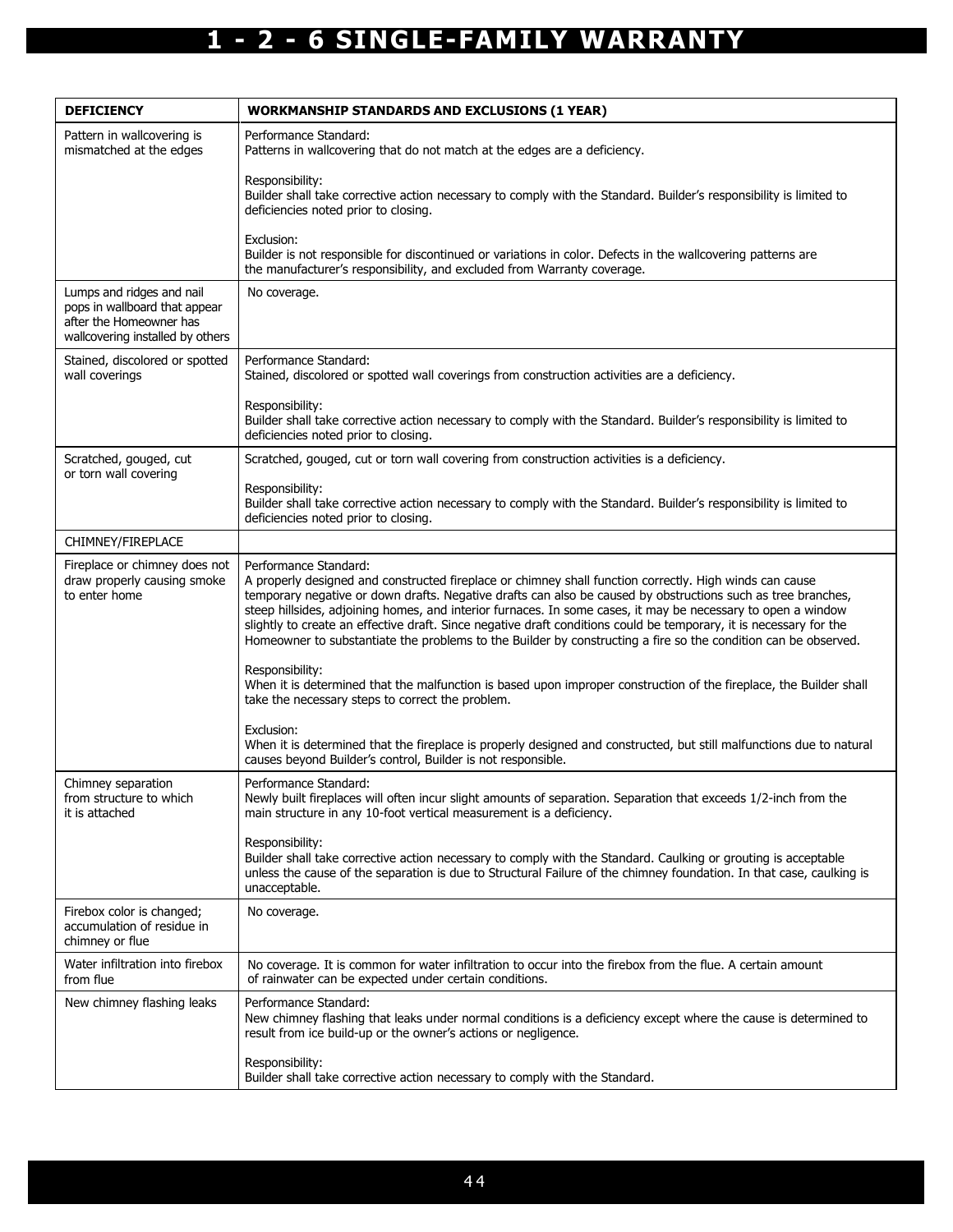| <b>DEFICIENCY</b>                                                | <b>WORKMANSHIP STANDARDS AND EXCLUSIONS (1 YEAR)</b>                                                                                                                                                                                                                                                               |
|------------------------------------------------------------------|--------------------------------------------------------------------------------------------------------------------------------------------------------------------------------------------------------------------------------------------------------------------------------------------------------------------|
| Crack in masonry chimney<br>cap or crown causes leakage          | Performance Standard:<br>It is normal for caps to crack due to expansion and contraction, however where leaks occur with cracking it is<br>a deficiency.                                                                                                                                                           |
|                                                                  | Responsibility:<br>Builder shall take corrective action necessary to comply with the Standard.                                                                                                                                                                                                                     |
| Firebox lining damaged by fire                                   | No coverage. Heat and flames may cause discoloration.                                                                                                                                                                                                                                                              |
| Pre-fab gas fireplace                                            | No coverage.                                                                                                                                                                                                                                                                                                       |
| Cracks in masonry hearth or<br>facing                            | Performance Standard:<br>Small hairline cracks in mortar joints resulting from shrinkage are not unusual. Cracks in stone or brick hearth or<br>facing greater than 1/4-inch in width are deficiencies.                                                                                                            |
|                                                                  | Responsibility:<br>Builder will repair cracks exceeding standard by pointing or patching. Builder is not responsible for color variations<br>between existing and new mortar.                                                                                                                                      |
|                                                                  | Exclusion:<br>Heat and flames from normal fires can cause cracking or firebrick and mortar joints. This should be expected, and is<br>not covered by the Warranty.                                                                                                                                                 |
| Brick veneer spalling from<br>chimney surface                    | Performance Standard:<br>Spalling of newly manufactured brick is a deficiency.                                                                                                                                                                                                                                     |
|                                                                  | Responsibility:<br>Builder shall take corrective action necessary to comply with the Standard.                                                                                                                                                                                                                     |
| Firebrick or mortar<br>joint cracks                              | No coverage. Heat and flames from normal fires can cause cracking.                                                                                                                                                                                                                                                 |
| <b>CABINETS</b><br>AND                                           |                                                                                                                                                                                                                                                                                                                    |
| Kitchen and vanity cabinet<br>doors and drawers bind             | Performance Standard:<br>Cabinet doors and drawers that do not easily open or close are a deficiency.                                                                                                                                                                                                              |
|                                                                  | Responsibility:<br>Builder shall take corrective action necessary to comply with the Standard. Builder's responsibility is limited to a<br>one-time repair during the Warranty Term.                                                                                                                               |
| Warping of kitchen and vanity<br>cabinet doors and drawer fronts | Performance Standard:<br>Warpage that exceeds 1/4-inch as measured from the face of the cabinet frame to the furthermost point of<br>warpage on the drawer or door front in a closed position is a deficiency.                                                                                                     |
|                                                                  | Responsibility:<br>Builder shall take corrective action necessary to comply with the Standard.                                                                                                                                                                                                                     |
| Gaps between cabinets,<br>ceiling and walls                      | Performance Standard:<br>Countertops, splash boards, base and wall cabinets are to be securely mounted. Gaps in excess of 1/4-inch between<br>wall and ceiling surfaces are a deficiency.                                                                                                                          |
|                                                                  | Responsibility:<br>Builder shall make necessary adjustment of cabinets and countertop or close gap by means of molding suitable to<br>match the cabinet or countertop finish, or as closely as possible; or other acceptable means, including caulking,<br>putty, scribe molding or by repositioning the cabinets. |
| Cabinets do not line up with<br>each other                       | Performance Standard:<br>Cabinet faces more than 1/8-inch out of line, and cabinet corners more than 3/16-inch out of line, are a deficiency.                                                                                                                                                                      |
|                                                                  | Responsibility:<br>Builder shall take corrective action necessary to comply with the Standard.                                                                                                                                                                                                                     |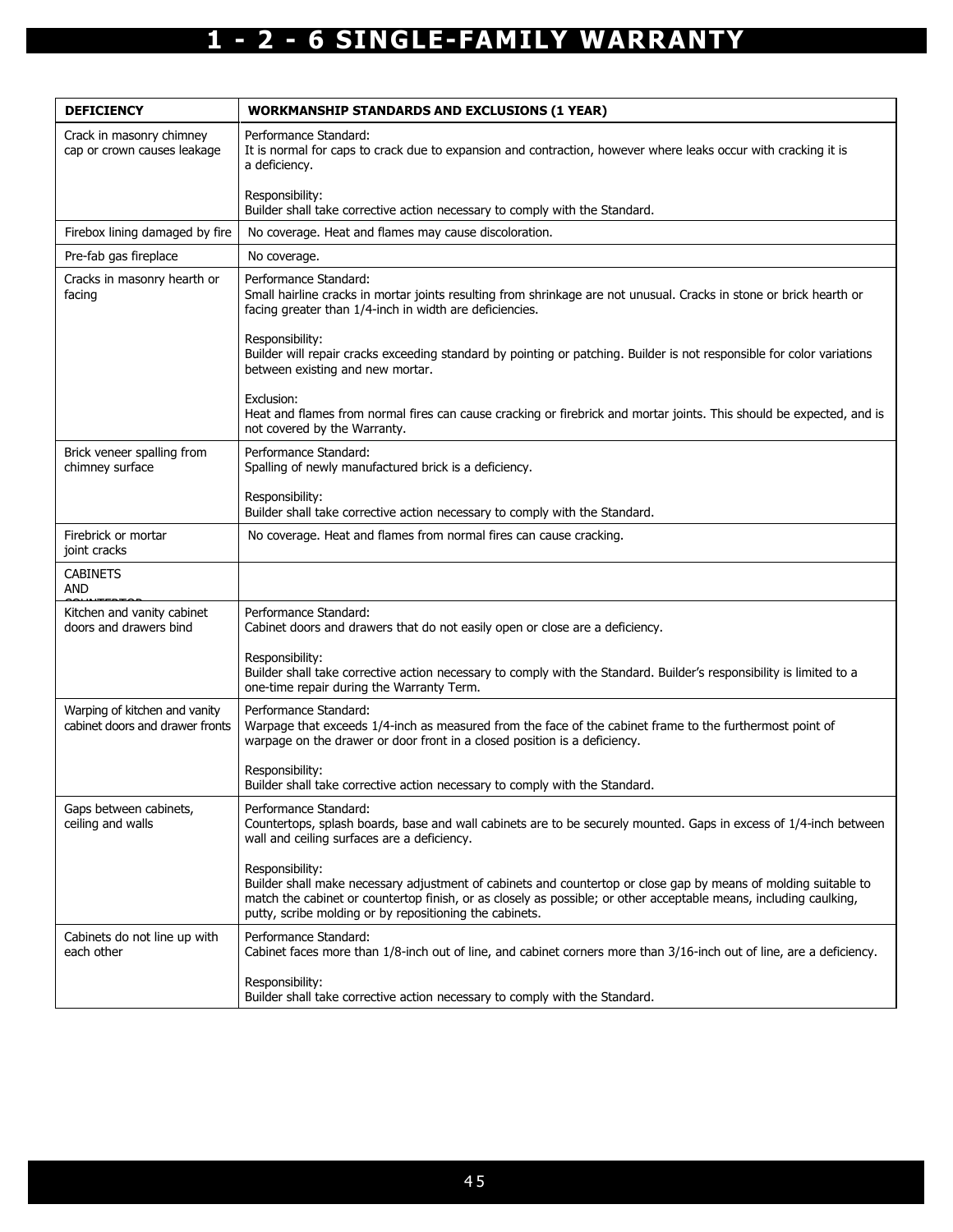| <b>DEFICIENCY</b>                                                                                                 | <b>WORKMANSHIP STANDARDS AND EXCLUSIONS (1 YEAR)</b>                                                                                                                                                                                                                                                                                                                                                                                                                                                                                                                                                                                                                                                                                                              |
|-------------------------------------------------------------------------------------------------------------------|-------------------------------------------------------------------------------------------------------------------------------------------------------------------------------------------------------------------------------------------------------------------------------------------------------------------------------------------------------------------------------------------------------------------------------------------------------------------------------------------------------------------------------------------------------------------------------------------------------------------------------------------------------------------------------------------------------------------------------------------------------------------|
| Surface cracks and<br>delaminations in high<br>pressure laminates of<br>vanity and kitchen<br>cabinet countertops | Performance Standard:<br>Countertops fabricated with high pressure laminate coverings that delaminate or have surface cracks or joints<br>exceeding 1/16-inch between sheets are considered deficiencies.                                                                                                                                                                                                                                                                                                                                                                                                                                                                                                                                                         |
|                                                                                                                   | Responsibility:<br>Builder shall take corrective action necessary to comply with the Standard.                                                                                                                                                                                                                                                                                                                                                                                                                                                                                                                                                                                                                                                                    |
| Cabinet door will not stay<br>closed                                                                              | Performance Standard:<br>Cabinets that do not hold the door in a closed position are a deficiency.                                                                                                                                                                                                                                                                                                                                                                                                                                                                                                                                                                                                                                                                |
|                                                                                                                   | Responsibility:<br>Builder shall take corrective action necessary to comply with the Standard.                                                                                                                                                                                                                                                                                                                                                                                                                                                                                                                                                                                                                                                                    |
| Wood cabinet finish variations                                                                                    | No coverage. All wood in any finish will exhibit color changes when exposed to light. All wood cabinets are constructed<br>using different pieces of wood, and each piece will differ in color as well as change color in different ways. This color<br>change is caused by variations in the minerals and acids from the soil and other conditions created by the growth<br>environment of a tree. These variations in graining and color are characteristics of a natural wood cabinet are not<br>considered defects. Wood has these variations, and these variations are not covered by the Warranty.                                                                                                                                                          |
| Crack in door panel                                                                                               | Performance Standard:<br>Cracks in cabinet door panels due to construction activities are a deficiency.                                                                                                                                                                                                                                                                                                                                                                                                                                                                                                                                                                                                                                                           |
|                                                                                                                   | Responsibility:<br>Builder shall take corrective action necessary to comply with the Standard. Builder's responsibility is limited to<br>deficiencies noted prior to closing.                                                                                                                                                                                                                                                                                                                                                                                                                                                                                                                                                                                     |
| Chips, cracks, scratches on<br>countertop, cabinet, fixture,<br>fitting or appliance                              | Performance Standard:<br>Chips, cracks, scratches on countertop, cabinet, fixture, fitting or appliance due to construction activities are<br>a deficiency.                                                                                                                                                                                                                                                                                                                                                                                                                                                                                                                                                                                                       |
|                                                                                                                   | Responsibility:<br>Builder shall take corrective action necessary to comply with the Standard. Builder's responsibility is limited to<br>deficiencies noted prior to closing.                                                                                                                                                                                                                                                                                                                                                                                                                                                                                                                                                                                     |
| Manufactured marble<br>vanity top cracks at drain                                                                 | Performance Standard:<br>Vanity tops that crack due to construction activities are a deficiency.                                                                                                                                                                                                                                                                                                                                                                                                                                                                                                                                                                                                                                                                  |
|                                                                                                                   | Responsibility:<br>Builder shall take corrective action necessary to comply with the Standard. Builder's responsibility is limited to<br>deficiencies noted prior to closing.                                                                                                                                                                                                                                                                                                                                                                                                                                                                                                                                                                                     |
| Damaged solid surface tops                                                                                        | Performance Standards:<br>Solid surface countertops shall be free of scratches that are visible from a distance of six feet in normal lighting<br>conditions at time of acceptance of the project.                                                                                                                                                                                                                                                                                                                                                                                                                                                                                                                                                                |
|                                                                                                                   | Responsibility:<br>Builder shall take corrective action necessary to comply with the Standard. Builder's responsibility is limited to<br>deficiencies noted prior to closing.                                                                                                                                                                                                                                                                                                                                                                                                                                                                                                                                                                                     |
| Concrete countertops                                                                                              | Performance Standard:<br>(1) A concrete countertop with excessive pits, depressions, or unevenness that equal or exceed 1/8-inch in<br>any 32-inch measurement is a deficiency.<br>(2) A concrete countertop with separations or cracks equal to or exceeding 1/16-inch in width or 1/64-inch<br>in vertical displacement is a deficiency.<br>(3) A finished concrete countertop that is stained, spotted or scratched due to construction activities is a deficiency.<br>(4) A concrete countertop with a chipped edge that extends beyond 1/16-inch from the edge of the<br>countertop due to construction activities is a deficiency.<br>(5) A concrete countertop that changes shade or discolors excessively due to construction activities is a deficiency. |
|                                                                                                                   | Responsibility:<br>Builder shall take corrective action necessary to comply with the Standard. Builder's responsibility is limited<br>to deficiencies noted prior to closing.                                                                                                                                                                                                                                                                                                                                                                                                                                                                                                                                                                                     |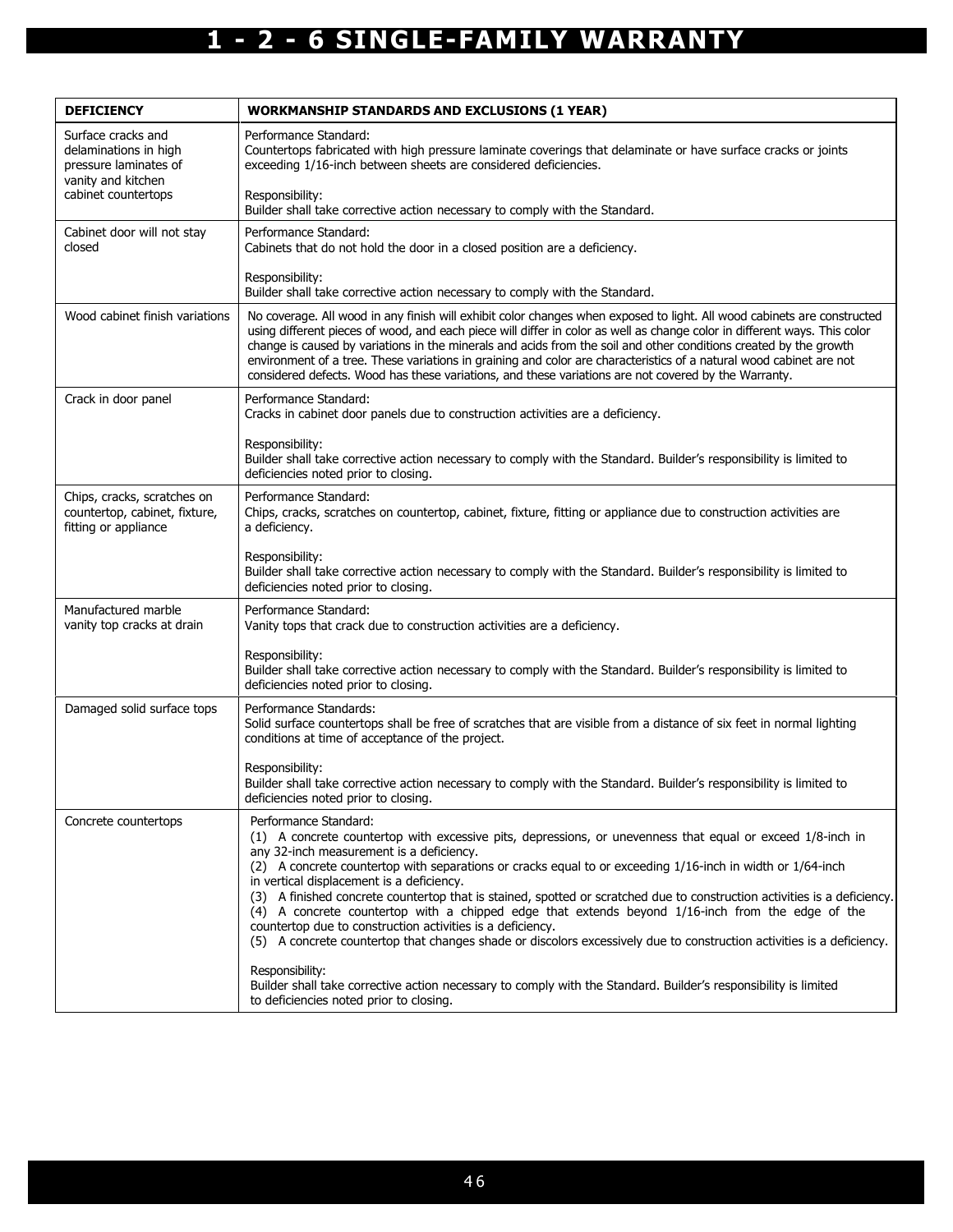| <b>DEFICIENCY</b>                                           | <b>WORKMANSHIP STANDARDS AND EXCLUSIONS (1 YEAR)</b>                                                                                                                                                                                                                                                                                                            |
|-------------------------------------------------------------|-----------------------------------------------------------------------------------------------------------------------------------------------------------------------------------------------------------------------------------------------------------------------------------------------------------------------------------------------------------------|
| Countertop not level                                        | Performance Standard:<br>Hard surface countertops that are not level to within 1/4-inch in any 6-foot measurement are deficiencies.                                                                                                                                                                                                                             |
|                                                             | Responsibility:<br>Builder shall take corrective action necessary to comply with the Standard. Builder's responsibility is limited to<br>deficiencies noted prior to closing.                                                                                                                                                                                   |
| <b>APPLIANCES</b>                                           |                                                                                                                                                                                                                                                                                                                                                                 |
| Defective fixture, fitting or<br>appliance                  | Performance Standard:<br>Kitchen, laundry and bar appliances that fail to function per the manufacturer's specifications will be addressed by<br>the manufacturer under the manufacturer's warranty.                                                                                                                                                            |
| Chipped or<br>scratched appliances                          | Performance Standard:<br>Scratched or chipped finishes on porcelain, glass or other surfaces on laundry, kitchen or bar appliances due to<br>construction activities are a deficiency.                                                                                                                                                                          |
|                                                             | Responsibility:<br>Builder shall take corrective action necessary to comply with the Standard. Builder's responsibility is limited to<br>deficiencies noted prior to closing.                                                                                                                                                                                   |
| <b>DECKS</b>                                                | No coverage.                                                                                                                                                                                                                                                                                                                                                    |
| PEST CONTROL                                                | No coverage.                                                                                                                                                                                                                                                                                                                                                    |
| <b>POOLS</b>                                                | No coverage.                                                                                                                                                                                                                                                                                                                                                    |
| <b>PLUMBING</b>                                             |                                                                                                                                                                                                                                                                                                                                                                 |
| Faucet or valve leak                                        | Performance Standard:<br>A valve or faucet leak due to material or workmanship is a deficiency and is covered only during the first year of the<br>Warranty Term.                                                                                                                                                                                               |
|                                                             | Responsibility:<br>Builder shall take corrective action necessary to comply with the Standard.                                                                                                                                                                                                                                                                  |
|                                                             | Exclusion:<br>Leakage caused by worn or defective washers or seals is a Homeowner maintenance item.                                                                                                                                                                                                                                                             |
| Defective plumbing fixtures,<br>appliances or trim fittings | No coverage. Defective plumbing fixtures, appliances, and trim fittings are covered under the manufacturer's warranty.                                                                                                                                                                                                                                          |
| Staining of plumbing fixtures                               | No coverage. High iron and manganese content in the water supply system will cause staining of plumbing<br>fixtures. Maintenance and treatment of the water is the Homeowner's responsibility.                                                                                                                                                                  |
| Corroded fixtures                                           | No coverage.                                                                                                                                                                                                                                                                                                                                                    |
| Loose fixtures                                              | Performance Standard:<br>Fixtures that are loose are a deficiency.                                                                                                                                                                                                                                                                                              |
|                                                             | Responsibility:<br>Builder shall take corrective action necessary to comply with the Standard.                                                                                                                                                                                                                                                                  |
| Toilet standards                                            | Performance Standard:<br>Toilet equipment that allows water to run continuously is a deficiency.                                                                                                                                                                                                                                                                |
|                                                             | Responsibility:<br>Builder shall take corrective action necessary to comply with the Standard. Builder's responsibility is limited to a<br>one-time repair during the Warranty Term.<br>If toilet equipment allows water to run continuously, the Homeowner shall shut off the water supply or take<br>such action as is necessary to avoid damage to the home. |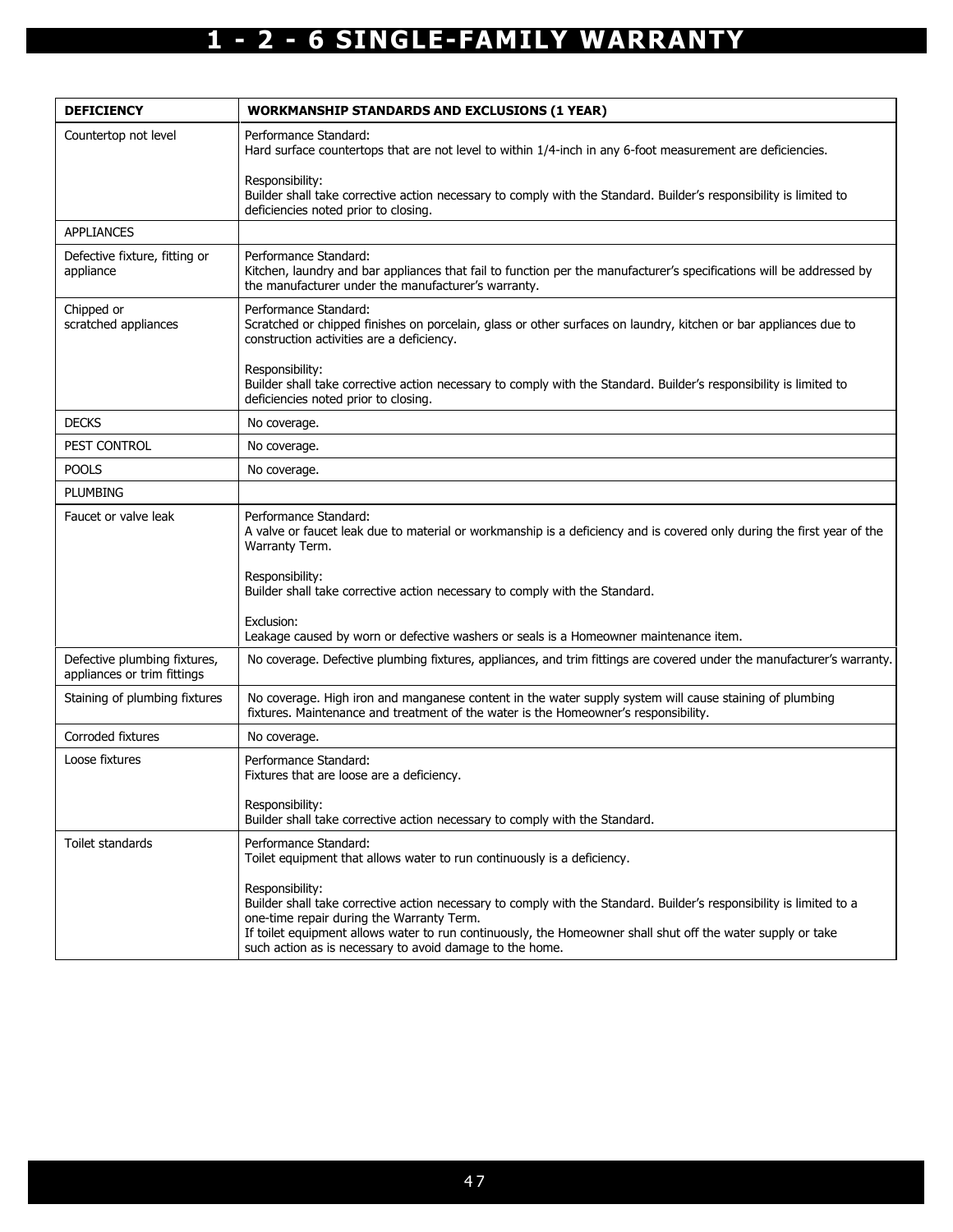| <b>DEFICIENCY</b>           | <b>WORKMANSHIP STANDARDS AND EXCLUSIONS (1 YEAR)</b>                                                                                                                                                                             |
|-----------------------------|----------------------------------------------------------------------------------------------------------------------------------------------------------------------------------------------------------------------------------|
| Noisy water pipes           | Performance Standard:<br>Some noise can be expected from the water pipe system, due to the flow of water. However, the supply<br>pipes should not make the pounding noise called "water hammer." "Water hammer" is a deficiency. |
|                             | Responsibility:<br>Builder shall take corrective action necessary to comply with the Standard. Builder's responsibility is limited to a<br>one-time repair during the Warranty Term.                                             |
|                             | Exclusion:<br>Noises due to water flow and pipe expansion are not considered deficiencies.                                                                                                                                       |
| The bathtub or shower leaks | Performance Standard:<br>Bathtubs and showers that leak are a deficiency.                                                                                                                                                        |
|                             | Responsibility:<br>Builder shall take corrective action necessary to comply with the Standard. Proper repair can be affected by sealing<br>area around tubs and showers.                                                         |
|                             | Exclusion:<br>Maintenance of caulk seals is a Homeowner responsibility.                                                                                                                                                          |
| Bathtub or shower squeaks   | No coverage.                                                                                                                                                                                                                     |
| Shower enclosure flexes     | Performance Standard:<br>Excessive flexing in a shower base occurs when the drain assembly moves up or down with normal weight is<br>a deficiency.                                                                               |
|                             | Responsibility:<br>Builder shall take corrective action necessary to comply with the Standard. Builder's responsibility is limited to a<br>one-time repair during the first year of the Warranty Term.                           |
|                             | Exclusion:<br>Composite shower walls will flex when pushed inward. Such flexing is not considered a defect.                                                                                                                      |
| Sewer odors                 | No coverage.                                                                                                                                                                                                                     |
| Blocked vent stack          | No coverage.                                                                                                                                                                                                                     |
| Water heater                | Performance Standard:<br>A water heater that is not installed and secured according to the manufacturer's specifications and the<br>Building Code is a deficiency.                                                               |
|                             | Responsibility:<br>Builder shall take corrective action necessary to comply with the Standard.                                                                                                                                   |
| Waste disposal unit         | Performance Standard:<br>A waste disposal unit that is not installed and operating according to the manufacturer's specifications is a deficiency.                                                                               |
|                             | Responsibility:<br>Builder shall take corrective action necessary to comply with the Standard.                                                                                                                                   |
| Decorative gas appliance    | Performance Standard:<br>A decorative gas appliance that is not installed in accordance with manufacturer's specifications is a deficiency.                                                                                      |
|                             | Responsibility:<br>Builder shall take corrective action necessary to comply with the Standard.                                                                                                                                   |
| Fixture stopper             | Performance Standard:<br>A fixture stopper that does not retain water in accordance with the manufacturer's specifications is a deficiency.                                                                                      |
|                             | Responsibility:<br>Builder shall take corrective action necessary to comply with the Standard.                                                                                                                                   |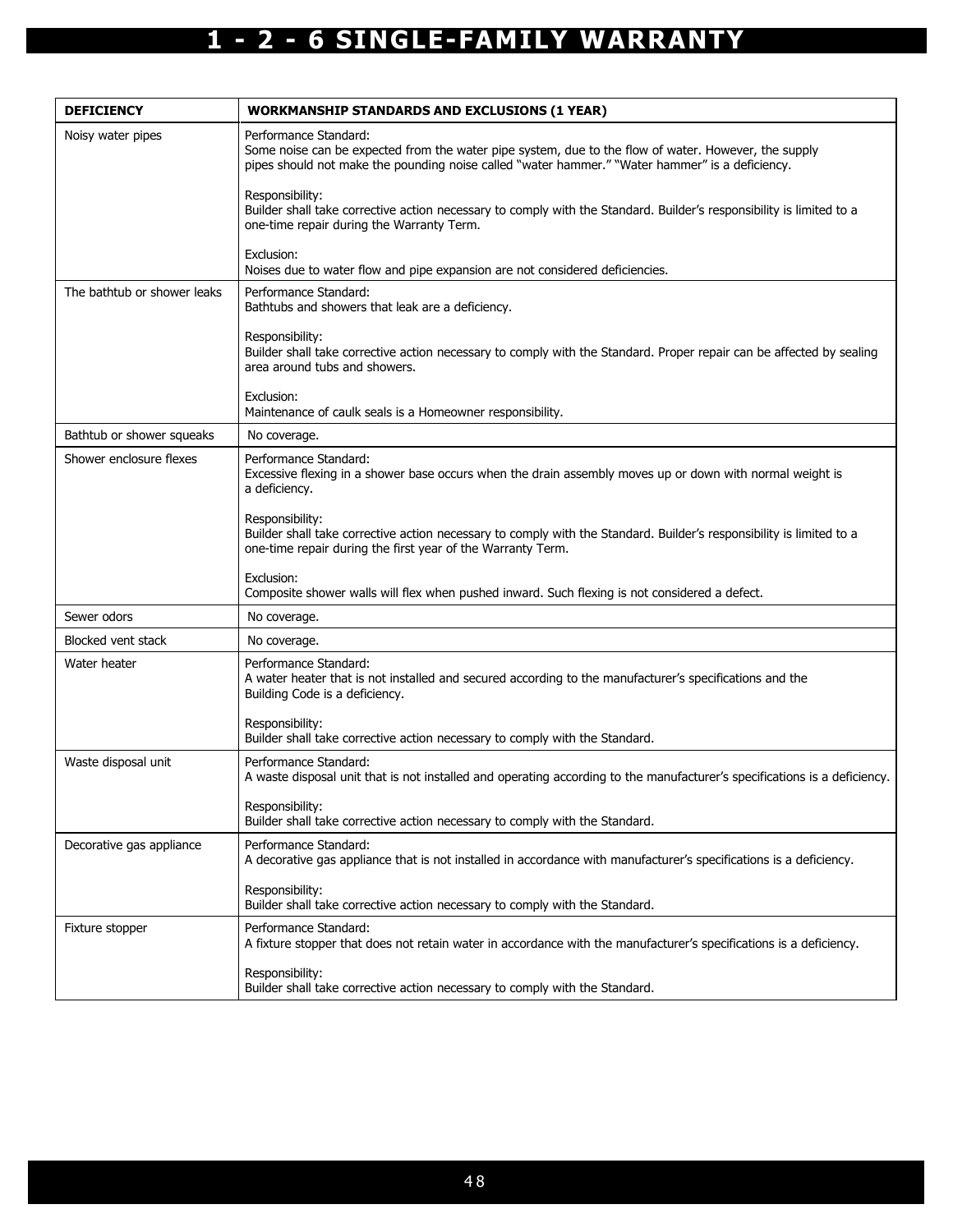| <b>DEFICIENCY</b>                                                   | <b>WORKMANSHIP STANDARDS AND EXCLUSIONS (1 YEAR)</b>                                                                                                                                                                                                                                                                                                                                                                                                                                                                                                                                                                                           |  |  |
|---------------------------------------------------------------------|------------------------------------------------------------------------------------------------------------------------------------------------------------------------------------------------------------------------------------------------------------------------------------------------------------------------------------------------------------------------------------------------------------------------------------------------------------------------------------------------------------------------------------------------------------------------------------------------------------------------------------------------|--|--|
| MECHANICAL                                                          |                                                                                                                                                                                                                                                                                                                                                                                                                                                                                                                                                                                                                                                |  |  |
| Exterior compressor unit pad                                        | No coverage.                                                                                                                                                                                                                                                                                                                                                                                                                                                                                                                                                                                                                                   |  |  |
| Back draft dampers                                                  | Performance Standard:<br>Back draft dampers that are not installed according to the manufacturer's specifications are a deficiency.                                                                                                                                                                                                                                                                                                                                                                                                                                                                                                            |  |  |
|                                                                     | Responsibility:<br>Builder shall take corrective action necessary to comply with the Standard.                                                                                                                                                                                                                                                                                                                                                                                                                                                                                                                                                 |  |  |
| Inadequate heat                                                     | Performance Standard:<br>A heating system shall be capable of producing an inside temperature of at least 70-degrees Fahrenheit as<br>measured in the center of the room at a height of 5 feet above the floor under local outdoor winter design<br>conditions. NOTE FOR HEATING: There may be periods when the outdoor temperature falls below the<br>design temperature, thereby lowering the temperature in Home.                                                                                                                                                                                                                           |  |  |
|                                                                     | Responsibility:<br>Builder shall take corrective action necessary to comply with the Standard.                                                                                                                                                                                                                                                                                                                                                                                                                                                                                                                                                 |  |  |
|                                                                     | Exclusion:<br>Orientation of Home and location of room will also provide a temperature differential, especially when the air-<br>conditioning or heating system is controlled by a single thermostat for one or more floor levels. Homeowner is<br>responsible for balancing dampers and registers and for making other necessary minor adjustments.                                                                                                                                                                                                                                                                                           |  |  |
| Inadequate cooling                                                  | Performance Standard:<br>When air conditioning is provided, the cooling system is to be capable of maintaining a temperature of 78-degrees<br>Fahrenheit as measured in the center of each room at height of five feet above the floor, under local outdoor<br>summer design conditions. NOTE FOR AIR CONDITIONING: In the case of outside temperatures exceeding 95-<br>degrees Fahrenheit, the system shall keep the inside temperature 15-degrees cooler than the outside temperature.<br>National, state, or local requirements shall supersede this guideline where such requirements have been adopted by<br>the local governing agency. |  |  |
|                                                                     | Responsibility:<br>Builder shall take corrective action necessary to comply with the Standard.                                                                                                                                                                                                                                                                                                                                                                                                                                                                                                                                                 |  |  |
|                                                                     | Exclusion:<br>Orientation of Home location of room will also provide a temperature differential, especially when the air<br>conditioning system is controlled by a single thermostat for one or more levels. The Homeowner is responsible for<br>balancing dampers and registers and for making other necessary minor adjustments.                                                                                                                                                                                                                                                                                                             |  |  |
| Refrigerant lines leak                                              | Performance Standard:<br>Builder-installed refrigerant lines or ground loop pipes that develop leaks during normal operation are deficiencies.                                                                                                                                                                                                                                                                                                                                                                                                                                                                                                 |  |  |
|                                                                     | Responsibility:<br>Builder shall take corrective action necessary to comply with the Standard.                                                                                                                                                                                                                                                                                                                                                                                                                                                                                                                                                 |  |  |
|                                                                     | Exclusion:<br>Leaks due to Homeowner's actions or negligence are excluded.                                                                                                                                                                                                                                                                                                                                                                                                                                                                                                                                                                     |  |  |
| Refrigerant line insulation                                         | Performance Standard:<br>Insulation that does not completely encase the refrigerant line according to Code is a deficiency.                                                                                                                                                                                                                                                                                                                                                                                                                                                                                                                    |  |  |
|                                                                     | Responsibility:<br>Builder shall take corrective action necessary to comply with the Standard. Builder's responsibility is limited to a<br>one-time repair during the Warranty Term.                                                                                                                                                                                                                                                                                                                                                                                                                                                           |  |  |
|                                                                     | Exclusion:<br>The Homeowner shall ensure that insulation on the refrigerant line is not damaged or cut due to home maintenance<br>or landscape work.                                                                                                                                                                                                                                                                                                                                                                                                                                                                                           |  |  |
| Ductwork and heating piping<br>not insulated in uninsulated<br>area | Performance Standard:<br>Ductwork and heating pipes that are run in uninsulated crawl spaces, garages or attics that are not insulated are<br>deficiencies. Basements are not "uninsulated areas", and no insulation is required.                                                                                                                                                                                                                                                                                                                                                                                                              |  |  |
|                                                                     | Responsibility:<br>Builder shall take corrective action necessary to comply with the Standard.                                                                                                                                                                                                                                                                                                                                                                                                                                                                                                                                                 |  |  |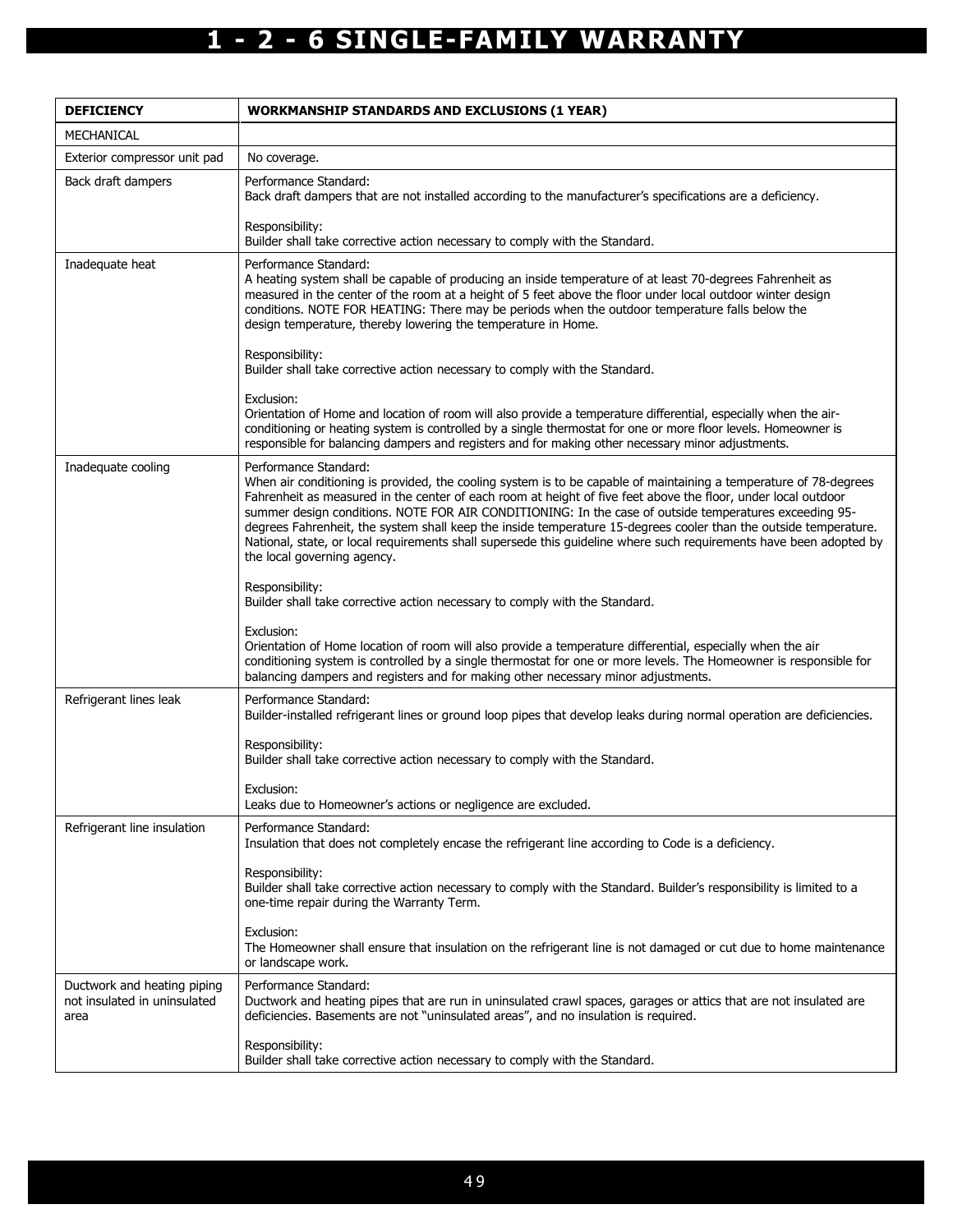| <b>DEFICIENCY</b>                                                                 | <b>WORKMANSHIP STANDARDS AND EXCLUSIONS (1 YEAR)</b>                                                                                                                                                                                                                                                              |  |  |
|-----------------------------------------------------------------------------------|-------------------------------------------------------------------------------------------------------------------------------------------------------------------------------------------------------------------------------------------------------------------------------------------------------------------|--|--|
| Condensate lines clog up                                                          | No coverage. Condensate lines will clog under normal conditions. The Homeowner is responsible for<br>continued operation of drain lines.                                                                                                                                                                          |  |  |
| Drip pan                                                                          | Performance Standard:<br>A drip pan and drain line that is not installed under a horizontal air handler as per the Code is a deficiency.                                                                                                                                                                          |  |  |
|                                                                                   | Responsibility:<br>Builder shall take corrective action necessary to comply with the Standard.                                                                                                                                                                                                                    |  |  |
|                                                                                   | Exclusion:<br>The Homeowner shall periodically check for the free flow of condensate (water) from the line and clear the line<br>when necessary.                                                                                                                                                                  |  |  |
| Improper mechanical<br>operation of<br>evaporative cooling<br>system              | Performance Standard:<br>Equipment that does not function properly at temperature standard set is a deficiency.                                                                                                                                                                                                   |  |  |
|                                                                                   | Responsibility:<br>Builder shall take corrective action necessary to comply with the Standard. Builder's responsibility is limited to<br>deficiencies noted prior to closing.                                                                                                                                     |  |  |
| Ductwork makes noises                                                             | No coverage. When metal is heated, it expands, and when cooled, it contracts. The resulting "ticking" or<br>"cracking" sounds generally are to be expected and are not deficiencies.                                                                                                                              |  |  |
| Ductwork makes excessively<br>loud noises known as "oil<br>canning"               | Performance Standard:<br>The stiffening of the ductwork and the gauge of metal used shall be such that ducts do not "oil can." The booming<br>noise caused by oil canning is a deficiency.                                                                                                                        |  |  |
|                                                                                   | Responsibility:<br>Builder shall take corrective action necessary to comply with the Standard. Builder's responsibility is limited to a<br>one-time repair during the Warranty Term.                                                                                                                              |  |  |
| Ductwork separates, becomes<br>unattached                                         | Performance Standard:<br>Ductwork that is not intact or securely fastened is a deficiency.                                                                                                                                                                                                                        |  |  |
|                                                                                   | Responsibility:<br>Builder shall take corrective action necessary to comply with the Standard.                                                                                                                                                                                                                    |  |  |
| Vibration from heating or<br>cooling equipment                                    | Performance Standard:<br>No coverage. It is normal for heating/air-conditioning equipment to generate some noise and vibration.                                                                                                                                                                                   |  |  |
| Metal rattling at register, grills<br>or ducts                                    | Performance Standard:<br>Air moving through registers, grills and ducts makes noise and is normal. Duct systems are not designed to be<br>noise-free. However, metal rattling from the registers, grills or ducts is considered a deficiency.                                                                     |  |  |
|                                                                                   | Responsibility:<br>Builder shall take corrective action necessary to comply with the Standard. Builder's responsibility is limited to a<br>one-time repair during the Warranty Term.                                                                                                                              |  |  |
|                                                                                   | Exclusion:<br>Under certain conditions, some noise may be experienced with the normal flow of air when product is installed<br>correctly.                                                                                                                                                                         |  |  |
| Vent, grill or<br>register operation                                              | Performance Standard:<br>A vent, grill or register that does not operate easily and smoothly when applying normal operating pressure is<br>a deficiency.                                                                                                                                                          |  |  |
|                                                                                   | Responsibility:<br>Builder shall take corrective action necessary to comply with the Standard.                                                                                                                                                                                                                    |  |  |
| There are gaps between<br>HVAC vent or register covers<br>and the wall or ceiling | No coverage. This is a normal condition beyond the contractor's control.                                                                                                                                                                                                                                          |  |  |
| Condensation on the outside<br>of air handlers and ducts                          | No coverage. Air handlers and ducts will collect condensation on their exterior surfaces when extreme temperature<br>differences and high humidity levels occur. Condensation usually results from humid conditions within the home<br>that are created by the owner or during the curing process in a new space. |  |  |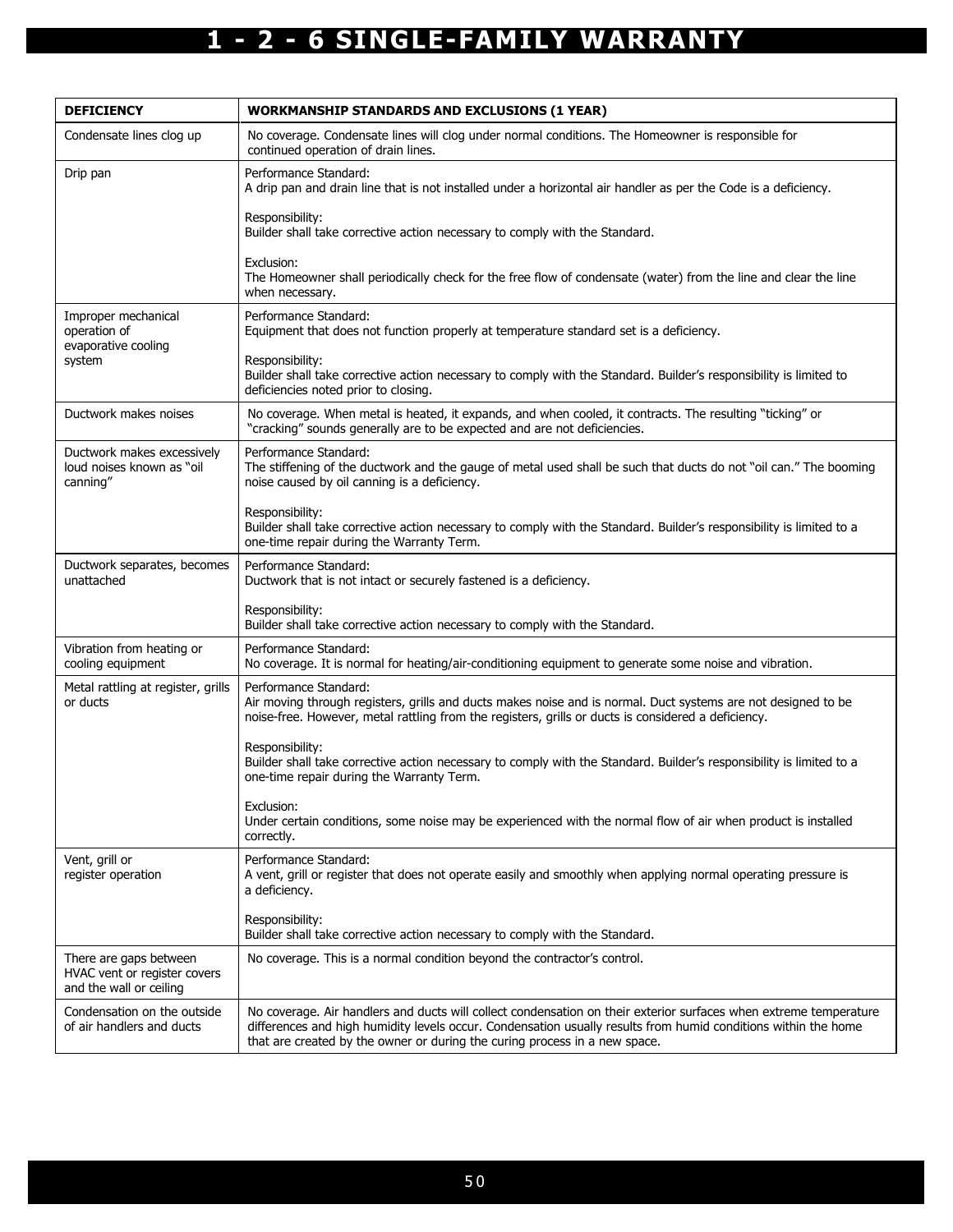| <b>DEFICIENCY</b>                                              | <b>WORKMANSHIP STANDARDS AND EXCLUSIONS (1 YEAR)</b>                                                                                                                                                                                                                                                                  |  |  |
|----------------------------------------------------------------|-----------------------------------------------------------------------------------------------------------------------------------------------------------------------------------------------------------------------------------------------------------------------------------------------------------------------|--|--|
| <b>ELECTRICAL</b>                                              |                                                                                                                                                                                                                                                                                                                       |  |  |
| Chipped, cracked, dented or<br>scratched fixture or trim plate | Performance Standard:<br>Chipped, cracked, dented or scratched fixture or trim plate due to construction activity is a deficiency.                                                                                                                                                                                    |  |  |
|                                                                | Responsibility:<br>Builder shall take corrective action necessary to comply with the Standard. Builder's responsibility is limited to<br>deficiencies noted prior to closing.                                                                                                                                         |  |  |
| Tarnished fixture or trim plate                                | No coverage.                                                                                                                                                                                                                                                                                                          |  |  |
| Box or trim plate is not plumb<br>or level                     | Performance Standard:<br>A fixture, electrical box or trim plate that is not installed in accordance with the Code or is not plumb and level is<br>a deficiency.                                                                                                                                                      |  |  |
|                                                                | Responsibility:<br>Builder shall take corrective action necessary to comply with the Standard. Builder's responsibility is limited to<br>deficiencies noted prior to closing.                                                                                                                                         |  |  |
| Smoke detector                                                 | No coverage.                                                                                                                                                                                                                                                                                                          |  |  |
| Exhaust fan                                                    | Performance Standard:<br>An exhaust fan that does not operate within the manufacturer's specified noise level is a deficiency.                                                                                                                                                                                        |  |  |
|                                                                | Responsibility:<br>Builder shall take corrective action necessary to comply with the Standard. Builder's responsibility is limited to a<br>one-time repair during the Warranty Term.                                                                                                                                  |  |  |
| Ceiling fan vibrates                                           | No coverage.                                                                                                                                                                                                                                                                                                          |  |  |
| <b>Electrical wiring</b>                                       | Performance Standard:<br>Electrical wiring installed inside the home that is not installed in accordance with the Code and any other applicable<br>electrical standards is a deficiency. Electrical wiring that is not capable of carrying the designated load as set forth in<br>the Code is a deficiency.           |  |  |
|                                                                | Responsibility:<br>Builder shall take corrective action necessary to comply with the Standard.                                                                                                                                                                                                                        |  |  |
|                                                                | Exclusion:<br>The Builder shall not be responsible for utility improvements from the meter/demarcation point to the utility poles or<br>the transformer. All electrical equipment shall be used for the purposes and/or capacities for which it was designed<br>and in accordance with manufacturer's specifications. |  |  |
| Electrical panel, breakers and<br>fuses                        | Performance Standard:<br>An electrical panel and breakers that do not have sufficient capacity to provide electrical service to the home during<br>normal residential usage are deficiencies.                                                                                                                         |  |  |
|                                                                | Responsibility:<br>Builder shall take corrective action necessary to comply with the Standard.                                                                                                                                                                                                                        |  |  |
|                                                                | Exclusion:<br>The Builder is not responsible for electrical service interruptions caused by external conditions such as power<br>surges, circuit overloads and electrical shorts.                                                                                                                                     |  |  |
| Fuses blow, or circuit<br>breakers kick out                    | Performance Standard:<br>Fuses and circuit breakers that deactivate under normal usages, when reset or replaced are deficiencies.                                                                                                                                                                                     |  |  |
|                                                                | Responsibility:<br>Builder shall take corrective action necessary to comply with the Standard.                                                                                                                                                                                                                        |  |  |
| Ground fault interrupter trips<br>frequently                   | Performance Standard:<br>Any GFCI device that fails to reset is a deficiency.                                                                                                                                                                                                                                         |  |  |
|                                                                | Responsibility:<br>Builder shall take corrective action necessary to comply with the Standard.                                                                                                                                                                                                                        |  |  |
|                                                                | Exclusion:<br>The Homeowner is responsible for repairing any device that causes the GFCI to trip.                                                                                                                                                                                                                     |  |  |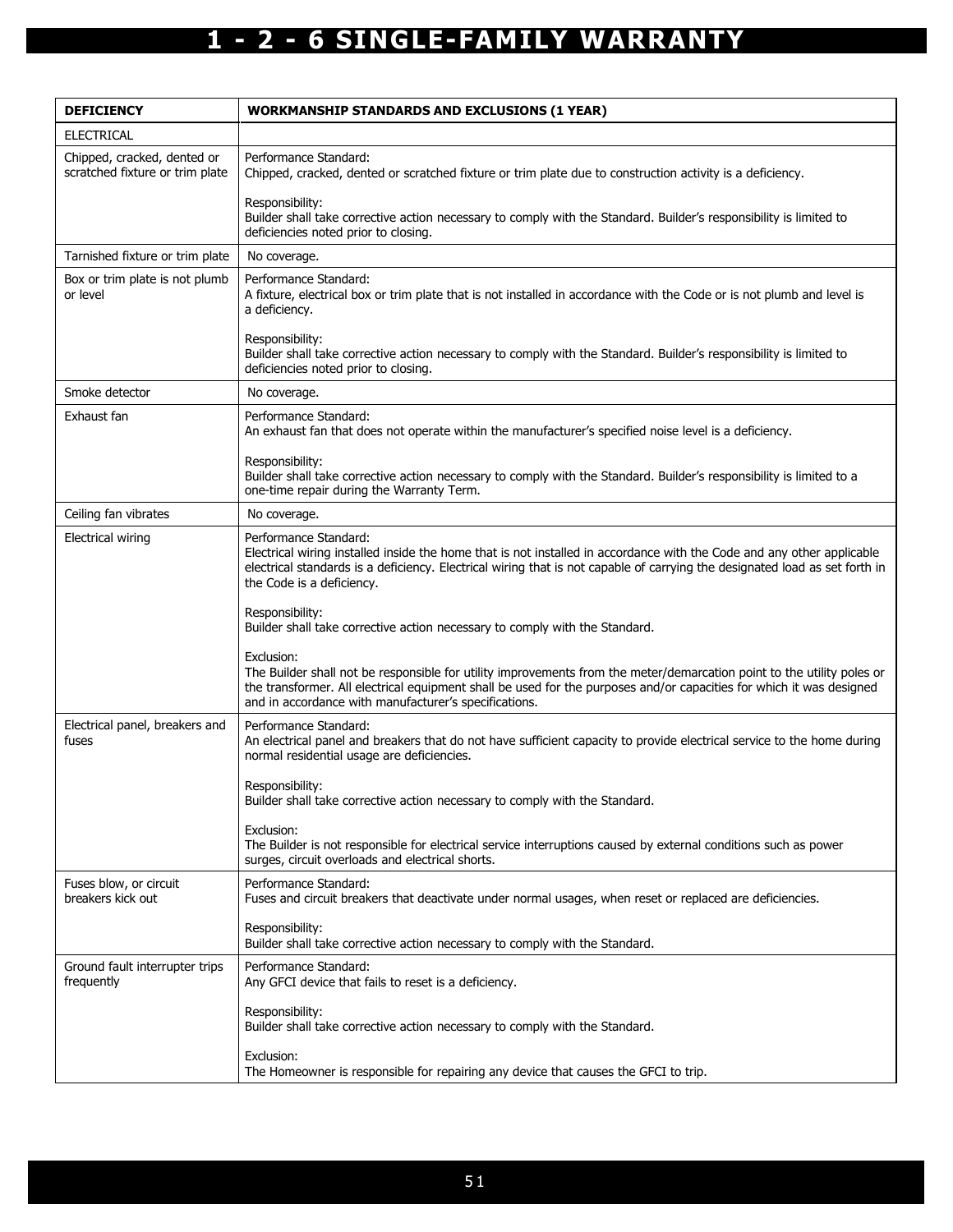| <b>DEFICIENCY</b>                                           | <b>WORKMANSHIP STANDARDS AND EXCLUSIONS (1 YEAR)</b>                                                                                                                                                           |
|-------------------------------------------------------------|----------------------------------------------------------------------------------------------------------------------------------------------------------------------------------------------------------------|
| Fixtures, outlets,<br>doorbells and switches                | Performance Standard:<br>Fixtures, outlets, doorbells and switches that are not installed according to manufacturer's specifications are a deficiency.                                                         |
|                                                             | Responsibility:<br>Builder shall take corrective action necessary to comply with the Standard.                                                                                                                 |
| Wiring for cable television,<br>telephone, or internet      | Performance Standard:<br>Wiring for cable television, telephone or internet that is not installed according to the manufacturer's specifications<br>is a deficiency.                                           |
|                                                             | Responsibility:<br>Builder shall take corrective action necessary to comply with the Standard.                                                                                                                 |
| Malfunction of low-voltage<br>wiring system                 | Performance Standard:<br>Low-voltage wiring system malfunction is a deficiency.                                                                                                                                |
|                                                             | Responsibility:<br>Builder shall take corrective action necessary to comply with the Standard.                                                                                                                 |
| Communication wiring                                        | No coverage                                                                                                                                                                                                    |
| Drafts from electrical outlets                              | No coverage. The electrical junction box on exterior walls may produce a slight air flow whereby the cold air can<br>be drawn through the outlet into a room. This problem is normal in new Home construction. |
| Malfunction of electrical<br>outlets, switches, or fixtures | Performance Standard:<br>All switches, fixtures and outlets which do not operate as intended are considered deficiencies.                                                                                      |
|                                                             | Responsibility:<br>Builder shall take corrective action necessary to comply with the Standard. Builder's responsibility is limited to a<br>one-time repair during the Warranty Term.                           |
| Receptacle/switch too far off<br>wall                       | Performance Standard:<br>A receptacle/switch that is more than 1/8-inch from the adjoining wall surface is a deficiency                                                                                        |
|                                                             | Responsibility:<br>Builder shall take corrective action necessary to comply with the Standard. Builder's responsibility is limited to<br>deficiencies noted prior to closing.                                  |
| Light fixture tarnishes                                     | No coverage. Finishes on light fixtures may be covered under their manufacturer's warranty.                                                                                                                    |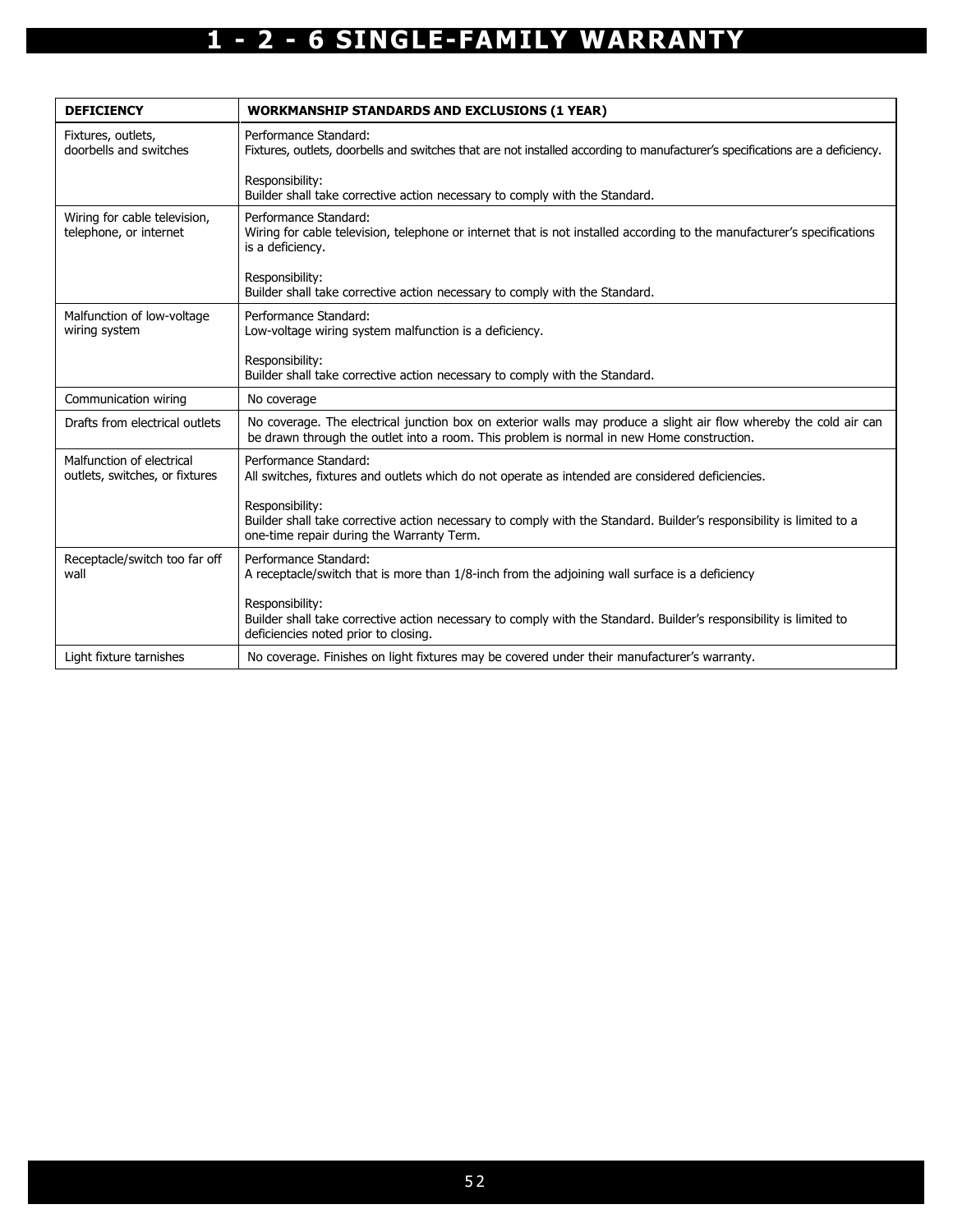| <b>DEFICIENCY</b>                                                 | <b>SYSTEMS STANDARDS AND EXCLUSIONS (2 YEARS)</b>                                                                                                                                                                                                                                                                                                                                                                                                                                                                                                                                                                                                                                                                                                                                                                                                                                                                                                    |  |  |
|-------------------------------------------------------------------|------------------------------------------------------------------------------------------------------------------------------------------------------------------------------------------------------------------------------------------------------------------------------------------------------------------------------------------------------------------------------------------------------------------------------------------------------------------------------------------------------------------------------------------------------------------------------------------------------------------------------------------------------------------------------------------------------------------------------------------------------------------------------------------------------------------------------------------------------------------------------------------------------------------------------------------------------|--|--|
| MECHANICAL SYSTEMS                                                |                                                                                                                                                                                                                                                                                                                                                                                                                                                                                                                                                                                                                                                                                                                                                                                                                                                                                                                                                      |  |  |
| Septic systems fail to operate<br>properly                        | Performance Standard:<br>Septic system should be capable of properly handling normal flow of household effluent.                                                                                                                                                                                                                                                                                                                                                                                                                                                                                                                                                                                                                                                                                                                                                                                                                                     |  |  |
|                                                                   | Responsibility:<br>Builder shall take corrective action if it is determined that malfunction is due to a deficiency in workmanship,<br>materials, or failure to construct system in accordance with state, county, or local requirements. Builder is not<br>responsible for malfunctions or limitations in the operation of the system attributable to design restrictions imposed<br>by state, county, or local governing agencies. Builder is also not responsible for malfunctions which occur or are<br>caused by conditions beyond Builder's control, including Homeowner negligence, abuse, freezing, soil saturation,<br>changes in ground water table, or other acts of nature.                                                                                                                                                                                                                                                              |  |  |
|                                                                   | Exclusion:<br>The Homeowner is responsible for periodic pumping of the septic tank and a normal need for pumping is not a<br>deficiency. The following are considered for the Homeowner's negligence or abuse as exclusion under the Warranty:<br>a. excessive use of water such as overuse of washing machine and dishwasher, including their simultaneous use;<br>b. connection of sump pump, roof drains or backwash from water conditioner, to the system c) placing of non-<br>biodegradable items in the system; d) addition of harsh chemicals, greases or cleaning agents, and excessive<br>amounts of bleaches or drain cleaners; e) use of a food waste disposer not supplied by Builder; f) placement of<br>impervious surfaces over the disposal area; g) allowing vehicles to drive or park over the disposal area; h) failure to<br>periodically pump out the septic tank when required. Sewage pumps are excluded under the Warranty. |  |  |
| Water in plumbing pipes<br>freezes, and the pipes burst           | Performance Standard:<br>Drain, waste, vent and water pipes shall be adequately protected to prevent freezing and bursting during normally<br>anticipated cold weather.                                                                                                                                                                                                                                                                                                                                                                                                                                                                                                                                                                                                                                                                                                                                                                              |  |  |
|                                                                   | Responsibility:<br>Builder shall take corrective action necessary to comply with the Standard.                                                                                                                                                                                                                                                                                                                                                                                                                                                                                                                                                                                                                                                                                                                                                                                                                                                       |  |  |
|                                                                   | Exclusion:<br>Burst pipes due to Homeowner's neglect and resultant damage are not Builder's responsibility. Homeowner is<br>responsible for draining exterior faucets, and maintaining suitable temperature in the Home to prevent water in<br>pipes from freezing. During periods when the outdoor temperature falls below the design temperature, Homeowner<br>is responsible for draining or protecting pipes. Homes which are periodically occupied, such as summer homes, or<br>where there will be no occupancy for an extended period of time, must be properly winterized or periodically<br>checked to insure that a reasonable temperature is maintained.                                                                                                                                                                                                                                                                                  |  |  |
| Leakage from any piping                                           | Performance Standard:<br>Leaks in any waste, vent and water piping are deficiencies.                                                                                                                                                                                                                                                                                                                                                                                                                                                                                                                                                                                                                                                                                                                                                                                                                                                                 |  |  |
|                                                                   | Responsibility:<br>Builder shall take corrective action necessary to comply with the Standard.                                                                                                                                                                                                                                                                                                                                                                                                                                                                                                                                                                                                                                                                                                                                                                                                                                                       |  |  |
|                                                                   | Exclusion:<br>Condensation on piping does not constitute leakage, and is not a deficiency, except where pipe insulation is<br>required. The Homeowner shall shut off water supply immediately if such is required to prevent further damage<br>to the home.                                                                                                                                                                                                                                                                                                                                                                                                                                                                                                                                                                                                                                                                                          |  |  |
| Sanitary sewers,<br>fixtures, waste or drain<br>lines are clogged | Performance Standard:<br>The Builder is not responsible for sewers, fixtures, or drains that are clogged because of Homeowner's actions or<br>negligence. Sanitary sewers, fixtures, waste or drain lines that do not operate or drain properly due to improper<br>construction are deficiencies.                                                                                                                                                                                                                                                                                                                                                                                                                                                                                                                                                                                                                                                    |  |  |
|                                                                   | Responsibility:<br>When defective construction is shown to be the cause, Builder shall make necessary repairs. If Homeowners'<br>actions or negligence is the cause, the Homeowner is responsible for correcting the problem. Homeowner is liable<br>for the entire cost of any sewer and drain cleaning service provided by Builder where clogged drains are caused by<br>Homeowner's actions or negligence.                                                                                                                                                                                                                                                                                                                                                                                                                                                                                                                                        |  |  |
|                                                                   | Exclusion:<br>Builder is not responsible for sewer lines that extend beyond the property lines on which the Home is constructed.                                                                                                                                                                                                                                                                                                                                                                                                                                                                                                                                                                                                                                                                                                                                                                                                                     |  |  |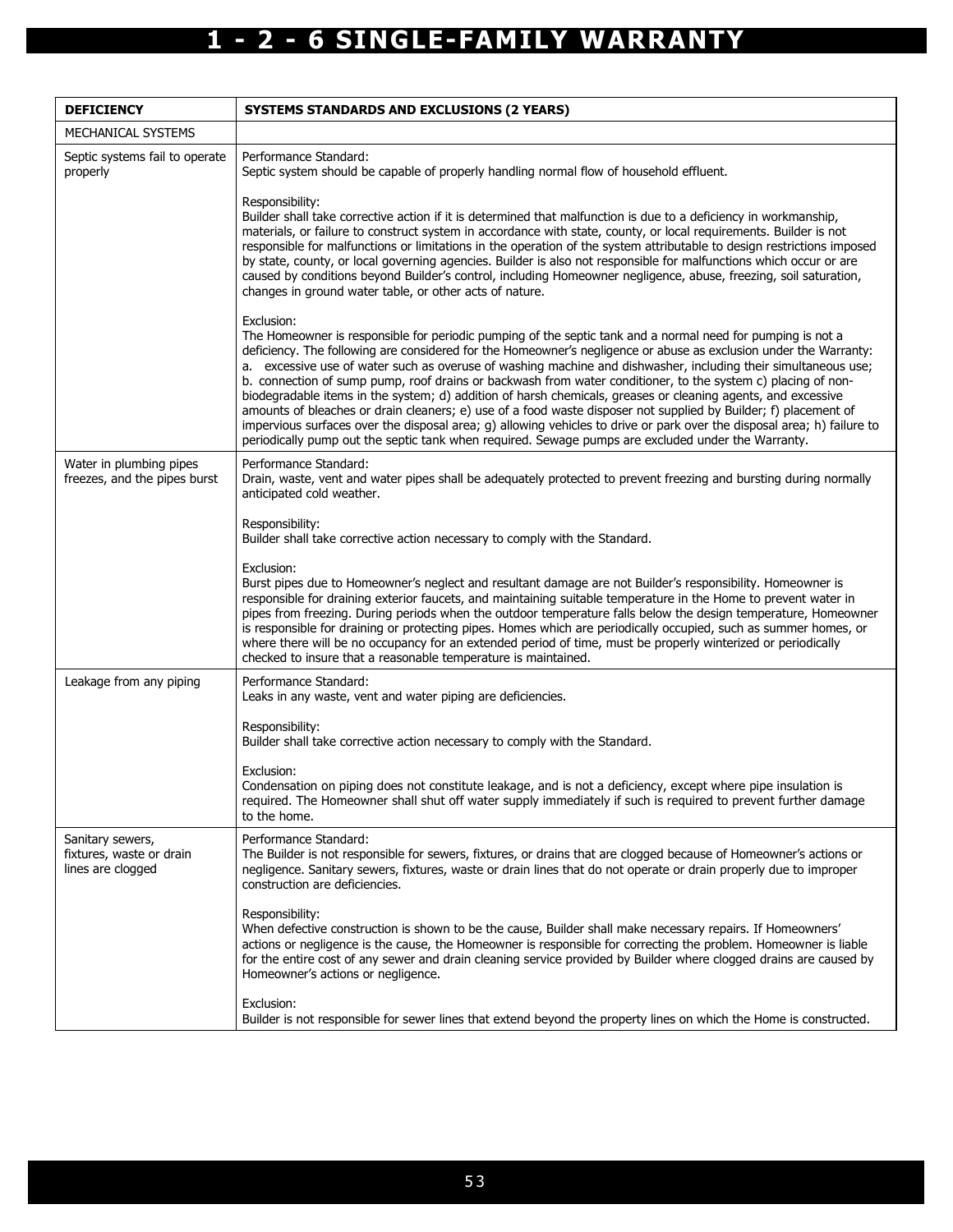| <b>DEFICIENCY</b>                               | <b>SYSTEMS STANDARDS AND EXCLUSIONS (2 YEARS)</b>                                                                                                                            |
|-------------------------------------------------|------------------------------------------------------------------------------------------------------------------------------------------------------------------------------|
| Water supply system fails to<br>deliver water   | Performance Standard:<br>All service connections to municipal water main or private water supply are Builder's responsibility when installed by<br>Builder.                  |
|                                                 | Responsibility:<br>Builder shall repair as required if failure to supply water is the result of deficiency in workmanship or materials.                                      |
|                                                 | Exclusion:<br>If conditions exist which disrupt or eliminate the sources of water supply that are beyond Builder's control, then<br>Builder is not responsible.              |
| In ground wells                                 | No coverage.                                                                                                                                                                 |
| Sump pump                                       | Performance Standard:<br>A sump pump that is not installed according to the manufacturer's specifications is a deficiency.                                                   |
|                                                 | Responsibility:<br>Builder shall take corrective action necessary to comply with the Standard.                                                                               |
|                                                 | Exclusion:<br>The Homeowner is responsible for maintaining the sump pump.                                                                                                    |
| ELECTRICAL SYSTEMS                              |                                                                                                                                                                              |
| Failure of wiring to carry its<br>designed load | Performance Standard:<br>Wiring that is not capable of carrying the designated load, for normal residential use to switches, receptacles, and<br>equipment, is a deficiency. |
|                                                 | Responsibility:<br>Builder shall check wiring and replace if it fails to carry the design load.                                                                              |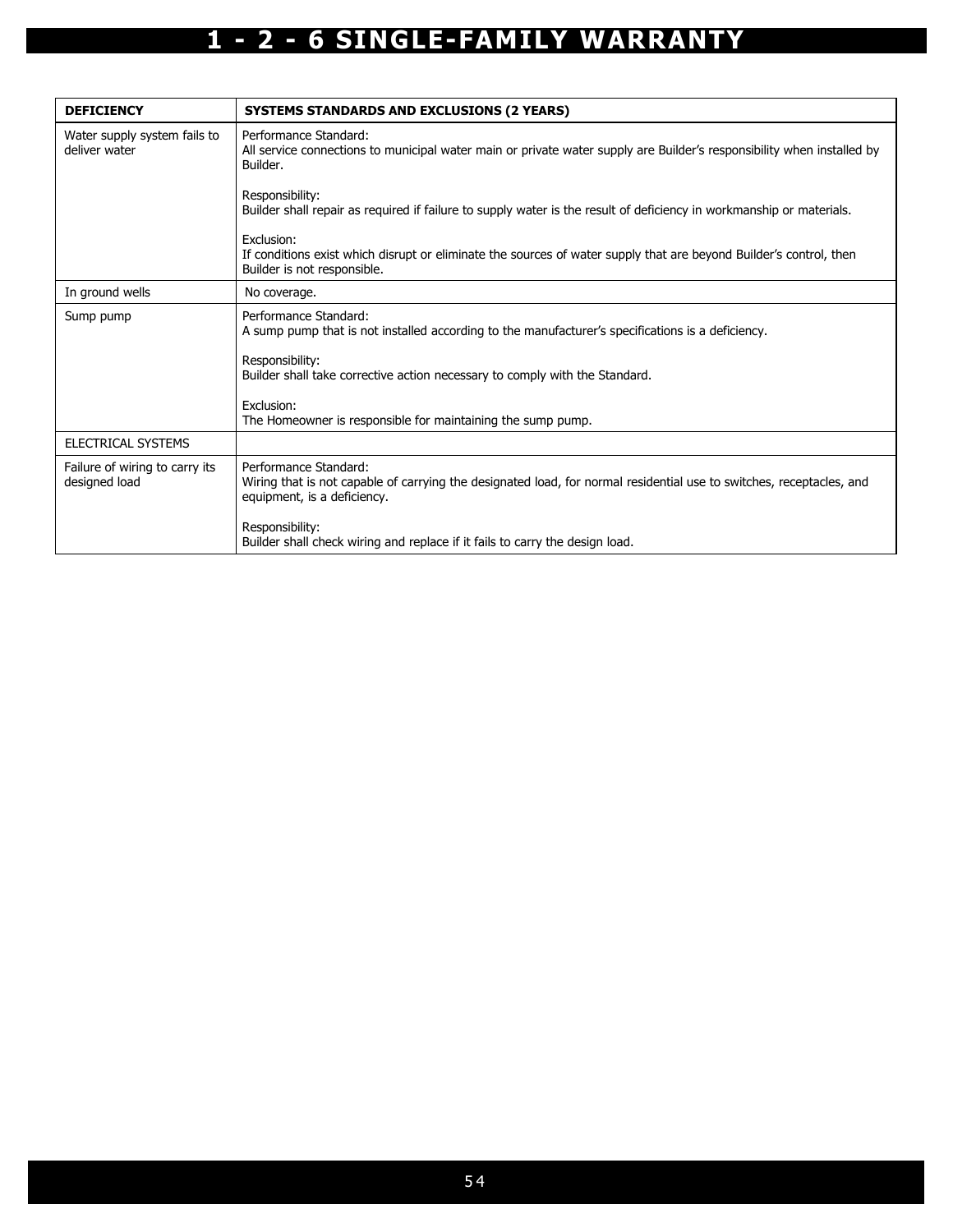| <b>DEFICIENCY</b>                                           | STRUCTURAL STANDARDS AND LIMITATIONS (6 YEARS)                                                                                                                                                                                                                                                                                                                                                                                                                                                                                                                                                                                                                                     |
|-------------------------------------------------------------|------------------------------------------------------------------------------------------------------------------------------------------------------------------------------------------------------------------------------------------------------------------------------------------------------------------------------------------------------------------------------------------------------------------------------------------------------------------------------------------------------------------------------------------------------------------------------------------------------------------------------------------------------------------------------------|
| STRUCTURAL COMPONENTS                                       |                                                                                                                                                                                                                                                                                                                                                                                                                                                                                                                                                                                                                                                                                    |
| Performance Complaints with<br><b>Structural Components</b> | Performance Standard                                                                                                                                                                                                                                                                                                                                                                                                                                                                                                                                                                                                                                                               |
| (as defined on page 12)                                     | Each Structural Component shall be free from actual, physical damage caused by the failure of such Structural<br>Component to support its intended loads, which affects its load-bearing function to the extent that normal<br>occupancy of the Home becomes materially unsafe. This coverage is limited to a structural failure of the Structural<br>Components.<br><b>Builder's Responsibility</b>                                                                                                                                                                                                                                                                               |
|                                                             | Following inspection and identification of a Structural Component that does not meet the Structural Performance<br>Standard, Builder shall repair the Structural Component as necessary to restore the Structural Component's load-<br>bearing function. In addition, Builder shall repair and cosmetically correct any non-Structural Components to the<br>extent that such non-Structural Components have been damaged by the failed condition of the Structural<br>Component giving rise to the claim. Builder shall also repair and cosmetically correct those surfaces and finishes<br>of the Home that were damaged by the repair of the condition giving rise to the claim. |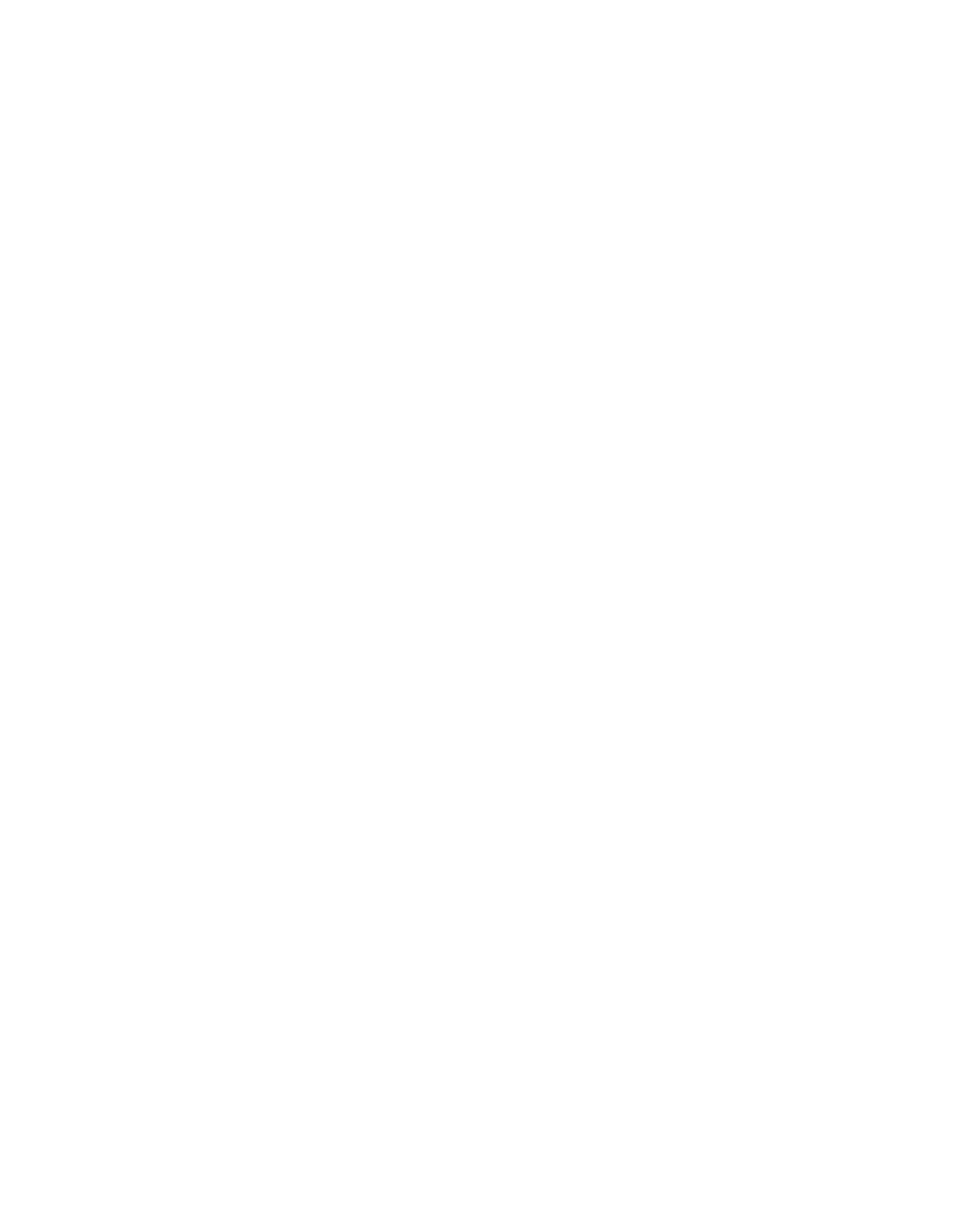# **LENNAR**

Mail to: Lennar Customer Care Office Local Address

#### NOTICE OF CLAIM FORM FOR LENNAR LIMITED WARRANTY COVERAGE Workmanship/Systems Claims Only

Please read the Lennar Warranty Booklet for filing instructions and pertinent information

| ADDRESS OF COMPLAINT __________________                                                                                |                     |        |
|------------------------------------------------------------------------------------------------------------------------|---------------------|--------|
| (Street)                                                                                                               |                     |        |
| (City)                                                                                                                 | (State)             | (Zip)  |
|                                                                                                                        |                     |        |
| EFFECTIVE DATE<br>OF WARRANTY ________<br>(Day)<br>(Year)<br>(M <sub>O</sub> )<br>(Date of Closing or First Occupancy) |                     |        |
|                                                                                                                        |                     |        |
|                                                                                                                        |                     |        |
|                                                                                                                        |                     |        |
|                                                                                                                        |                     |        |
|                                                                                                                        |                     |        |
| DATE DEFECT FIRST OBSERVED                                                                                             |                     |        |
| (Mo.)                                                                                                                  | (Day)               | (Year) |
| DATE FIRST REPORTED TO LENNAR ______________                                                                           |                     |        |
| (M <sub>0</sub> )                                                                                                      | (Day)               | (Year) |
| Attach any copies of relevant correspondence between you and Lennar or any third party involving this claim.           |                     |        |
|                                                                                                                        |                     |        |
|                                                                                                                        |                     |        |
| CHECK ONE (if applicable)<br>$1. \Box$ FHA 2. $\Box$ VA<br>$3.$ QRHS                                                   |                     |        |
|                                                                                                                        |                     |        |
| If you are the original owner, and your Home is FHA-financing,                                                         | Homeowner Signature | (Date) |
| please provide the following                                                                                           |                     |        |
|                                                                                                                        |                     |        |
|                                                                                                                        | Homeowner Signature | (Date) |